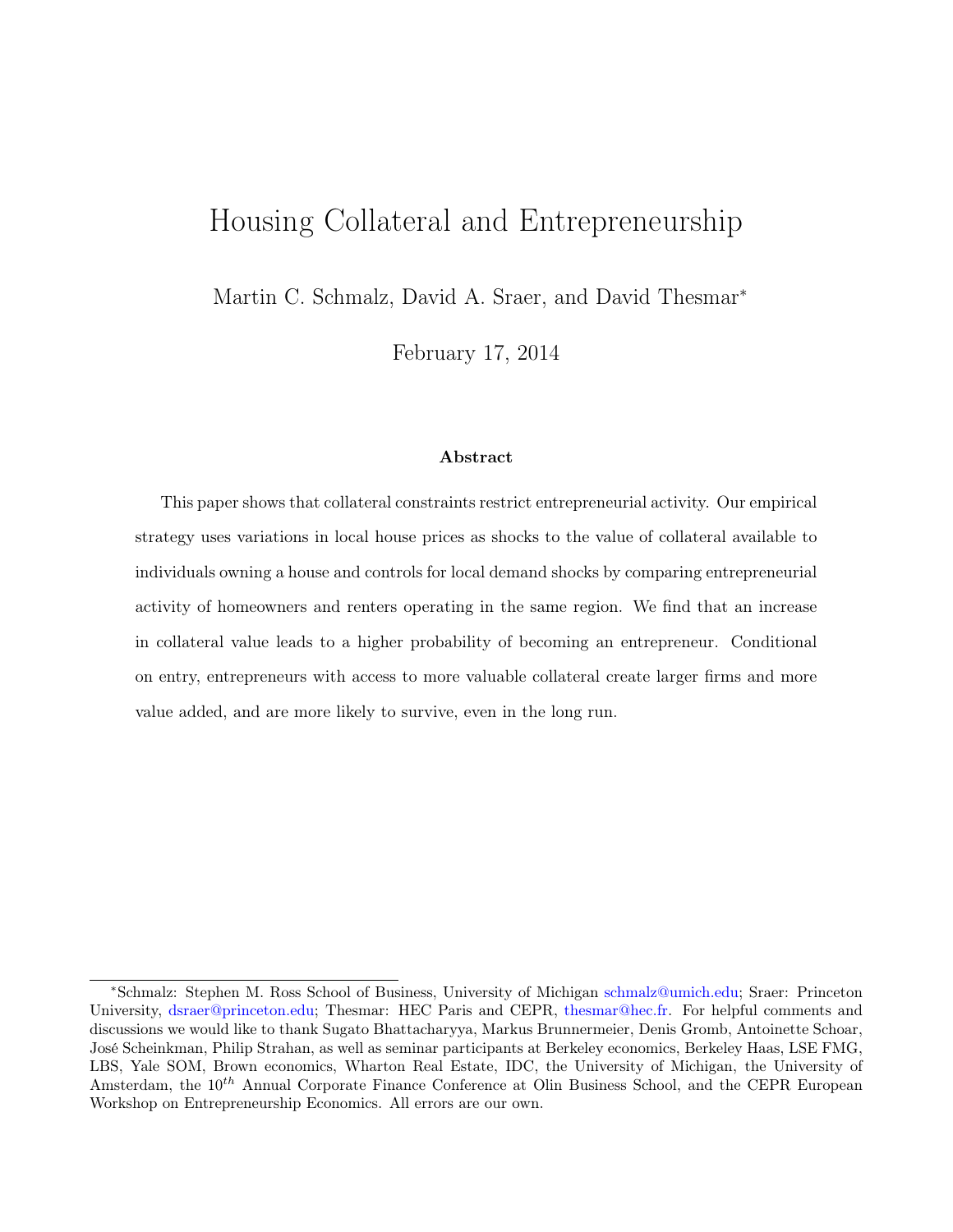"Higher home prices can stoke the economy by providing owners with more valuable collateral to borrow against for other purchases; many entrepreneurs fund their business this way." The Economist, Oct 19, 2013.

# 1 Introduction

This paper provides evidence that entrepreneurs face credit constraints, which restrict firm creation, post-entry growth, and survival, even over the long run. The existing literature documents a strong correlation between entrepreneurial wealth and the propensity to start or keep a business [\(Evans and Jovanovic,](#page-33-0) [1989;](#page-33-0) [Evans and Leighton,](#page-33-1) [1989;](#page-33-1) [Holtz-Eakin et al.,](#page-33-2) [1993\)](#page-33-2). However, a considerable debate is waging about whether such a correlation constitutes evidence of financial constraints. For instance, individuals who experience a wealth shock, through personal accumulation or inheritance, may also experience an expansion of business opportunities for reasons unrelated to their wealth [\(Hurst and Lusardi,](#page-34-0) [2004\)](#page-34-0). In this case, policies aimed at facilitating the financing of new businesses would not increase welfare. Worse yet, in the absence of financial constraints, positive shocks to entrepreneurial wealth may lead to excessive investment, provided that entrepreneurs derive private benefits from remaining in business [\(Andersen and Nielsen,](#page-32-0) [2011;](#page-32-0) [Nanda,](#page-35-0) [2011\)](#page-35-0). On the other hand, if financing frictions lead to underinvestment and fewer than optimal business starts, public intervention in favor of small firm financing may be welfare improving. For these reasons, the question of whether financing constraints significantly hinder firm creation and growth carries important policy implications.

To contribute to this debate, this paper uses variations in local house prices, combined with micro-level data on home ownership by entrepreneurs.<sup>[1](#page-1-0)</sup> We employ a difference-in-differences approach. We compare entrepreneurial outcomes of entrepreneurs owning a house and entrepreneurs renting a house, and compare this difference across geographic regions with different house price dynamics. The comparison between owners and non-owners allows us to filter out local economic

<span id="page-1-0"></span><sup>&</sup>lt;sup>1</sup>We refer to all owners of newly created businesses as "entrepreneurs."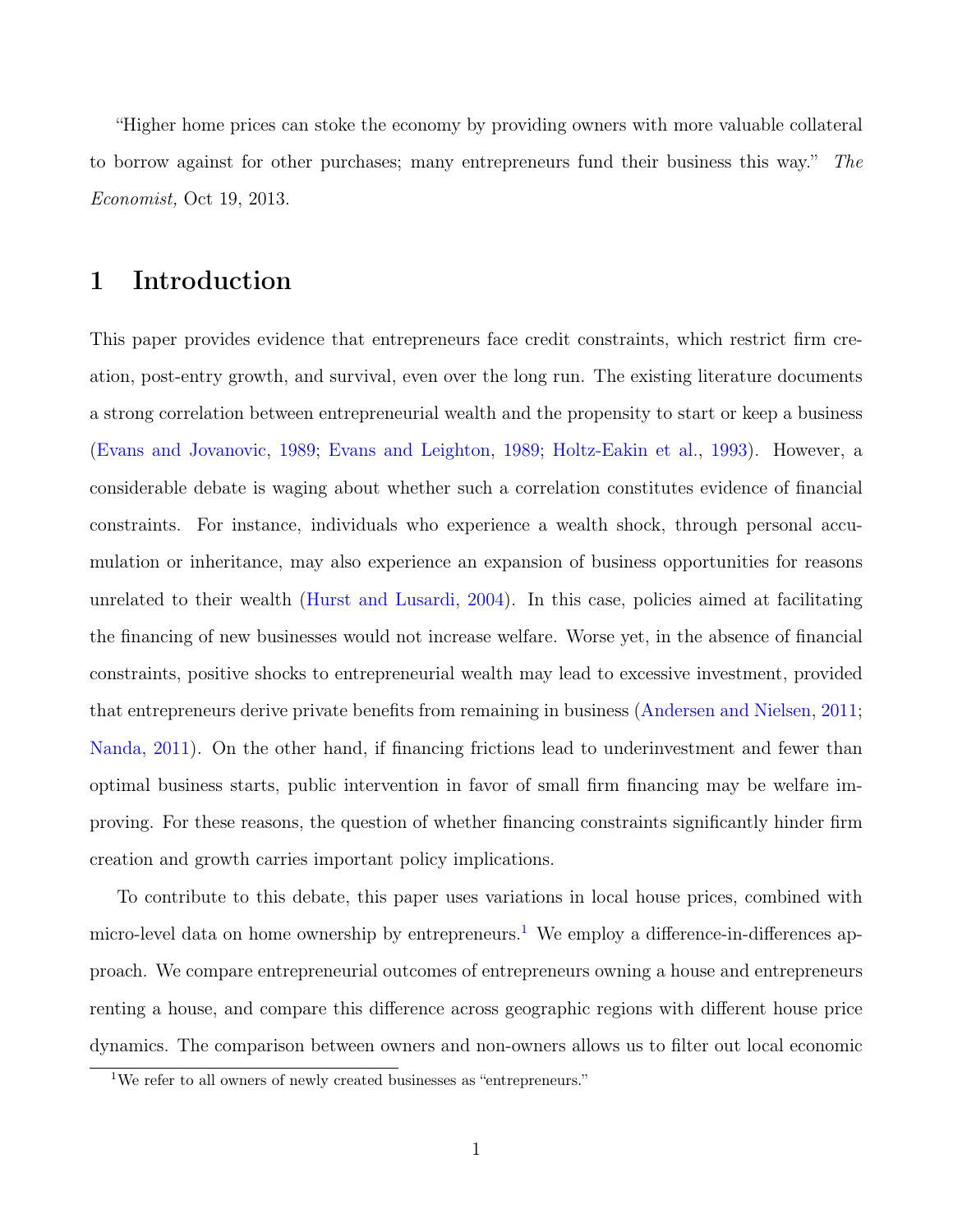shocks that may drive the creation, growth, and survival of local businesses. This approach is similar to [Chaney et al.](#page-32-1) [\(2012\)](#page-32-1), who document the effect of collateral values on the investment of publicly traded corporations in the United States.

We investigate both the extensive and intensive margin of entrepreneurship, that is, entry decisions as well as post-entry growth. Our investigation starts with firm growth and survival, conditional on entry. We construct a large cross section of French entrepreneurs starting a businesses in 1998. Combining survey data and administrative data, we are able to observe a variety of personal characteristics, in particular, the home location of the entrepreneurs, as well as their home-ownership status. We match this information to firm-level accounting data of the newly created firms for up to eight years following creation. We find that in regions with greater house price growth in the 1990s, firms started by homeowners in 1998 are significantly larger and more likely to survive than firms started by renters. In other words, the difference in the size of businesses created by owners and renters is larger in regions in which house prices have appreciated more in the past five years. This effect is robust to controlling for a large set of entrepreneurial characteristics. It is also persistent: in 2005, firms started by entrepreneurs with lower collateral values in 1998 remain significantly smaller in terms of assets, sales, employment, or value added. Finally, this effect is economically large: going from the 25th to the 75th percentile of house price growth in the five years preceding creation allows homeowners to create firms that are 6.5% larger in terms of total assets.

We then verify how collateral shocks affect the probability of starting a business, that is, the extensive margin of entrepreneurship. To this end, we use a different dataset, the French labor force survey, which is a rotating panel that tracks randomly selected individuals for three consecutive years. Importantly, these data contain information on home ownership, geographic location, and entrepreneurial activity. We find that homeowners located in regions where house prices appreciate more are significantly more likely to create businesses, relative to renters located in the same regions. In other words, the difference between owners and renters in the propensity to start a business is larger in regions in which house prices appreciated more in the past. Again,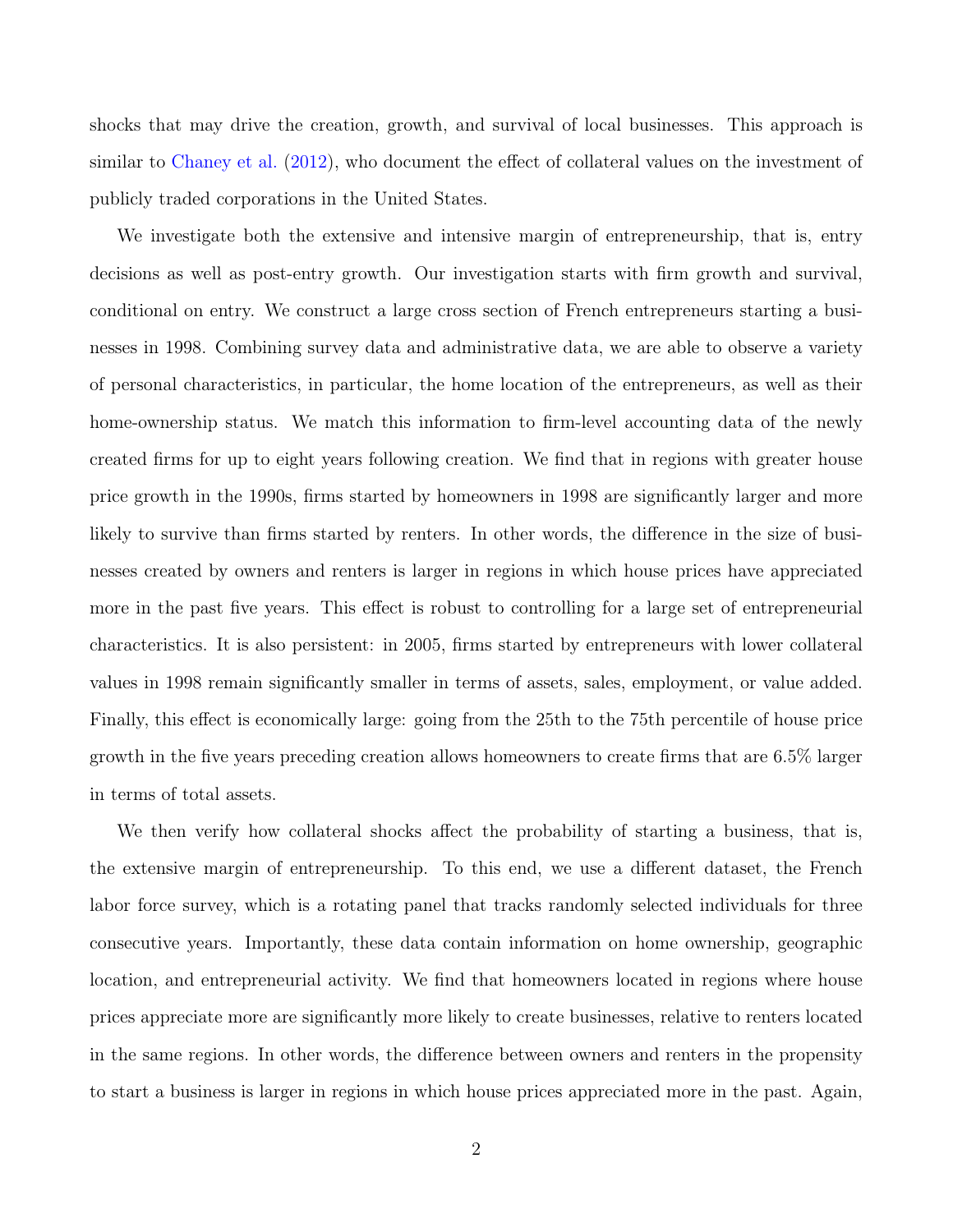the effects are economically sizable. Going from the 25th to the 75th percentile of past house price growth increases the probability of firm creation by homeowners, relative to renters, by 9% in our preferred specification. We confirm the importance of this result in the aggregate: total firm creation at the regional level is more correlated with house prices in regions where the fraction of homeowners is larger.

This paper contributes to the literature on financing constraints and entrepreneurship. The extant literature focuses on the link between entrepreneurial wealth and firm creation, growth, or survival. [Robb and Robinson](#page-35-1) [\(2013\)](#page-35-1) document that debt is a large source of financing for start-ups (approximately 44%) and that its availability is related to the scarcity —and therefore the value— of real estate collateral. [Hurst and Lusardi](#page-34-0) [\(2004\)](#page-34-0) and [Adelino et al.](#page-32-2) [\(2013\)](#page-32-2) are closest to our paper, because they also investigate the role of housing wealth on firm creation. However, our paper makes two significant advances relative to these papers: (1) the information on individual homeownership allows us to control for local economic shocks that might create a spurious correlation between entrepreneurial rate and local house prices, and (2) the nature of our data allows us to track not only firm creation (the extensive margin), but also post-entry growth and survival over a long horizon (the intensive margin).

Several earlier papers focus on the role of inheritance shocks to firm quality and survival. [Holtz-Eakin et al.](#page-33-2) [\(1993\)](#page-33-2) find that firms started after a large inheritance are more likely to survive, a finding they interpret as evidence of credit constraints. By contrast, using Danish data, [Andersen and Nielsen](#page-32-0) [\(2011\)](#page-32-0) find that businesses started following a large inheritance have lower performance. This finding suggests the relationship between wealth and entrepreneurship may be driven by private benefits of control, or in other words, that business ownership has a luxurygood component [\(Hurst and Lusardi,](#page-34-0) [2004\)](#page-34-0). The relation between wealth shocks and post-entry growth/survival thus remains an open discussion. Our paper contributes to this debate by looking at wealth shocks generated by local variations in house prices for homeowners. Arguably, these shocks are much less likely to be correlated with the unobserved heterogeneity in entrepreneurial outcome than inheritance shocks. [Fracassi et al.](#page-33-3) [\(2012\)](#page-33-3) also provide a clean identification on the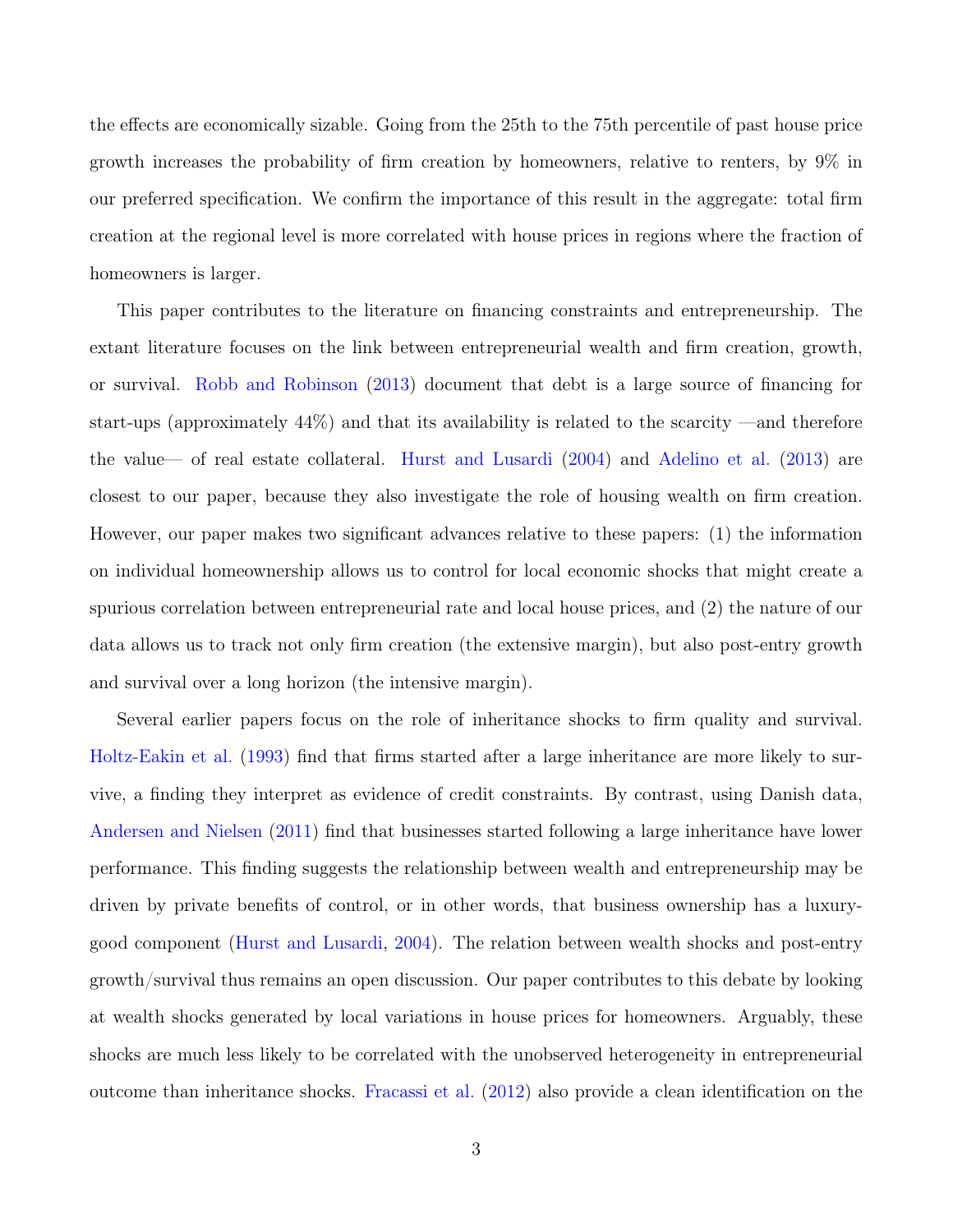role credit constraints play small business survival, by exploiting a discontinuity in the attribution of loans to start-ups at a small local bank. In a similar vein, [Black and Strahan](#page-32-3) [\(2002\)](#page-32-3) find that banking deregulations in U.S. states led to a large increase in firm creations. Whereas these papers focus on the effect credit supply on firm creation and survival, our paper focuses on credit demand via the supply of collateral.

Our paper also contributes to the literature on the link between economic activity and collateral values [\(Black et al.,](#page-32-4) [1996;](#page-32-4) [Bernanke and Gertler,](#page-32-5) [1986;](#page-32-5) [Kiyotaki and Moore,](#page-34-1) [1995\)](#page-34-1), particularly real estate collateral. [Benmelech et al.](#page-32-6) [\(2005\)](#page-32-6) and [Benmelech and Bergman](#page-32-7) [\(2008\)](#page-32-7) have shown how the value and redeployability of collateral affect financial contracts. Consequently, when house prices increase, firms and households have more valuable collateral to pledge, which raises borrowing capacity. On the credit-supply size, banks' balance sheets become stronger, which allows them to lend more. Recent papers have documented the link between house prices and household borrowing and consumption [\(Mian et al.,](#page-34-2) [2011;](#page-34-2) [Gan,](#page-33-4) [2010\)](#page-33-4), the link between real estate prices and corporate investment [\(Gan,](#page-33-5) [2007a;](#page-33-5) [Chaney et al.,](#page-32-1) [2012\)](#page-32-1), and the link between real estate bubbles and bank lending [\(Gan,](#page-33-6) [2007b\)](#page-33-6). Our paper shows that entrepreneurial activity also strongly reacts to changes in the value of collateral available to potential entrepreneurs.

The paper has four remaining sections. Section [2](#page-4-0) describes the data we use. Section [3](#page-10-0) lays out the empirical strategy. We describe and comment on the results in section [4.](#page-17-0) Section [5](#page-31-0) concludes.

## <span id="page-4-0"></span>2 Data

The paper uses three different sets of data. The first is a random sample of one sixth of all entrepreneurs starting a firm in France in 1998, with detailed information on both the entrepreneur herself and the firm she creates, every year until 2005 or firm exit. We use this sample to investigate the impact of housing wealth on post-entry growth and survival. We call this dataset the intensive-margin sample. The second dataset is a representative three-year rotating panel of French individuals, covering the 1990-2002 period, with detailed information on occupation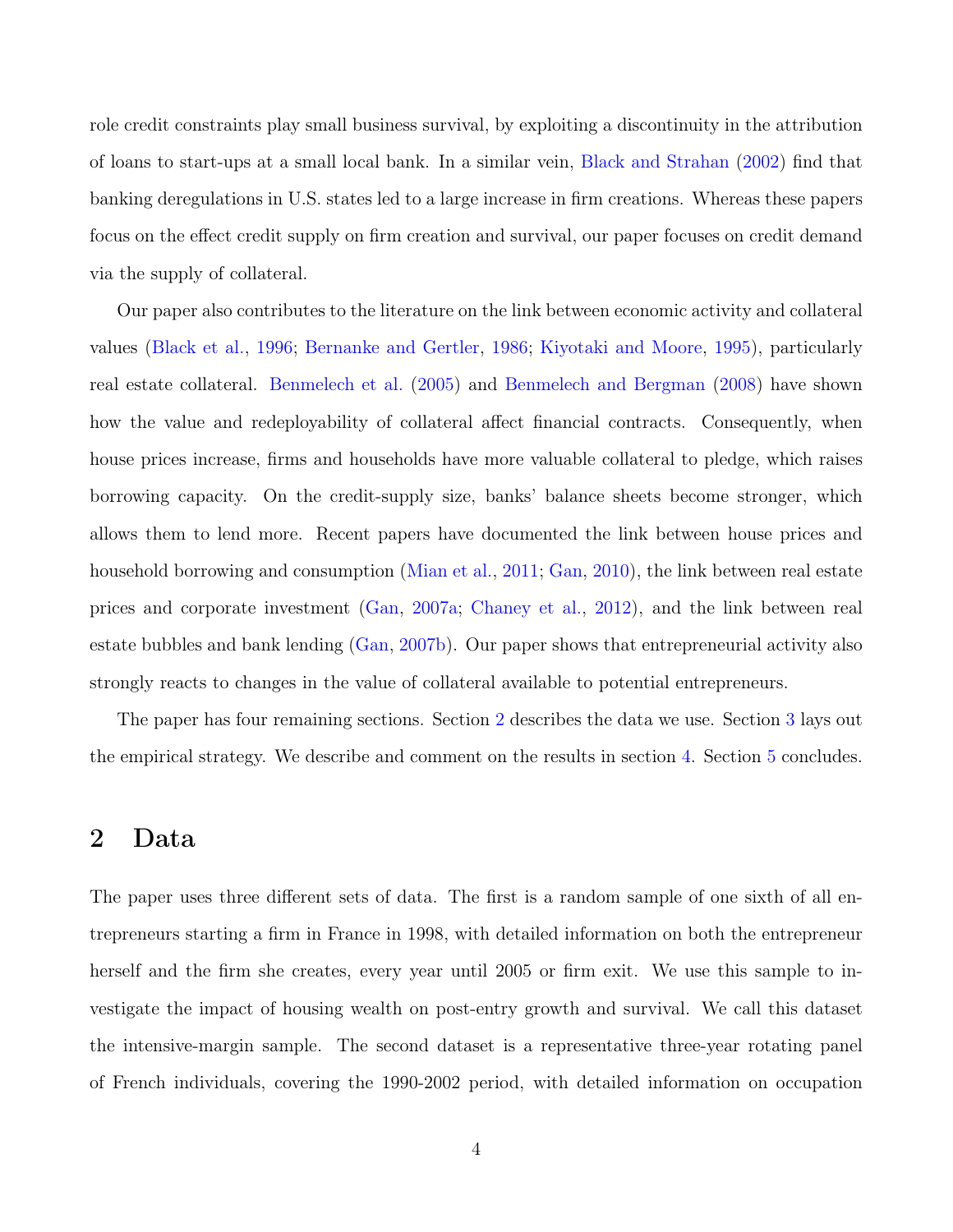and personal characteristics, but no information on post-entry growth. We use this sample to investigate how shocks to housing wealth affect the propensity to start a business. We call this dataset the extensive margin sample. The third dataset directly uses aggregate (e.g., regional and exhaustive) data on firm creation, homeownership rate, and house price fluctuations. This last dataset allows us to confirm, using alternative data sources, that our microeconomic findings on firm creations are still present at a more aggregated level.

### <span id="page-5-1"></span>2.1 Intensive-Margin Sample

We construct this first dataset from the 1998 wave of the SINE survey (see [Landier and Thesmar](#page-34-3) [\(2009\)](#page-34-3) for a thorough description of this data source). The French statistical office (INSEE) runs this survey every four years, sending questionnaires to the selected firms. Due to its administrative nature, the survey response rate is high (85%). The survey contains detailed information on the entrepreneur (age, education, work experience, etc.) and her project (ambition, industry, scope, form of business, etc.). It selects a random sample of approximately one third of all firms started in France during the first semester. It consists of both "new" start-ups as well as existing firms taken over by new entrepreneurs. We focus only on the first category. Importantly for our purpose, the survey asks the entrepreneur whether she owns or rents her private home.<sup>[2](#page-5-0)</sup>

To measure post-entry growth, we use accounting information from the tax files from the Finance Ministry. These files, available yearly from 1999 to 2005, cover all firms that are subject to either the regular corporate tax regime (Bénéfice Réel Normal) or to the simplified corporate tax regime (Régime Simplifié d'Imposition). Together, these data cover about 55% of newly created firms. The remaining 45% correspond to very small firms. Indeed, firms with annual sales below 32,600 Euros (81,500 Euros in retail and wholesale trade) can opt out and choose a simplified account reporting (Micro-Entreprise), in which case they do not appear in the tax files. The tax files contain detailed accounting information. For the purpose of this study, we retrieve information

<span id="page-5-0"></span><sup>2</sup>Other waves of this survey (1994, 2002, 2006) exist, but the 1998 wave is the only one that has information on homeownership. This data limitation forces us to focus on a single cross section of data for the post-entry growth analysis. Our analysis on the decision to start a business does not face such constraints.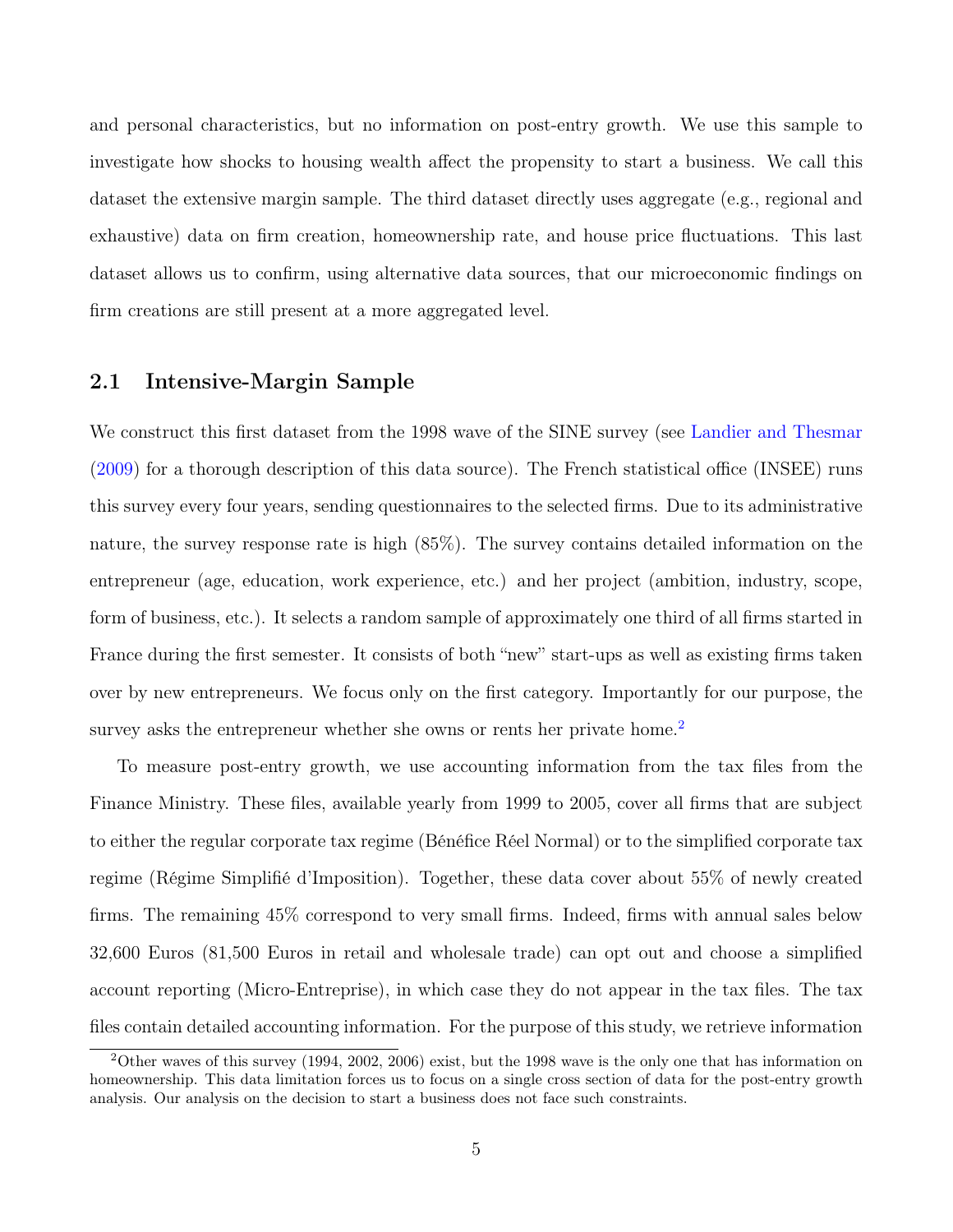on location, total assets, total sales, financial debt, number of employees, value added, and the wage bill. As in the SINE survey, each firm in the tax file is uniquely identified by its SIREN number, a feature we exploit to match the two datasets.

We construct a sample of yearly house price growth for 25 regions in France for the 1985-2005 period. To do this, we combine two sources of information. We start with a dataset available from the French Ministry of Housing, which provides the average transaction value of houses in a given region in a given year based on a representative sample of housing transactions and is collected from tax data. This dataset is available annually from 1985 onward for 21 regions in France. We then combine this sample with a repeat-sale house price index, which is available from the office of Parisian Notaries for the 1992-2005 period and covers 5 sub-regions within the larger region containing Paris. Combining these two samples allow us to compute the cumulative house price for each of these 25 regions from 1992 to 1997. This is our measure of housing capital gains for entrepreneurs who are homeowners. Figure [1](#page-36-0) shows the evolution of house prices in our sample across these 25 regions from 1992 to 1997. Over the 1992 to 1997 period, the median region experienced a cumulative house price growth of about 2%. Importantly for our identification strategy, significant heterogeneity exists across régions, from a decline of about  $3\%$  at the  $25<sup>th</sup>$ percentile to an increase of about  $+8\%$  at the  $75<sup>th</sup>$  percentile. Out of the 25 regions covered in the sample, nine experienced house price declines in that period. In particular, Paris and the surrounding regions experienced a severe decline of house prices by around 20% on average over this five year period.

The 1998 wave of the SINE survey conveys a total of 21,871 new start-ups. From this initial sample, we restrict our sample to firms for which we have accounting information in the 1999 tax files. The sample size drops to 11,745 observations. Then, we restrict ourselves to start-ups that have information on all the variables we include in our regression analysis: homeownership (our key explanatory variable) and other control variables. Precisely, we control for entrepreneurial characteristics (previous employment status (employed, unemployed, out of the labor force), age, education (no diploma, technical training, high school diploma, college diploma), gender, previous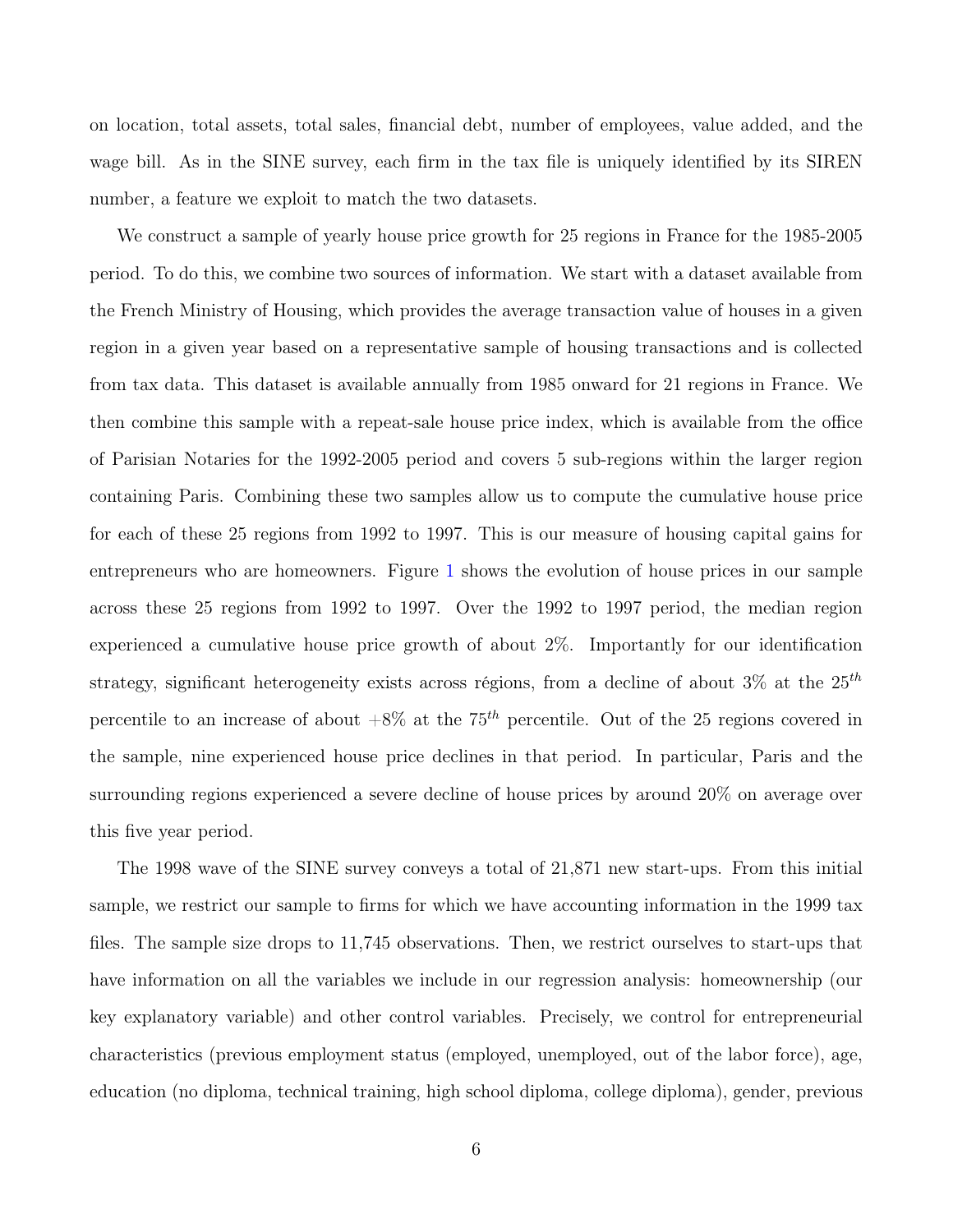job description (craftsman, executive, intermediary profession, employee, worker), existence of an entrepreneurial background and a serial entrepreneur dummy) and firm characteristics (business form, whether the business is operated from the entrepreneur's home and industry (36 industry classification)). We end up with a sample of 9,164 firms.

Table [1](#page-42-0) presents summary statistics of the intensive-margin dataset. Panel A reports the distribution of house price growth from 1992 to 1997 across the 25 geographic regions. Panel B reports the firm characteristics we use as controls in our regression analysis for 1999, the first whole fiscal year after creation. The average firm has 131k euros in assets, 208k euros in sales, 102k euros of debt, and close to two employees. Average value added (revenue less outside purchases of materials and services) is 130k euros, of which 50k euros correspond to wage payments (total employee compensation). As expected, all these variables have positive skewness: in the median firm, the owner is the firm's only employee. Table [2](#page-43-0) compares characteristics of owners and renters. The differences in observables are not economically large, but statistically significant, which is why we include these observables as interacted controls in our regressions (see below). Table [2](#page-43-0) shows that conditional on being entrepreneurs, homeowners run smaller businesses, create less value added, and are less educated than renters. Table [2](#page-43-0) is not consistent with the notion that in this sample of entrepreneurs, homeowners are richer, more educated, or otherwise more able to run a business.

Panel C describes the personal characteristics of the entrepreneurs in our sample. In this large, representative sample of entrepreneurs, we find that self-employment accounts for a large fraction of the sample, which is consistent with U.S. studies [\(Hurst and Pugsley,](#page-34-4) [2012\)](#page-34-4). Only 23% of the entrepreneurs in our sample have a college degree, and 41% have technical training comparable to an associate's degree in the United States. Before starting their business, 36% of respondents were unemployed and 10% were inactive. Many of these businesses are not incorporated. Forty-four percent take the legal form of a sole proprietorship, a number similar to [Levine and Rubinstein](#page-34-5) [\(2013\)](#page-34-5). Figure [2](#page-37-0) reports the industry distribution of the firms in our sample. As expected in a representative sample of newly created firms, construction, retail, personal services and business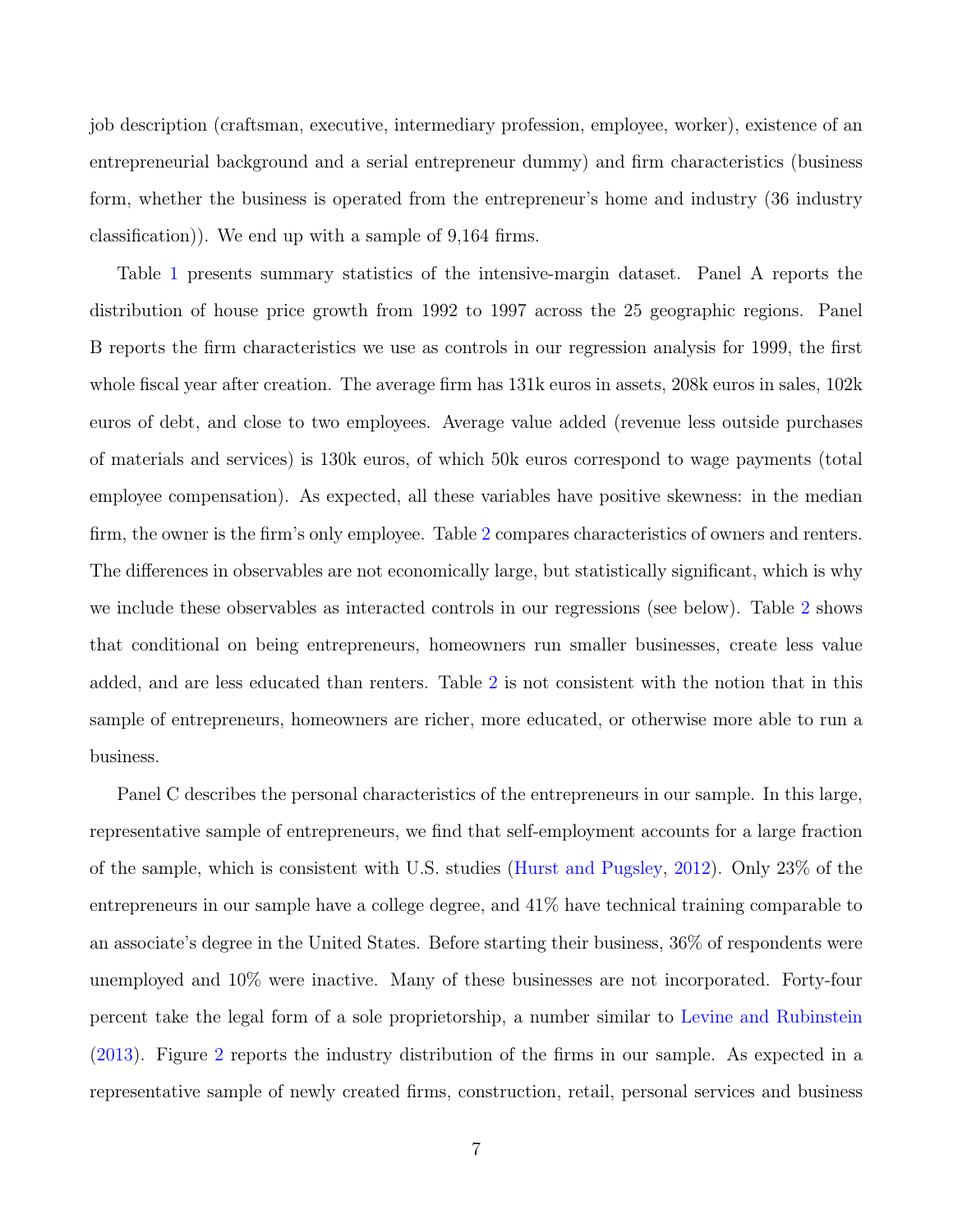services are the most common industries.

Overall, because of the large fraction of uneducated, formerly unemployed individuals, the homeownership rate among entrepreneurs is relatively low. In this sample, only 29% of these entrepreneurs are homeowners, whereas, in 2010, 58% of households in France own their house.

### <span id="page-8-0"></span>2.2 Extensive Margin Sample

Our second dataset uses the yearly waves of the French Labor Force Survey from 1992 to 2002 ("Enquête Emploi"), a three-year rotating panel, which is in many ways similar to the US PSID. The unit of observation is the home address, so that the survey misses households that move. However, conditional on respondents staying in the same home, this survey allows us to observe transitions from employment to entrepreneurship/self-employment during the three years in which an individual is surveyed. Importantly for our purpose, these data also contain information on home ownership, as well as on the geographic location of the respondent.

We focus on observations corresponding to individuals that are surveyed for the second time, that is, individuals who are staying in the sample for one more year. We also restrict ourselves to household heads ("personne de référence"). Given that we are studying housing collateral, only one person per household should be able to pledge the household's house to outside investors. This person is likely to be the head of the household. We also drop retirees and students from the original sample, as well as individuals under 20 or older than 64. Because we are studying the transition into entrepreneurship, we also drop existing entrepreneurs. Table [3,](#page-44-0) panel B, presents summary statistics for the characteristics of individuals in this sample. Overall, the sample has 73,390 observations, corresponding to approximately 6,600 household's head surveyed every year from 1992 to 2002. Fifty-eight percent of individuals surveyed own their house and 7% are unemployed. The median respondent is 43 years old. Thirteen percent of respondents are women and 7% are foreigners. Finally, 38% of the respondents have no diploma, whereas 8% have a college degree. We also obtain from the survey a job description for the respondent's father. This job description contains 18 items (school teacher, technicians, driver, etc.). This is potentially an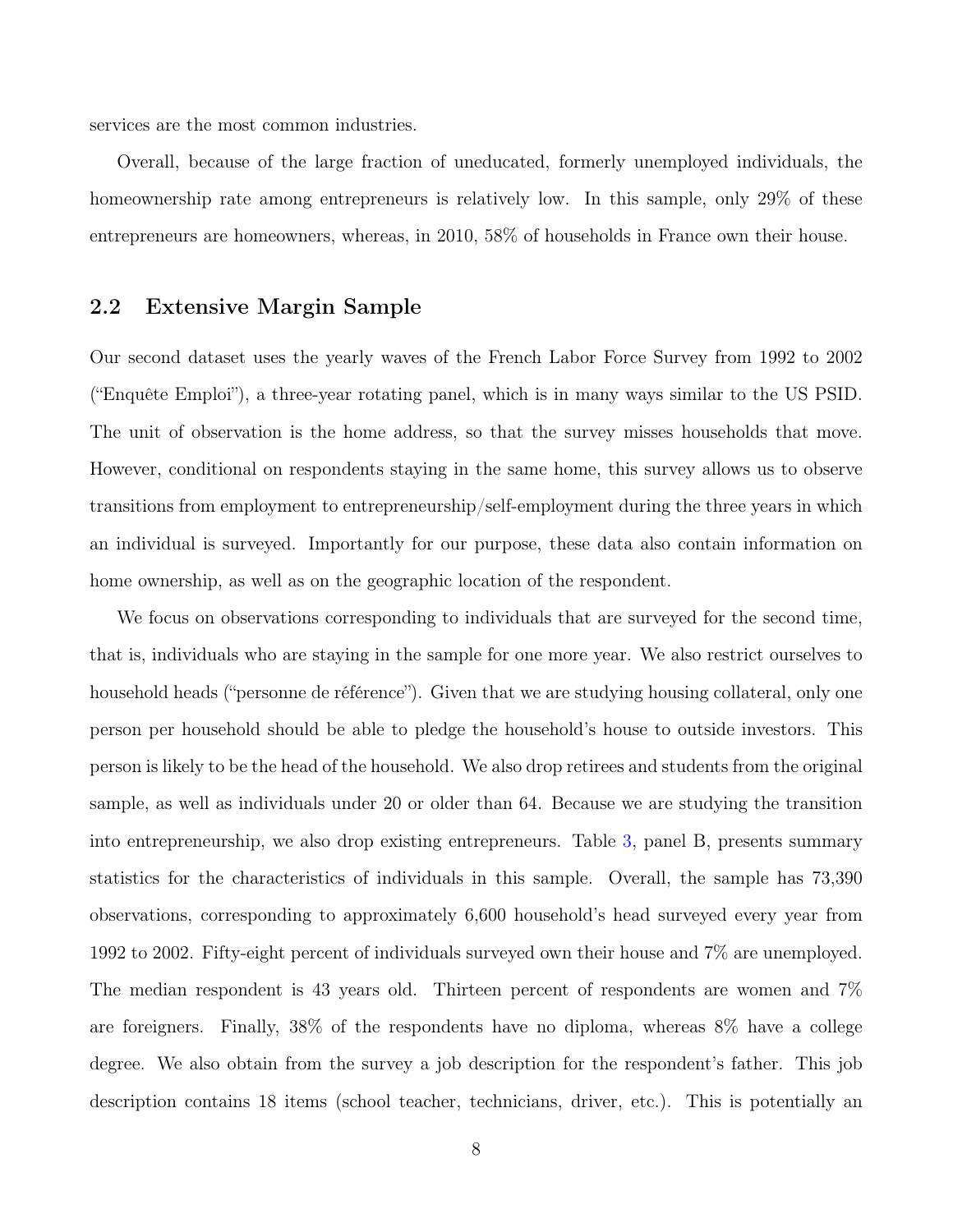important variable to capture heterogeneity in wealth. Table [4](#page-45-0) compares characteristics of owners and renters. This comparison is quite different from what we observed on the selected sample of entrepreneurs in Table [2.](#page-43-0) For instance, while new entrepreneurs who own a house are less educated and have smaller businesses, in the population of non-entrepreneurs in the labor force survey, wealth and education are positively correlated with home ownership. For each individual in the sample, we define a dummy equal to 1 if the household head starts a business in the following year, which corresponds to year 3 in the survey for this individual. The average probability of transition into entrepreneurship is 1.4%.

We merge this dataset with the sample of regional house prices described in Section [2.1.](#page-5-1) We calculate, each year  $t$  and for each of our 25 regions, the cumulative growth of house prices between year  $t - 6$  and year  $t - 1$ . Table [3,](#page-44-0) panel A, reports summary statistics for cumulative house price growth across regions. The median rate for the five-year regional house price growth in our sample period (1992-2002) is 14%. There is again substantial heterogeneity across regions: the standard deviation of the five-year house price growth is 20%.

### 2.3 Aggregate Data

As a complement to our individual-level results on the decision to start a business, we run aggregate regressions at the département level. A département is a geographic sub-division of France, which is finer than a region, the geographic division for which house prices are available in our sample period. A département is comparable to an MSA in the US. It has on average around 600,000 inhabitants. There are 94 départements in France. The alternative procedure of investigating aggregated outcomes is a useful robustness check for our results since (1) we expect our individual-level analysis to hold also at a more aggregated level and (2) this analysis is performed on alternative, exhaustive administrative datasets.

To construct our sample of aggregate outcomes, we first use the 1990 exhaustive French Census. This allows us to compute the fraction of homeowners in 1990, defined as the fraction of first houses (as opposed to secondary houses) in the département that are owned by their occupants. It also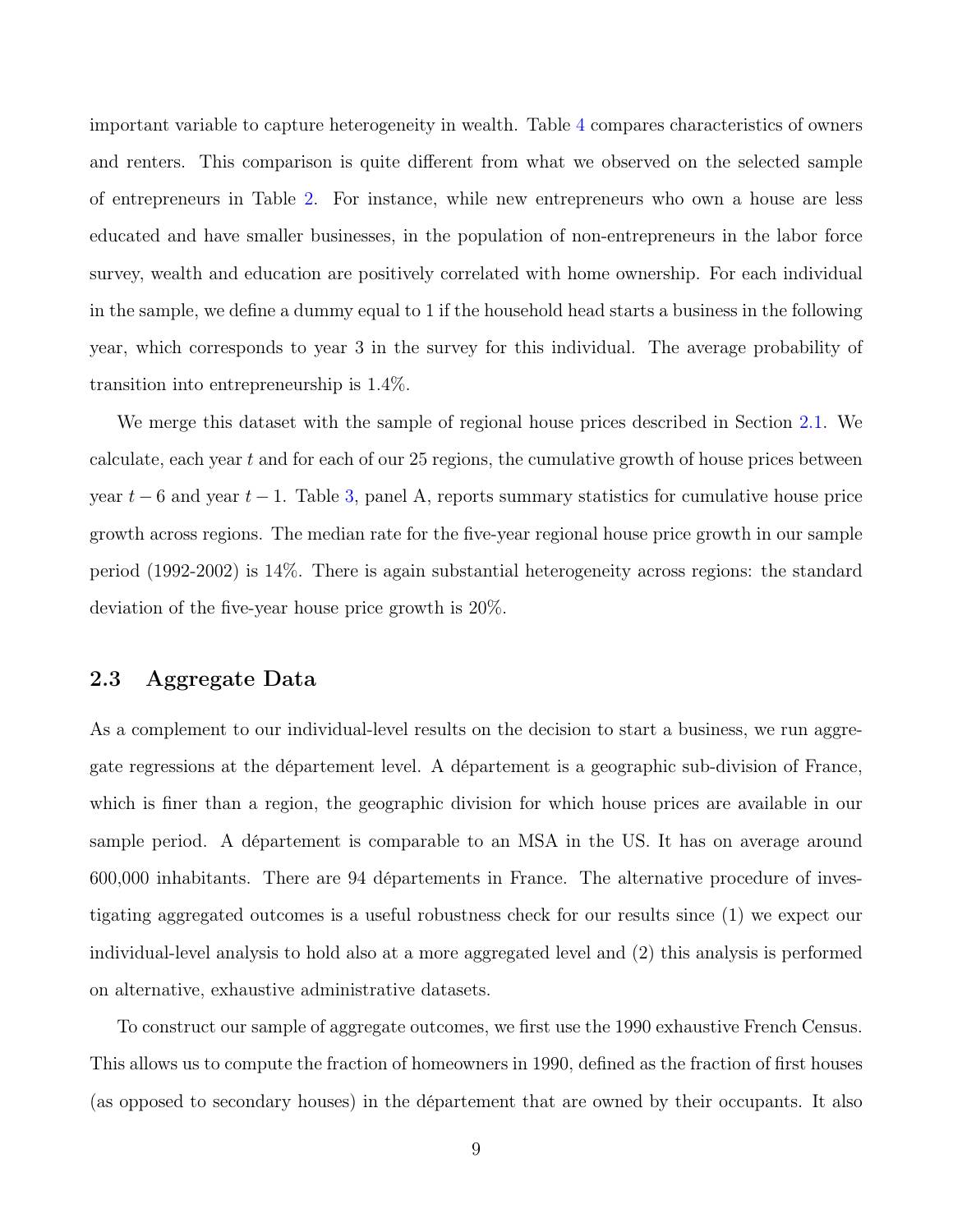provides us with the size of the active population in the département in 1990. We measure firm creation at the département level by aggregating information from the Business Creation Registry maintained by the French statistical office (INSEE). This dataset contains the universe of firms created in France with their precise date, location, legal form (limited liability corporation or sole proprietorship), and employment at creation. We also obtain information from INSEE on the industry composition of the workforce by département for 1990. This classification uses 5 large industries (agriculture, manufacturing, construction, for-profit services, non-profit services). The final sample is defined over the 1991-2002 period and contains 1,118 observations. Table [3,](#page-44-0) panel C, presents summary statistics for this sample.

# <span id="page-10-0"></span>3 Empirical Strategy

We perform three sets of empirical analyses. The first focuses on the intensive margin of entrepreneurship, namely post-entry growth of newly created businesses conditional on entry, at the individual level. The second focuses on the extensive margin of entrepreneurship, namely the probability of entry into entrepreneurship at the individual level. The third focuses on the extensive margin of entrepreneurship, but at the aggregate (département) level.

### <span id="page-10-2"></span>3.1 Intensive Margin Regressions

To study post-entry growth and survival, we estimate the following regression, where  $i$  is an entrepreneur/firm and  $j$  is the région of location of the entrepreneur:

<span id="page-10-1"></span>
$$
Y_{ij}^{1999} = \alpha + \beta \cdot D(owner)_i \times \Delta p_j^{1992 \to 1997} + \theta \cdot D(Owner)_i
$$
  
+  $\gamma \cdot Z_i + \tau \cdot Z_i \times \Delta p_j^{1992 \to 1997} + \delta_l + \delta_{\text{industry} \times \text{region}} + \varepsilon_{i,j}.$  (1)

The 1999 upper script denotes the fact that the outcome variable is measured in 1999, that is, for the first whole fiscal year after creation, which occurs in 1998. The outcome variables we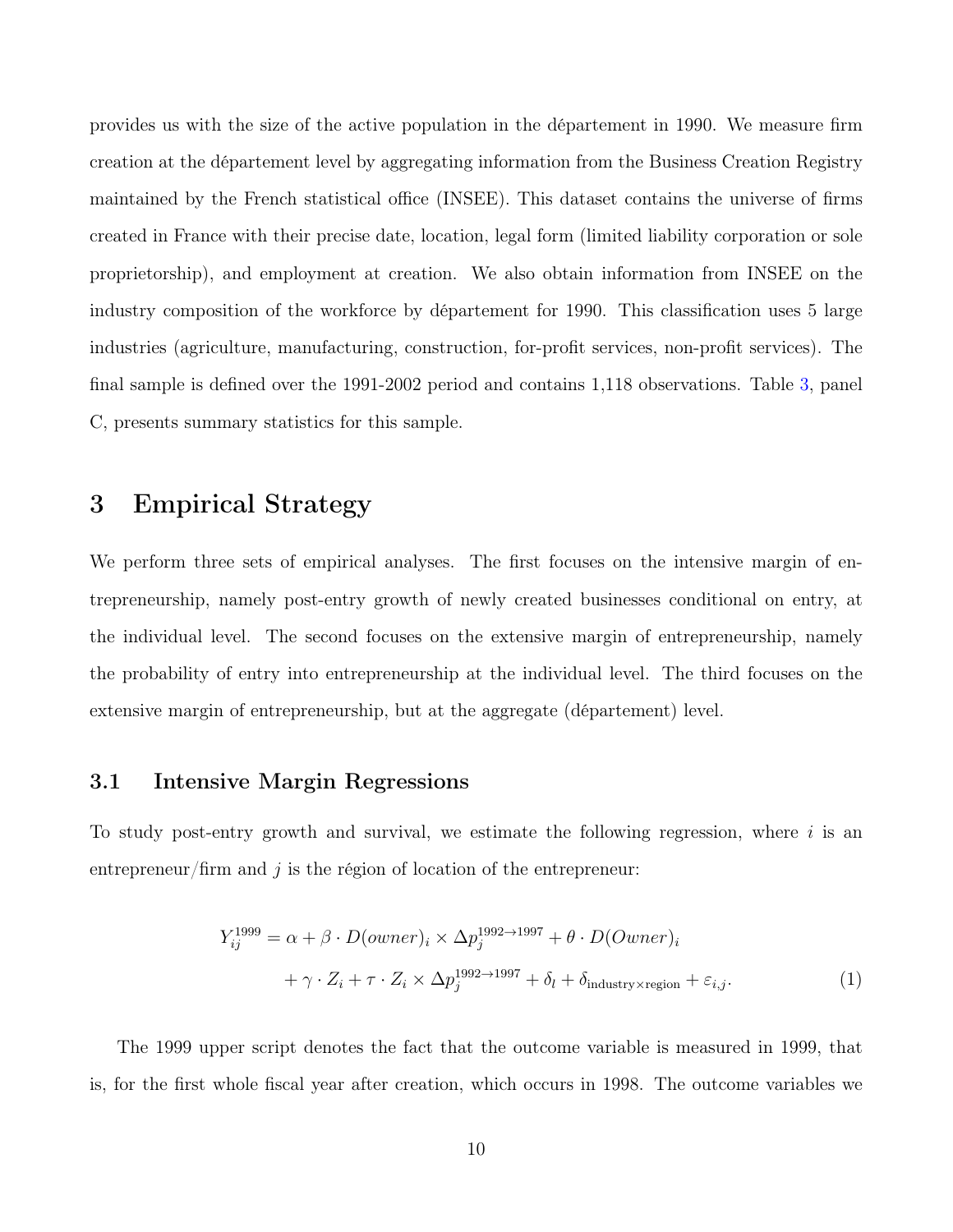consider are the logarithm one plus total assets, total sales, number of employees, total debt, value added, and total wage bill.  $D(owner)$  is a dummy equal to 1 if the entrepreneur is a homeowner.  $\Delta p_j^{1992\rightarrow 1997}$  is real estate price growth in region j from 1992 to 1997.  $\delta_l$  are département fixed effects, where, once again a département is a geographic sub-division of a region.  $\delta_{\text{industry}\times\text{region}}$  are industry-by-region fixed effect, meant to capture region-industry specific investment opportunities. The  $Z_i$ s are control variables for the business owner or for the firm she creates, which are also interacted with past house price growth  $\Delta p_j^{1992 \rightarrow 1997}$ .

Equation [\(1\)](#page-10-1) can be interpreted as a difference-in-difference strategy. The first difference can be thought of as a comparison between the size of new businesses created by homeowners in regions with high house price growth from 1993 to 1998 and regions with low house price growth from 1993 to 1998. Intuitively, if entrepreneurs need real estate collateral in order to access external financing, homeowners should be able to create larger firms in regions that recently experienced large real estate inflation relative to regions with smaller house price appreciation. Renters should be thought of as a "control" group: a group of entrepreneurs who are not exposed to variations in collateral values (the treatment) but who are exposed to similar local demand shocks / investment opportunities as homeowners (the "treated" group). A positive  $\beta$  coefficient— our coefficient of interest— in equation [\(1\)](#page-10-1) would indicate that, in regions with high house price growth, homeowners create larger firms than renters and this relative to regions with smaller house price growth. The null hypothesis that collateral values are irrelevant for entrepreneurial activity would lead to  $\beta = 0$ .

The comparison between renters and homeowners is one of the key difference between our approach and what people have traditionally done in the literature [\(Hurst and Lusardi](#page-34-0) [\(2004\)](#page-34-0) and [Adelino et al.](#page-32-2) [\(2013\)](#page-32-2)). Our approach relies on the identifying assumption that the size gap between firms created by homeowners and renters is independent of the dynamics of the local housing market, except for the role played by collateral.

Of course, this assumption is strong, because entrepreneurial characteristics might correlate both with the propensity to own a house and with the sensitivity of the entrepreneurs' investment opportunities to the local housing market. For instance, older entrepreneurs could be more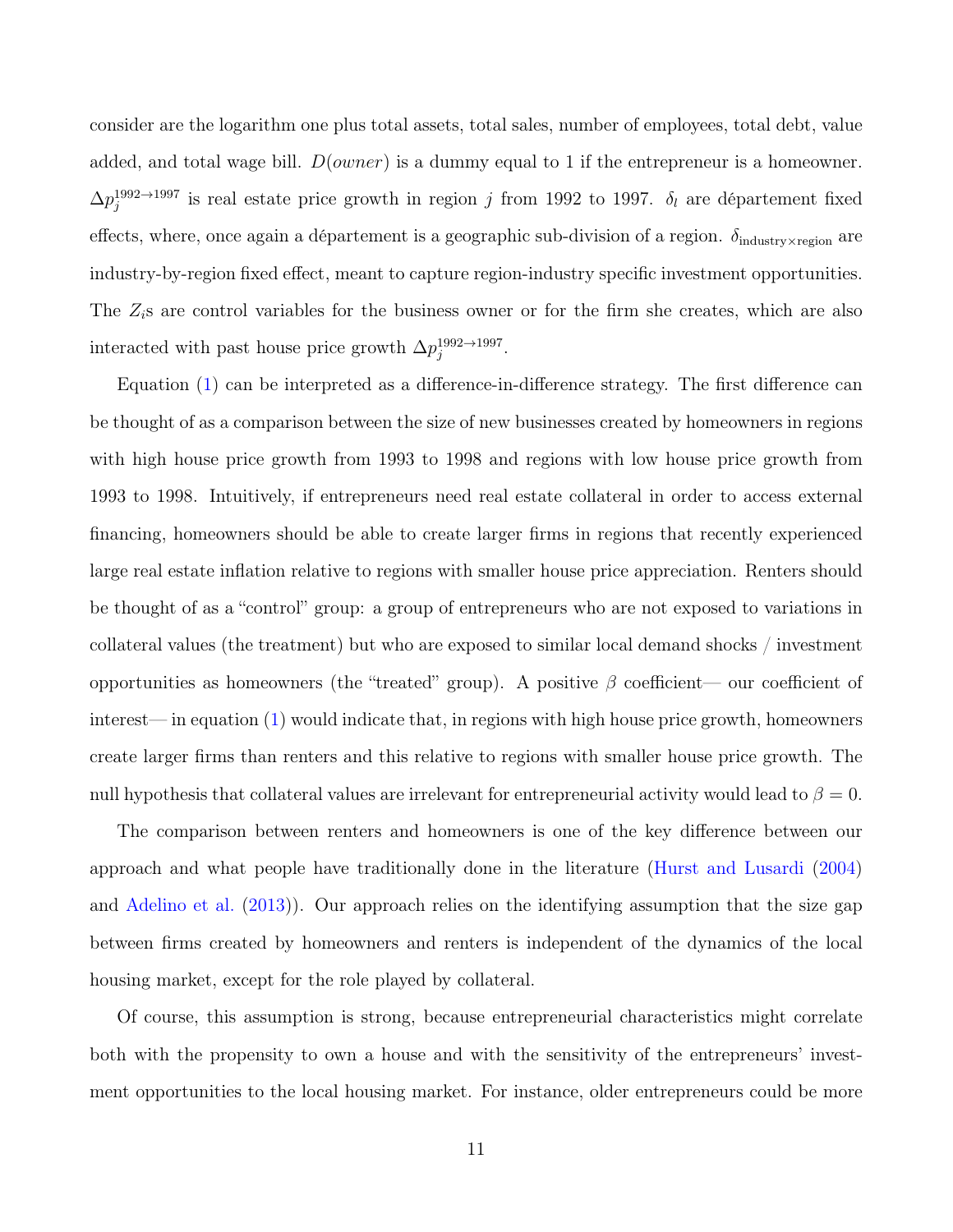likely to both own a house and start a business in industries that have greater exposure to local economic activity, for example, in retail. If this is the case, then failing to control for age, and the interaction of age with the local growth in house prices would lead to an upward-bias in the estimate of  $\beta$ . More generally, if the elasticity of size at creation to past house price appreciation depends on unobserved characteristics that themselves determine home ownership, the identifying assumption is no longer valid. We partially alleviate this concern by controlling in equation [\(1\)](#page-10-1) for a variety of personal/firm characteristics that might be correlated with the own-versus-rent decision. Precisely, we include controls for the business owner (employment status previous to becoming an entrepreneur, age, education, gender, previous job description, presence of an entrepreneurial background and a serial entrepreneurship dummy) or for the firm she creates (legal form of the business — sole proprietorship or limited liability corporation — industry (36 industry classification), whether the business is operated from the entrepreneur's home or not). By interacting these variables with our price growth variable in equation [\(1\)](#page-10-1), we ensure our effect is not driven by composition effects arising from renters having different observable characteristics than homeowners. It is important to stress, however, that, as in [Chaney et al.](#page-32-1) [\(2012\)](#page-32-1), we ultimately do not have an instrument for the home ownership status of these entrepreneurs and this is a limitation of the analysis.

Another possible concern with the interpretation of equation [\(1\)](#page-10-1) is that renters may also be affected by changes in house prices. If rents respond rapidly to changes in local housing markets, rising house prices can generate a negative income shock to renting households. We first note that at least in the short-run, the institutions of the rental market in France should make this effect quantitatively negligible. This is because individual renting contracts have a five-year maturity during which rents cannot be increased faster than inflation. Consistent with this institutional rigidity, the French statistical office has shown in a recent study that from 1996 to 2010, real house prices have risen by some 85%, while real rents have only risen by 8% over the same period [\(Gallot](#page-33-7) [et al.,](#page-33-7) [2011\)](#page-33-7). Unfortunately, long-term data on rents are not available for France. To confirm this result over a longer period and in the absence of French data, we use rent and house price data for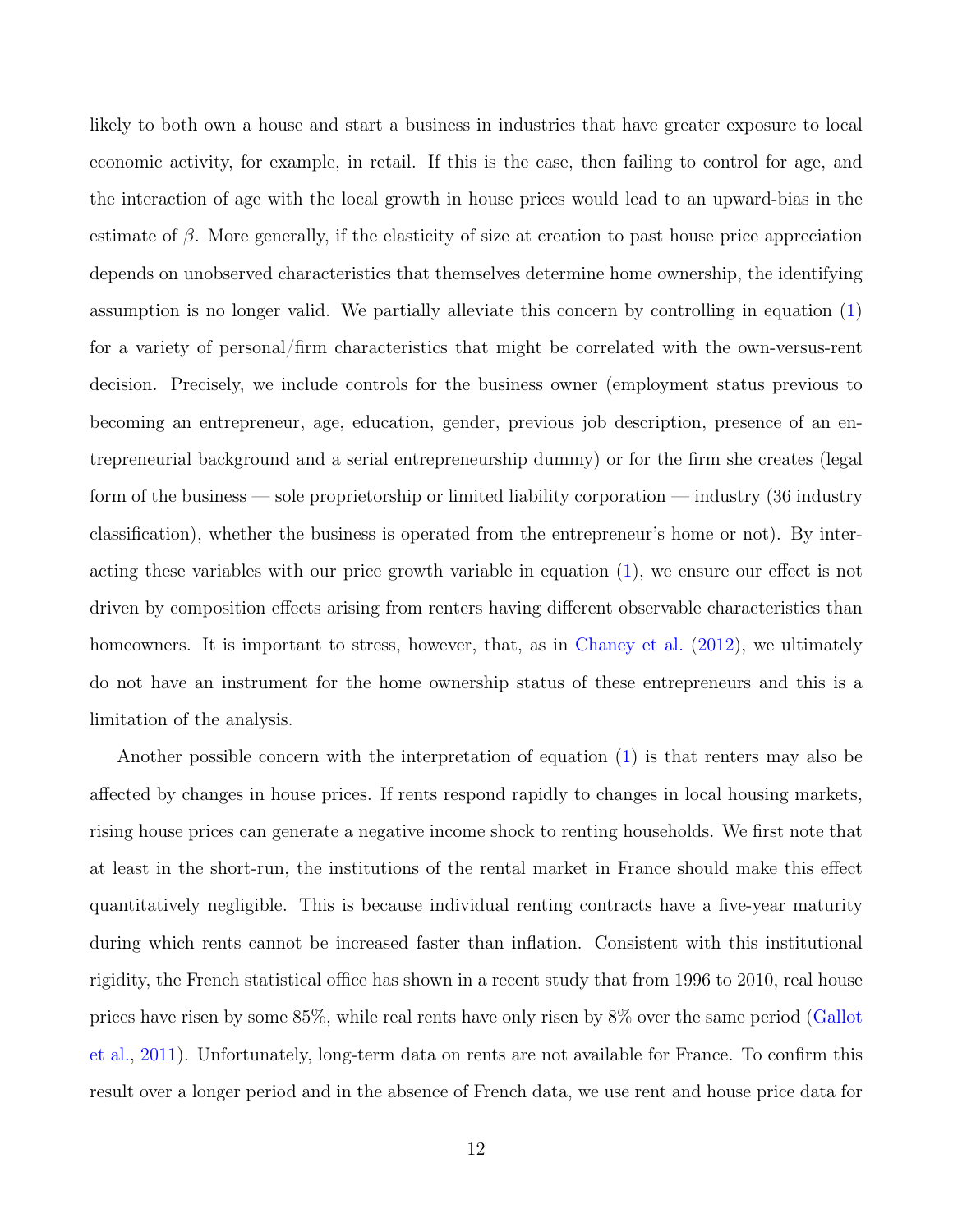the United States from [Davis et al.](#page-33-8) [\(2008\)](#page-33-8) for the 1960-2013 period. We find an average elasticity of the five-year real rent growth to the five-year real price growth of 0.15 (see Figure [3\)](#page-38-0). Because rents only weakly respond to changes in house prices, even in the long run, we expect the collateral effect on owners to largely dominate the effect on the cash flows of renters.

We also investigate how access to valuable collateral affects entrepreneurial outcome in the long run. To this end, we estimate equation [\(1\)](#page-10-1) but replace the outcome variables measured in 1999 with the same outcome variables measured in later years (up to 2005). This analysis is conditional on the firm's survival. We separately examine the role of financing constraints on survival, by using a survival dummy for various horizons (2, 3, 4, and 5 years) as a dependent variable in equation [\(1\)](#page-10-1).

### <span id="page-13-1"></span>3.1.1 Estimation

Equation [\(1\)](#page-10-1) is estimated using OLS. The standard errors clustered at the region by home ownership level. With 25 regions, this results in 50 clusters. Our strategy can be interpreted as a difference-in-difference analysis where homeowners are the treated population and renters the control population and the treatment varies at the region level (heterogeneous house price growth across regions). Clustering at the region by home ownership level is thus similar to clustering at the level of the unit of treatment, which is standard in experimental settings.

We provide two separate robustness checks for this estimation procedure. First, we also cluster the standard errors at the region level. Since we only have 25 clusters, we use the wild-t cluster bootstrap method of [Cameron et al.](#page-32-8) [\(2008\)](#page-32-8). [3](#page-13-0) Second, we aggregate our data at the regional level

<span id="page-13-0"></span><sup>3</sup>This bootstraph procedure is done in the following way. We first compute the t-statistics for the estimates of  $\beta$  in equation [\(1\)](#page-10-1), using the standard clustering approach. We then re-estimate this model under the null that  $\beta = 0$ , which provides with estimates for the residuals  $\hat{\epsilon}$  and the other coefficient estimates in equation [\(1\)](#page-10-1). We construct a wild dependent variables by multiplying all the estimated residuals in a given region by a random number generated from {−1, 1} with equal probability and adding the resulting number to the predicted value generated under the null. We then simply estimate equation [\(1\)](#page-10-1) using this wild dependent variable instead of the actual data and compute the t-statistics of the estimate of  $\beta$ . By comparing the original t-statistics for the estimate of  $\beta$  with the distribution of these wild t-statistics, we obtain a p-value for the original t-statistics.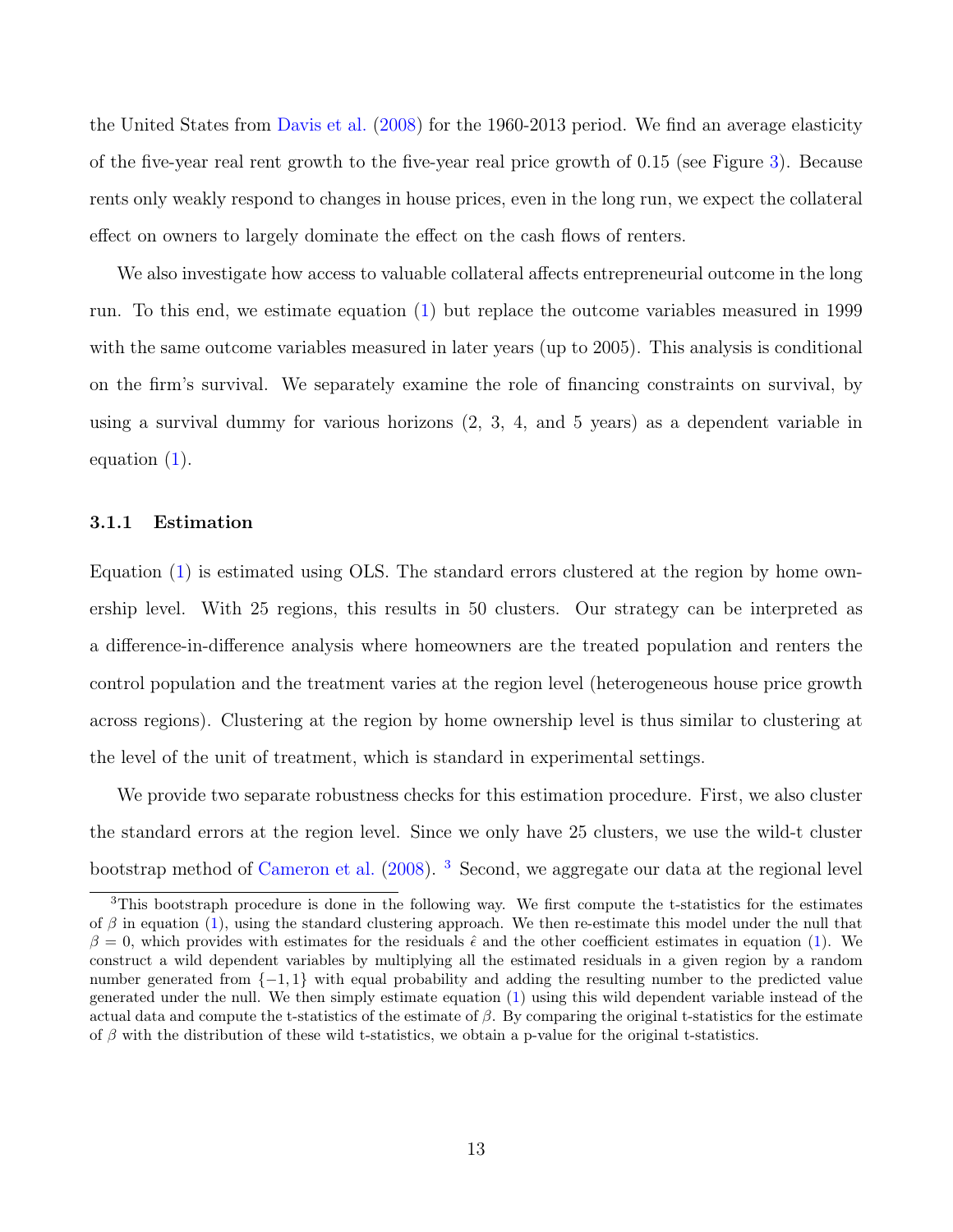in the following way. First, for each region  $j \in [1, 25]$ , we estimate the following equation:

<span id="page-14-2"></span>
$$
Y_{ij}^{1999} = \alpha_j' + \beta_j' \cdot D(owner)_i + \gamma_j' \cdot Z_i + \delta_l' + \eta_{i,j}.
$$
\n
$$
(2)
$$

 $\beta'_j$  thus measures the average size differential at creation in region j between homeowners and renters, conditional on Z. Z is the same set of control variables as used in the main estimation. In a second stage, we simply regress this  $\beta'_j$  on past house price growth  $\Delta p_j^{1992 \rightarrow 1997}$ .

For 
$$
j = 1...25
$$
:  $\beta'_j = a + \phi \cdot \Delta p_j^{1992 \to 1997} + \omega_{i,j}$ . (3)

A positive  $\phi$  shows that the average size differential at creation between homeowners and renters is positively correlated with past house price growth in the region. Under the null that collateral values have no effect on size at creation,  $\phi$  is equal to 0. The standard error for  $\phi$  is computed by standard bootstrap.

### <span id="page-14-1"></span>3.2 Extensive Margin Regressions

To study how the decision to start a business is affected by collateral values, we use our sample extracted from the Labor Force Survey. This sample consists of multiples cross-sections of nonbusiness owners who may transition into self-employment from year t to year t+1. Each individual appears only once in the sample. Our estimating equation is the following, where  $i$  is an individual, j is a region and  $t$  is the year where the individual is surveyed:

<span id="page-14-0"></span>
$$
E_{i,j,t+1} = \alpha + \beta \cdot D(owner)_{i,t} \times \Delta p_j^{t-6 \to t-1} + \theta \cdot D(Owner)_{i,t}
$$
  
+ $\gamma \cdot Z_{i,t} + \tau \cdot Z_{i,t} \times \Delta p_j^{t-6 \to t-1} + \delta_l + \delta_{jt} + \varepsilon_{i,j,t},$  (4)

 $E_{i,j,t+1}$  is a dummy variable equal to 1 if individual i living in region j and surveyed in year t becomes self-employed at date  $t + 1$ .  $\beta$  is the coefficient of interest.  $\Delta p_{j,t-6\rightarrow t-1}$  is the cumulative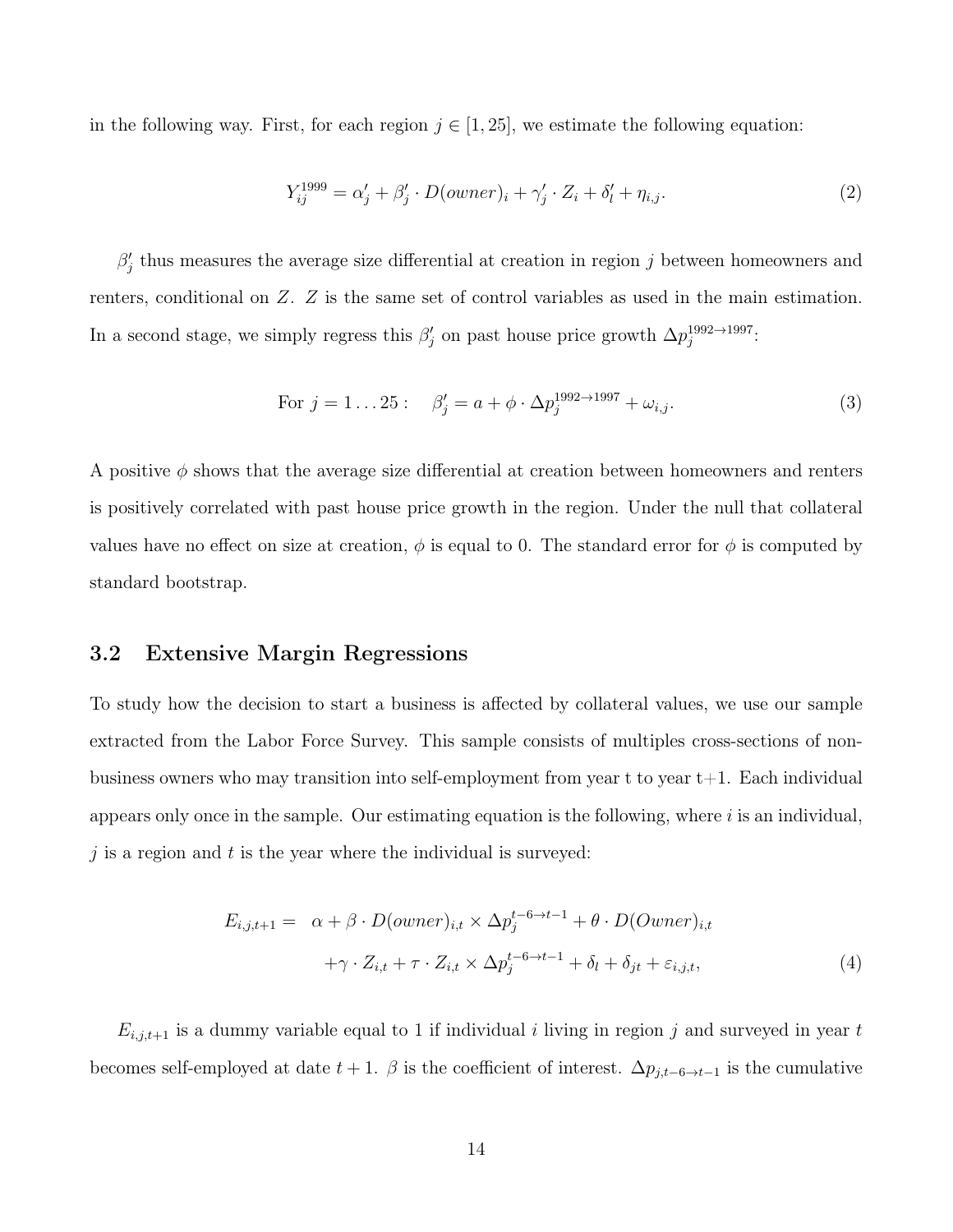house price growth in region j between year  $t-6$  and year  $t-1$ .  $Z_{i,t}$  are control variables: education dummies, gender, foreign dummy, past-year wage (or unemployment insurance benefit if unemployed), a dummy for past-year employment status (employed vs. unemployed), industry of occupation in year  $t + 1$ , age and father's job description (14 items).  $\delta_l$  are département fixed effects.  $\delta_{jt}$  are region-year fixed effect and are meant to capture local investment opportunities. Under the null hypothesis that housing collateral does not matter for entrepreneurial decisions,  $\beta$ should be equal to 0.

The identification of equation [\(4\)](#page-14-0) follows a logic similar to equation [\(1\)](#page-10-1). It boils down to comparing the occupational choice of homeowners across regions with different past house price growth, using renters to control for the direct effect of local house prices on investment opportunities. A key difference with the identification in equation [\(1\)](#page-10-1) is that we have now 11 repeated cross-sections of occupational choices (1992 to 2002). This brings additional identifying power from the time series of house prices. In the cross-section of regions, the estimate of  $\beta$  is larger if regions with higher house price growth experience more firm creation by home owners than renters (this source of identification is similar to that used in equation [\(1\)](#page-10-1)). In the time-series, the estimate of  $\beta$  is larger when the relative entrepreneurial activity of owners and renters co-moves with accelerations in house prices within a given region. This second source of identification is specific to equation  $(4)$ .

### <span id="page-15-0"></span>3.2.1 Estimation

Equation [\(4\)](#page-14-0) is a linear probability model estimated using OLS. The standard errors clustered at the region by home ownership level. As for the estimation of equation [\(1\)](#page-10-1), we confirm the robustness of our results in two ways. First, we also cluster the standard errors at the region level by using the wild-t cluster bootstrap method of [Cameron et al.](#page-32-8) [\(2008\)](#page-32-8). Second, we follow [\(Muller](#page-34-6) [and Ibragimov](#page-34-6) [\(2010\)](#page-34-6)) and perform a test similar to a Fama-Mc Beth procedure. We estimate equation [\(4\)](#page-14-0) separately for each region j and retrieve a collection of 25  $\hat{\beta}_j$ . We then simply perform a t-test for the average of these  $\hat{\beta}_j$  to reject the null hypothesis that  $\beta = 0$ .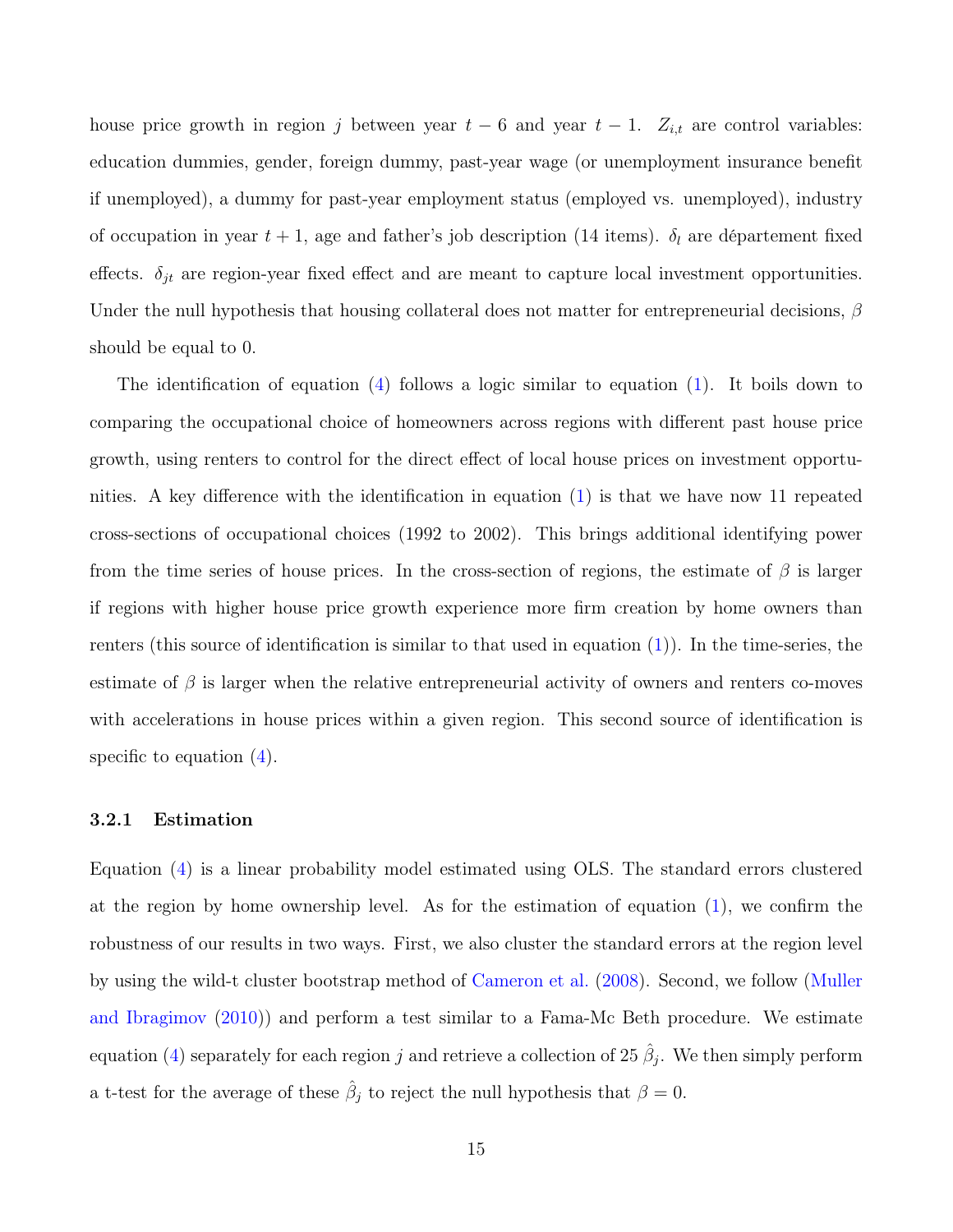### 3.3 Aggregate Extensive-Margin Regressions

Finally, we use aggregate data to confirm the individual-level analysis of section [3.2.](#page-14-1) We estimate the following linear specification using OLS, where the unit of observation is now a département  $l$  in year  $t$ :

<span id="page-16-1"></span>
$$
\frac{\text{New Firms}_{l,t}}{\text{Pop}_{l,t}} = \qquad \alpha + \beta \cdot \% \text{owners}_{l}^{1990} \times \Delta p_{j}^{t-6 \to t-1} + \tau \cdot Z_{l}^{1990} \times \Delta p_{j}^{t-6 \to t-1} + \delta_{l} + \eta_{t} \varepsilon_{i,j}.
$$
\n
$$
(5)
$$

 $\%owners_j^{1990}$  is the fraction of homeowners in département j in 1990,  $\Delta p_{j,t-6\to t-1}$  is house price growth in the five years preceding year t,  $\delta_j$  are département fixed effects, and  $\eta_t$  are year fixedeffects.  $\frac{\text{New Firms}_{j,t}}{\text{Pop}_{j,t}}$  is the ratio of newly created firms to a measure of population in year t in département j. For the main regression, new firms consist only of limited liability corporations and corporations, because data on creation of sole proprietorship are available only from 1993 onward.<sup>[4](#page-16-0)</sup> In our preferred specification, the normalization variable  $\text{Pop}_{j,t}$  consists of the number of "active households" in the region. This number corresponds to the number of households whose head is active in the labor force and between 20 and 65 years old. We use this normalization —instead of total population— to check that our aggregate results provide estimates that are consistent with our "extensive margin" regressions, which are based on the sample of "active" households. We report asymptotic standard errors but compute the associated p-values using the wild bootstrap procedure of [Cameron et al.](#page-32-8)  $(2008)$ .

We also explore the effect of these collateral shocks across regions on employment in newly created firms. To do so, we exploit the fact that the exhaustive registry of new firms contains information on the number of jobs at creation. We thus simply use, as an alternative dependent variable in equation [\(5\)](#page-16-1), the ratio of all jobs in newly created firms in a region, at the time of creation, normalized by the number of active households in this region.

<span id="page-16-0"></span><sup>&</sup>lt;sup>4</sup>In an unreported robustness check, we verify that our effect holds when we consider all new firms creation, i.e. corporations and sole proprietorships, starting in 1993.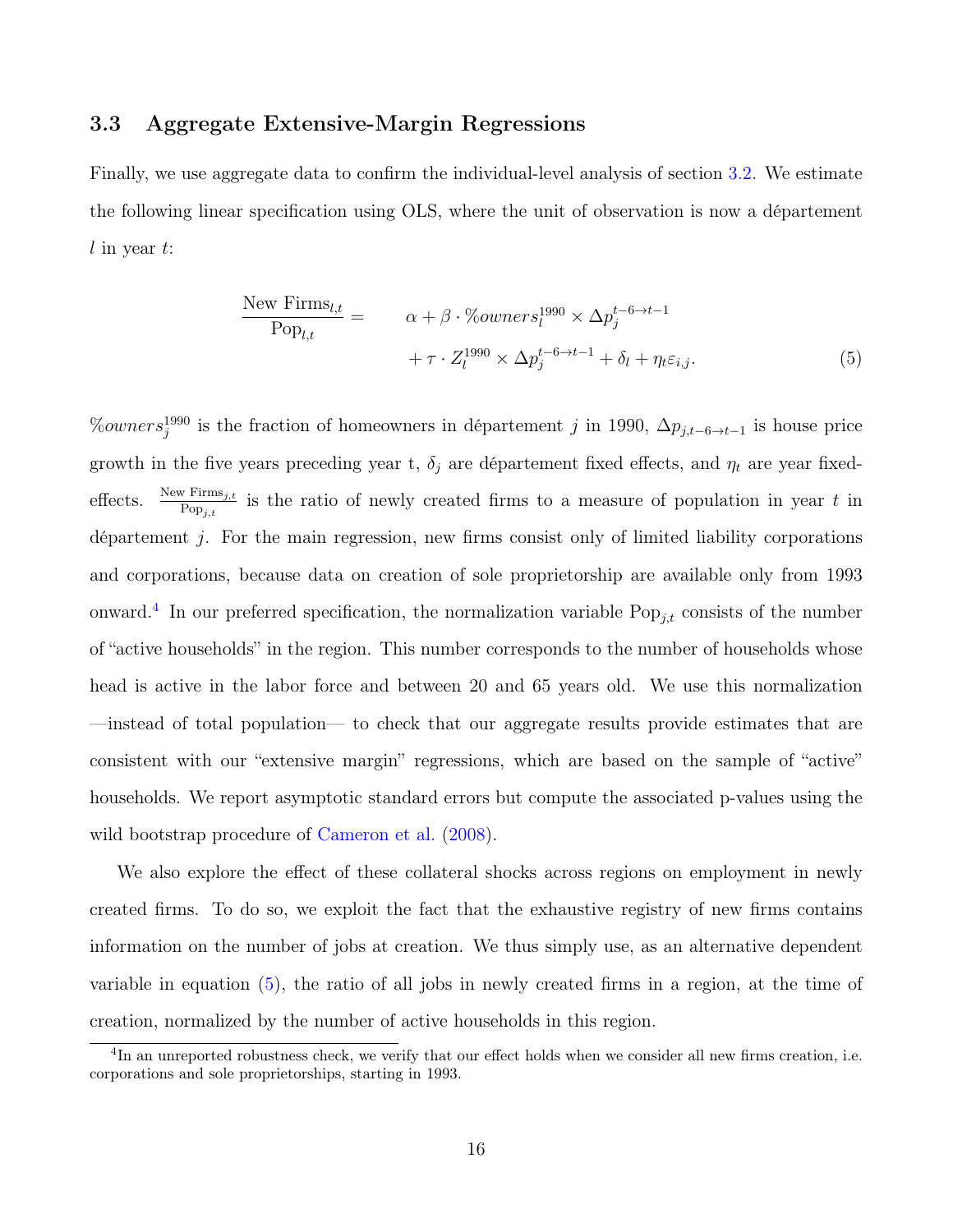We control for the heterogeneity in the fraction of homeowners in a département by including the following set of covariates: the fraction of the working population in 1990 in the region working in Agriculture, Manufacturing, Construction, Service and non-profit Service, the size of the département measured by its population from the 1990 census, and the logarithm of the median wage in the département, obtained from the labor force survey in 1990.

# <span id="page-17-0"></span>4 Results

Our results provide support for the notion that the collateral channel constrains entrepreneurial activity, at both the intensive and extensive margins. We have three sets of results. First, conditional on entrepreneurship, entrepreneurs who start after receiving large housing capital gains in the years prior to entry are able to start larger firms in terms of total assets, employment, sales, value added, and wage bill. Second, employed individuals experiencing large housing capital gains are more likely to start a business than non-homeowners or homeowners living in regions with lower house price growth. Third, in the aggregate, the elasticity of business starts to local house prices is stronger in regions with a higher ownership rate.

### 4.1 Intensive Margin Individual-level Results

### 4.1.1 Results at creation

Table [5](#page-46-0) reports the point estimates from the estimation of equation [\(1\)](#page-10-1). The outcome variables are the natural logarithm of one plus total assets, sales, number of employees, debt, value added and total wage bill. The variable of interest is the interaction of the home owner dummy and house price appreciation from 1992 to 1997 (Owner  $\times \Delta p$ ). The specification reported on Table [5](#page-46-0) use the entire set of control variables introduced in Section [3.1.](#page-10-2) We do not report these controls for brevity.

Table [5](#page-46-0) shows significant effects of collateral values on the size of newly created businesses, conditional on entry. Going from the 25th to the 75th percentile of house price growth from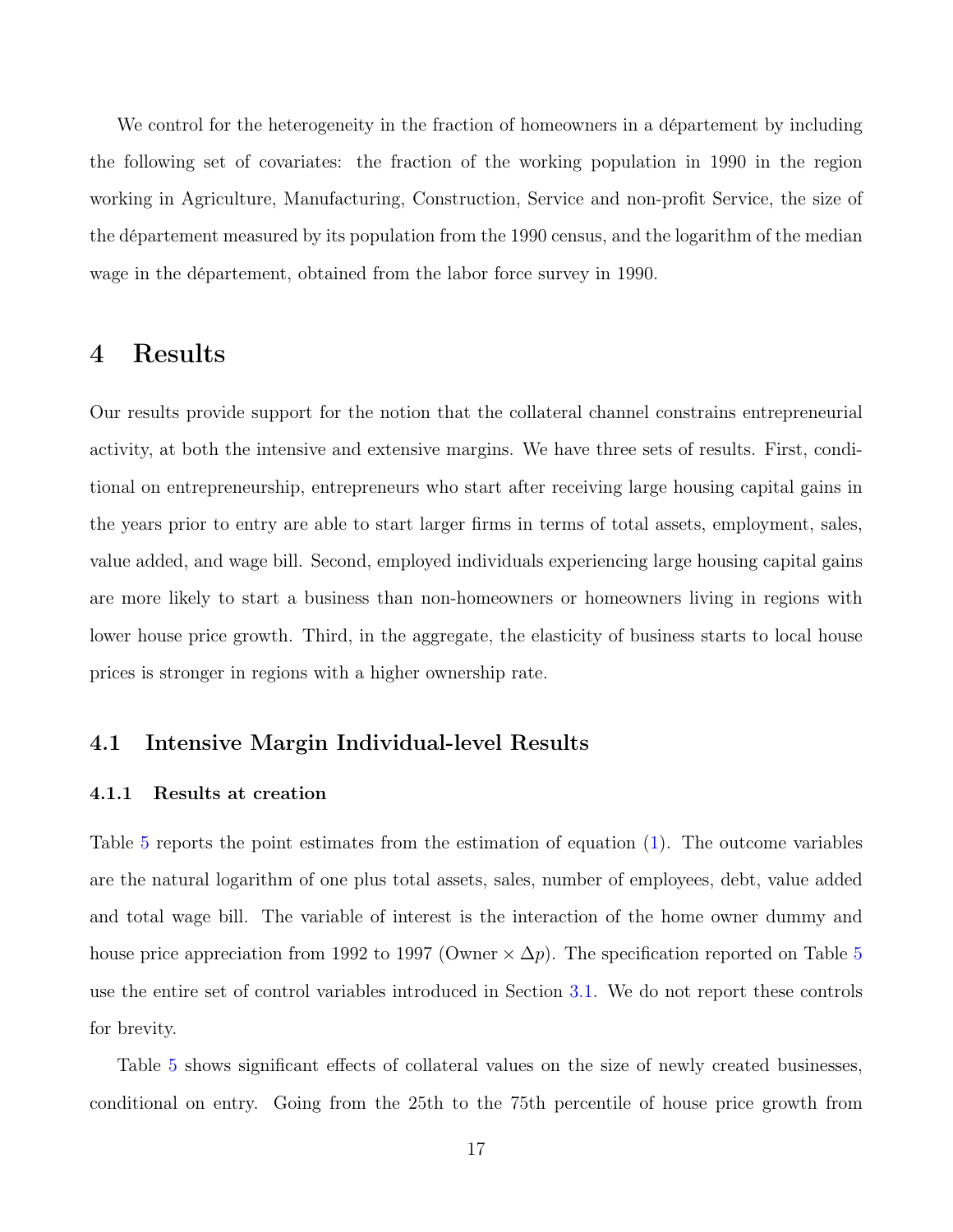1992 to 1997 (i.e., a 11 percentage point increase in house price growth) leads to a  $12\%$  (=1.1)  $\times$  .11) increase in total assets, a 8.9% (=.81  $\times$  .11) increase in total sales and a 3.7% (=.34 $\times$ .11) increase in employment. Consistent with the collateral channel, we find this larger scale of operation following housing capital gains is accompanied by larger debt levels: going again from the 25th to the 75th percentile of house price growth leads to a 9.7% (=.89  $\times$  .11) increase in total debt. We also investigate how this access to more valuable collateral affects the wages paid by the newly created firms, as well as total valued added. The estimated effect on the total compensation of employees is large (8.4% increase following an 11-percentage-point increase in house price growth). Total Value Added created by homeowners, measured as sales minus intermediary inputs, is also significantly larger following larger house price appreciation in the five years preceding the firm's creation. An 11 percentage point increase in house prices leads to a 7.1% (=.6[5](#page-46-0)  $\times$  .11) increase in value added. All the results in Table 5 are significant at the 1% confidence level, when standard errors are clustered at the region by ownership level. The wild bootstrap p-values are also all below 5%.

Table [5](#page-46-0) shows the result of the estimation of equation [\(1\)](#page-10-1) when all the controls Z are included in the regression. In Table [6,](#page-47-0) we present the estimate of  $\beta$  in equation [\(1\)](#page-10-1) when we add the controls progressively into the analysis. We use the logarithm of one plus total assets (Column 1 to 4) and total sales (Column 5 to 8) as the dependent variables. Column 1 and 5 have only département and region by industry fixed effects. Column 2 and 6 add controls industry and legal status of the firm. Column 3 and 7 add controls for education, previous job description and previous employment status. Column 4 and 8 add controls for age, gender, entrepreneurial background and previous entrepreneurial activity. Table [6](#page-47-0) shows that adding these controls change only slightly the estimation of  $\beta$  in equation [\(1\)](#page-10-1), which hovers around 1 for total asset and .8 for total sales.

We further explore the robustness of our analysis by implementing the aggregation method described in Section [3.2.1.](#page-15-0) In a first stage, we compute, for each of the 25 regions in the sample, the outcome differential between homeowners and renters, conditional on the Z. In a second stage, we regress this region-level differential on past house price growth in the region from 1992 to 1997.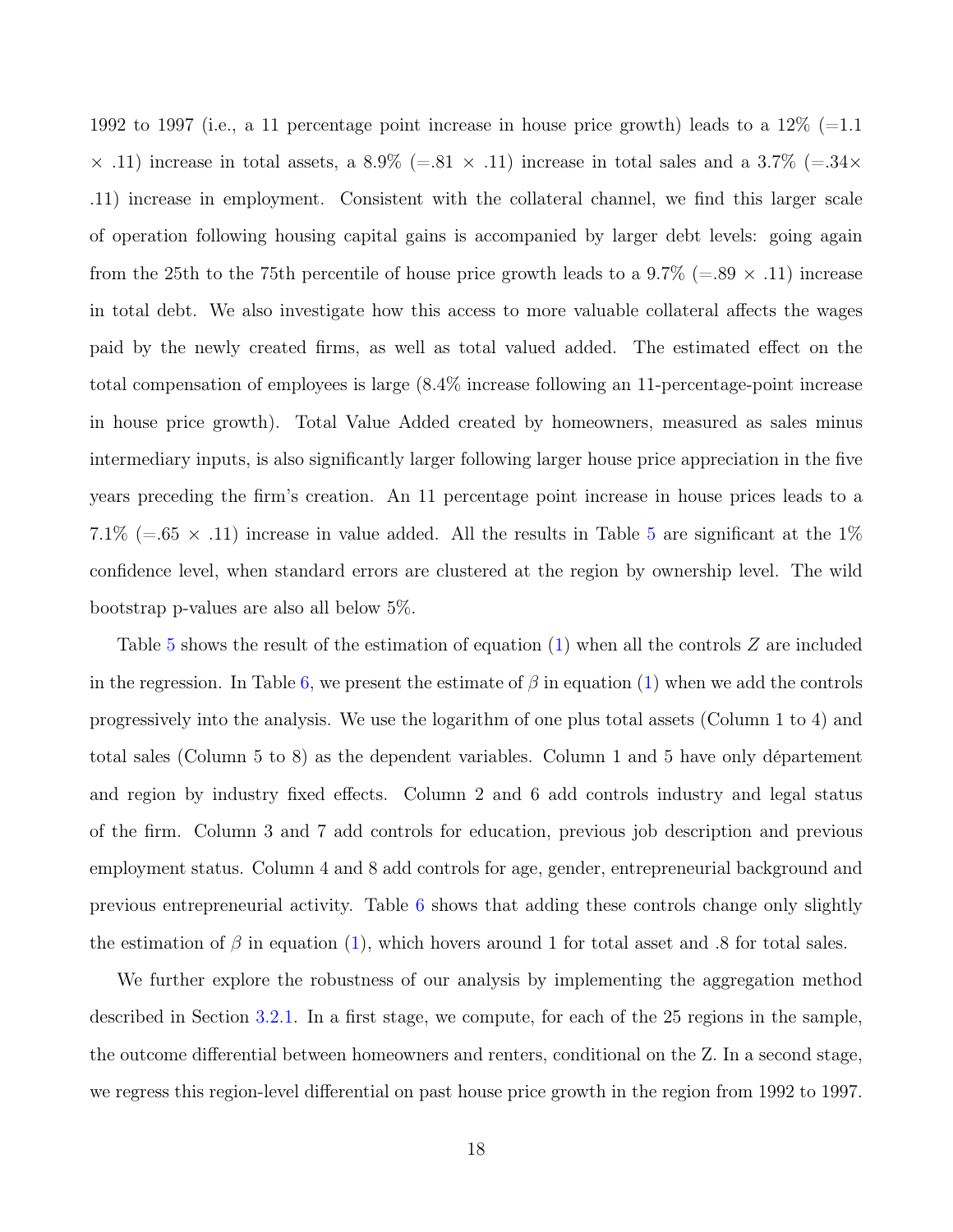The standard errors are computed using a bootstrap procedure. The results are reported in Table [7,](#page-48-0) panel A. The results confirm our previous analysis. Firms started by homeowners following house price appreciation are larger, use more debt and create more value. As in Table [5,](#page-46-0) the estimated  $\beta$ s are all significantly different from 0 at the 1% confidence level. The magnitude of the effect is even larger.<sup>[5](#page-19-0)</sup>. An 11 percentage points increase in house prices lead to a 16.5% increase in the relative size of firms created by homeowners vs. renters (total assets) and to a 16.5% increase as well in the relative debt used by firms created by homeowners vs. renters. Figure [4](#page-39-0) plots the region-level estimate of  $\beta'_j$  in equation [2](#page-14-2) as a function of past house price growth in region j from 1992 to 1997.

An important concern with the analysis so far is that past house price appreciation is proxying for local investment opportunities and that homeowners and renters tend to react differently to these opportunities, even after controlling for all the observable characteristics included in Z. To alleviate this concern, we use two variables to capture these local investment opportunities: (1) the region-level GDP growth from 1992 to 1997 and (2) the département-level change in the unemployment rate from 1992 to 1997. The interactions of these two variables with the homeownership dummy are included directly in the estimation of equation [\(1\)](#page-10-1). The results are reported on Table [8.](#page-49-0) As can be seen from this table, the results are left almost unchanged relative to the main analysis of Table [5.](#page-46-0) Including the interaction of the home ownership dummy with past local GDP growth and past changes in local unemployment change the point estimate of  $\beta$ from 1.1 to 1 for total assets, .81 to .76 for total sales and leave unchanged the point estimate for debt. All results remain statistically significant at the 1% confidence level when standard errors are clustered at the region by ownership level. When using the wild-cluster bootstrap, the results using total employment (resp. debt) become significant only at the 6.4 and 6.6 % level respectively. All other estimates remain significant at the 5% confidence level. We also perform a similar robustness check using our aggregation method presented in Section [3.1.1.](#page-13-1) The results are

<span id="page-19-0"></span><sup>&</sup>lt;sup>5</sup>Since the second step of the analysis does not weight the region-level size differential by the number of firms created in the region, the estimated effects do not have to coincided with the estimates from Table [5](#page-46-0)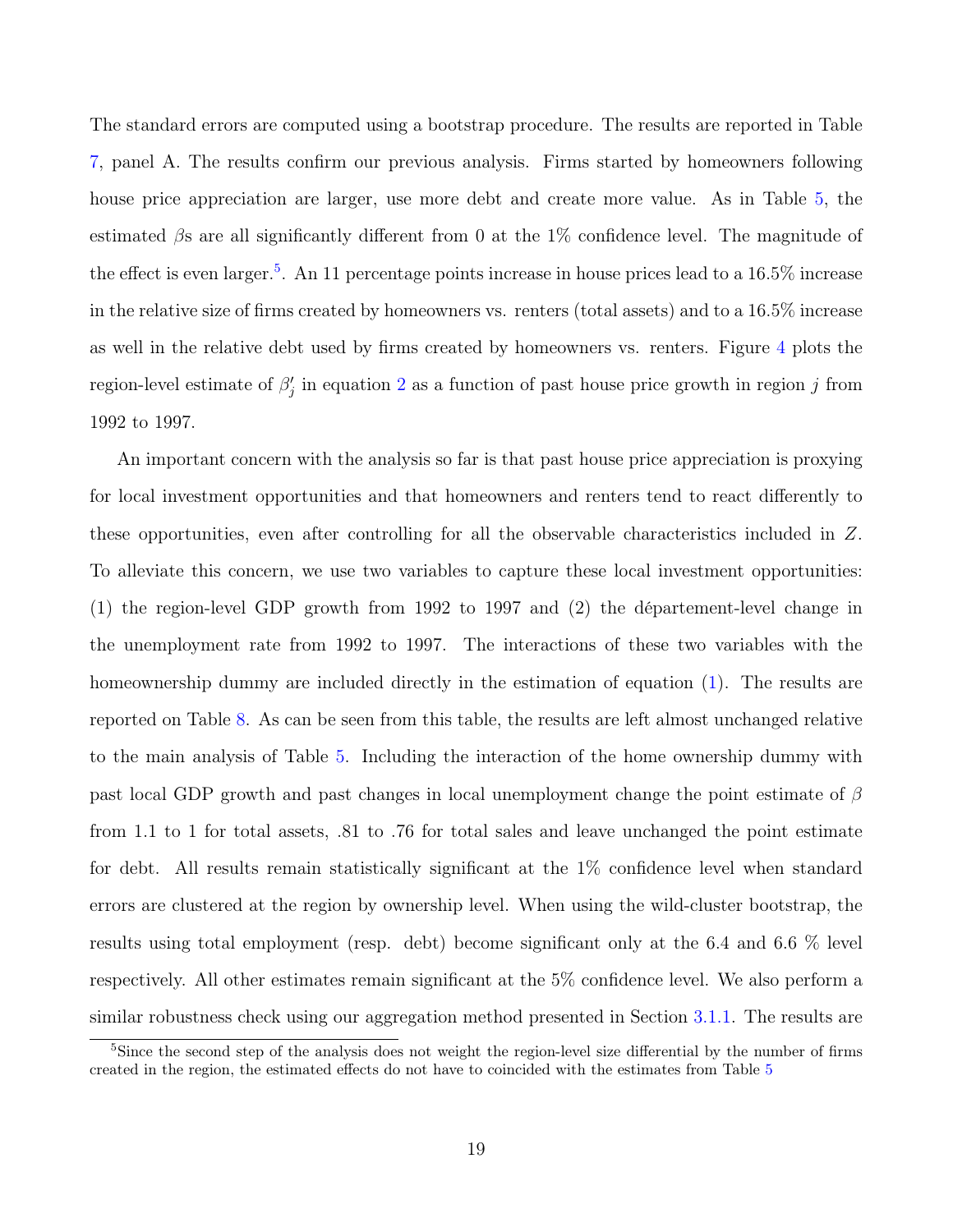presented in Table [7,](#page-48-0) Panel B. In this panel, we simply project the region-level size differential at creation between homeowners and renters, conditional on all the  $Z$ , on past house price growth from 1992 to 1997, as well as past GDP growth from 1992 to 1997 and département-level change in unemployment from 1992 to 1997. Panel B of Table [7](#page-48-0) clearly shows that the inclusion of these two proxies for local investment opportunities has little if any effect on the relationship between the conditional size differential at creation between homeowners and renters and house price growth in the five years following creation.

Another version of the previous concern is that there is momentum in house prices, so that areas experiencing high house price growth from 1992 to 1997 also have high house price growth in the late 90s / early 200s, and thus good investment opportunities for homeowners. To address this concern, we simply augment equation [\(1\)](#page-10-1) by adding the interaction of the homeownership dummy with the realize house price growth from 1999 to 2004. The results are presented in Table [10.](#page-51-0) Once again, the results are left almost unchanged relative to our main findings of Table [5.](#page-46-0) If anything, controlling for the future realization of local house price growth increase the magnitudes of the  $\beta$  coefficients estimated in Table [5.](#page-46-0) For instance, the coefficient estimated for total assets goes from 1.1 to 1.2 and the coefficient estimated for total debt goes from .89 to .99. All results remain statistically significant at the 1% level.

As a further robustness check, we verify that our results are robust to excluding Paris and its surrounding département ("Petite Couronne"). One potential worry is that these areas are large and experienced large price decline from 1992 to 1997, which could be driving our results. We thus re-estimate equation [\(1\)](#page-10-1) but exclude these four regions from our sample. The results are presented in Table [10.](#page-51-0) The point estimates are left virtually unchanged relative to the main specification shown in Table [5.](#page-46-0) The main difference is that the wild-bootstrap p-values are now higher, which is most likely due to the decreased number of clusters  $(k=21)$  once Paris and the surrounding départements are excluded from the analysis. Nonetheless, all the results remain significant at least at the 10% significance level, even when use the wild-bootstrap p-values.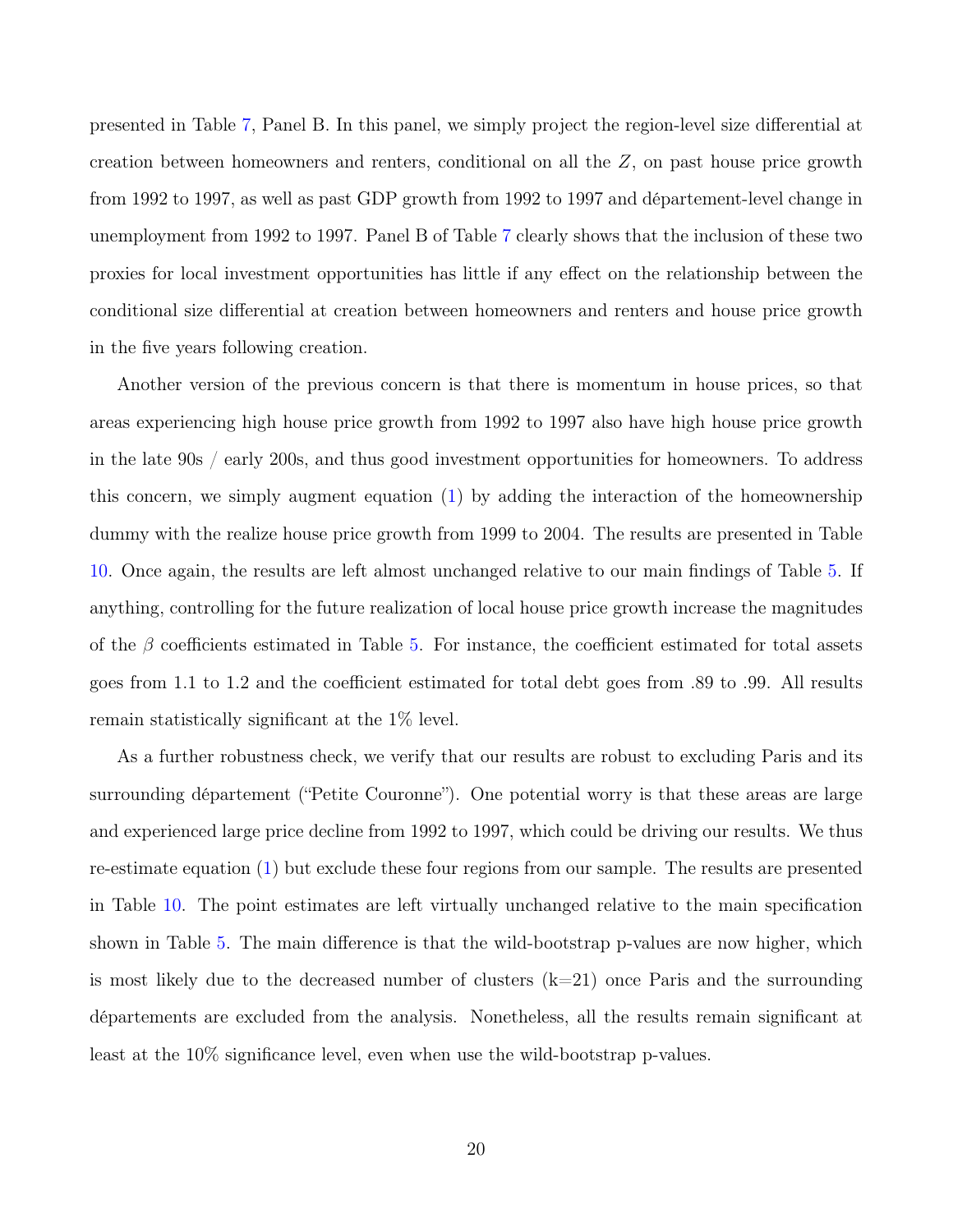### 4.1.2 Long-run results

Our main finding so far have shown that financing friction affect the size of firms at creation. As emphasized by [Midrigan and Xu](#page-34-7) [\(2013\)](#page-34-7), this effect on size at entry as the potential to create significant effect on aggregate TFP and output. However, as [Midrigan and Xu](#page-34-7) [\(2013\)](#page-34-7) also point out, this effect can be largely mitigated after a few years, as firms accumulate enough profits to self-finance their growth. This is especially true if firms productivity shocks are persistent [\(Moll](#page-34-8) [\(2013\)](#page-34-8)). In this Section, we try to directly address this question by investigating potential long-run effects of financing shocks at entry. Our analysis suggests that firms who were able to use higher collateral values to start on a larger scale are still significantly larger, even 7 years after creation. This is consistent either with a model of technology adoption [\(Midrigan and Xu](#page-34-7) [\(2013\)](#page-34-7)) or with slower accumulation of internal funds for these firms that are constrained to start at a sub-optimal scale.

To establish our long-run result, we start from equation [\(1\)](#page-10-1) and simply replace the dependent variable with an outcome measured in year  $t$ , with  $t$  going from 2000 to 2005. Importantly, we still use house price growth in the 5 years preceding creation as our main explanatory variable:

<span id="page-21-0"></span>
$$
\forall t \in [2000, 2005], \ Y_{ij}^t = \alpha + \beta_t \cdot D(owner)_i \times \Delta p_j^{1992 \to 1997} + \theta_t \cdot D(Owner)_i
$$
  
 
$$
+ \gamma_t \cdot Z_i + \tau_t \cdot Z_i \times \Delta p_j^{1992 \to 1997} + \delta_l + \delta_{\text{industry} \times \text{region}} + \varepsilon_{i,j}.
$$
 (6)

One obvious issue with the previous model is that firms started by owners in regions that experienced large house price growth from 1992 to 1997 might be more likely to exit. Had they remained, these firms would have been small, so that their attrition create an upward bias on the estimate of  $\beta$ . To account for this potential endogenous attrition, we simply assign a 0 value for the dependent variables of firms that exit the sample. We provide a separate analysis for survival probabilities below in this Section.

Table [11](#page-52-0) reports point estimate for  $\beta_t$  in equation [\(6\)](#page-21-0) using OLS and clustering the standard errors at the region by ownership level. This is done for the six outcome variables considered so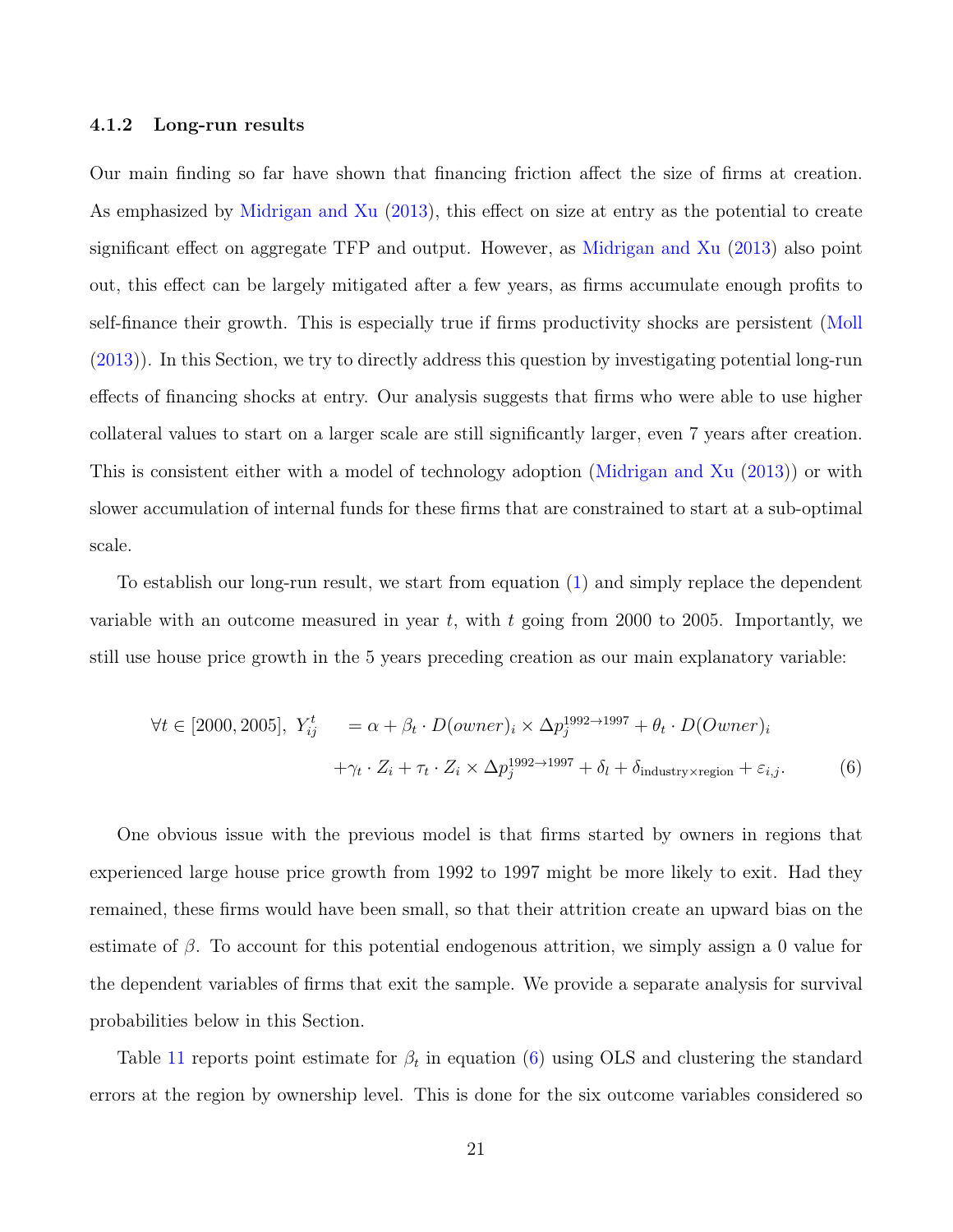far in the analysis (logarithm of one plus total assets, sales, number of employees, debt, value added and wage bill). Figure [5](#page-40-0) simply plots the  $\beta_t$  coefficients and their associated 90% confidence intervals as a function of t for these six outcome variables. Our results can be summarized in the following way. First, we find that all the coefficient estimates remain positive for all years. Second, except in 2002, most estimate are statistically significant at least at the 10% confidence level. In 2001, 2004 and 2005 for instance, all six estimates of  $\beta$  are significant at the 10% confidence level. Third, except in 2002, the estimates for  $\beta_t$  are remarkably stable in time and close to their 1999 value. Consider column (1) of Table [11,](#page-52-0) which shows the  $\beta$  estimates when the dependent variable is the log of 1 plus total assets. We see that the coefficients varies from .93 in 2000 to 1 in 2005, with a lowest value at .39 in 2002 and .74 in 2003. The 2004 estimate of  $\beta$  for total assets is even equal to its 1999 estimate. In other words, the asset differential generated at creation by the access to more valuable collateral has a similar magnitude 5 years after the firms have been created. Using the 2005 estimates, we see that firms that started following an 11 percentage point increase in house prices from 1992 to 1997 are still 11% larger in 2005. The stability of the  $\beta$ coefficient is similar for most outcome variables. For instance, excluding 2002 — where all point estimates are small and insignificant — we find that the average  $\beta$  coefficient estimated when debt is the dependent variable is equal to .75, which is close to its 1999 value of .89. In sum, Figure [5](#page-40-0) and Table [11](#page-52-0) show that collateral shocks have a persistent effect on the long-run behavior of newly created firms.

We assess the robustness of this result by using a similar aggregation method as introduced in Section [3.1.1.](#page-13-1) In a first stage, we estimate for each region separately the size differential in year  $t$ between homeowners and renters, conditional on the  $Z$  used in equation [\(1\)](#page-10-1). We then regress this region-specific conditional size differential measured in year t on past house price growth measured from 1992 to 1997. The resulting coefficient estimates are reported on Table [12.](#page-53-0) The results are broadly consistent with those from table [11.](#page-52-0)

One issue with our long-run analysis is that subsequent movement in house prices could interfere with our results. More precisely, if house price exhibit momentum at the 5 year horizon, firms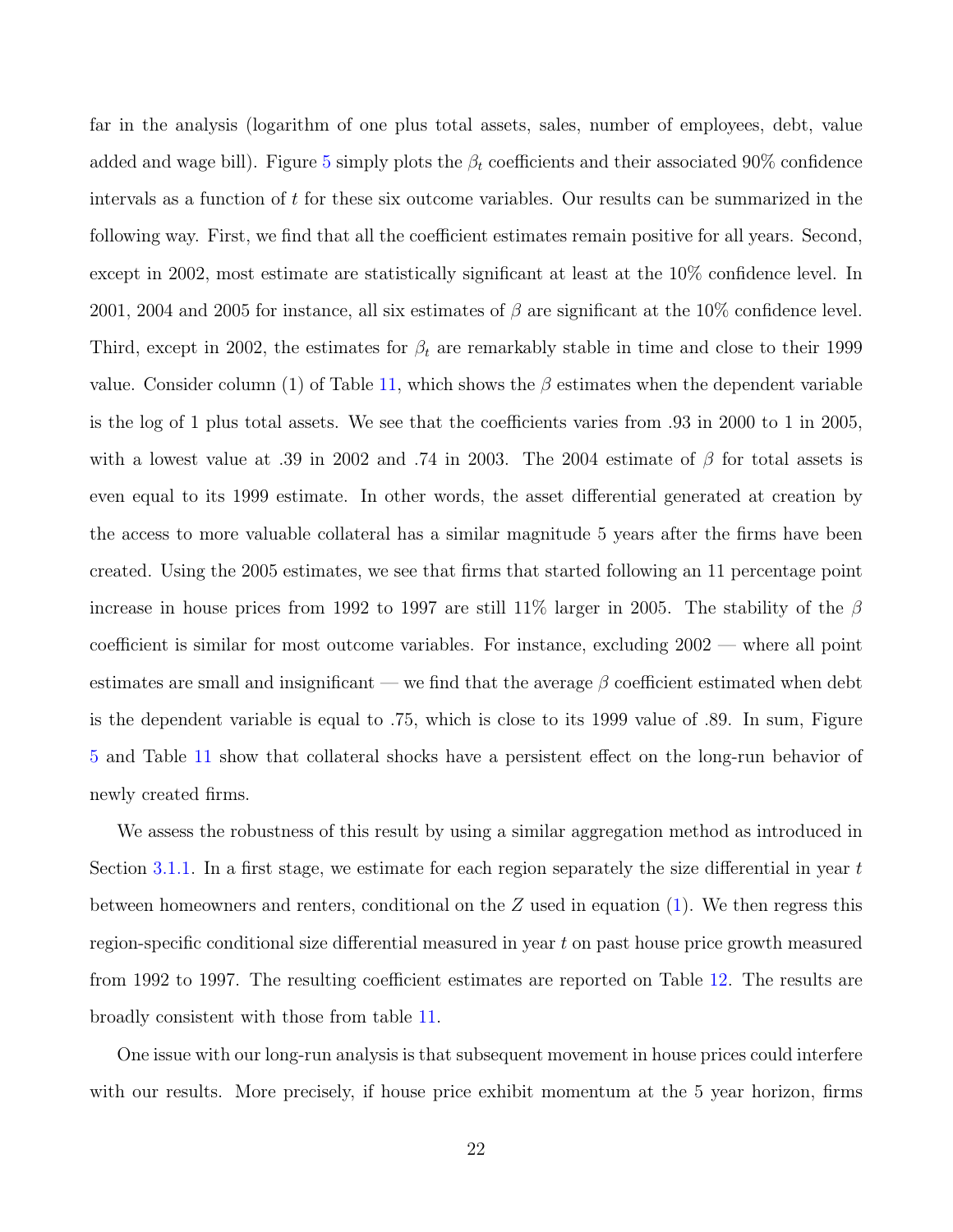started by homeowners following a rise in house prices from 1992 to 1997 would also experience a subsequent increase in collateral value from 2000 to 2005. This subsequent increase in collateral value could explain why these firms are able to remain larger than the other firms in the sample. If this were the case, the results from Table [11](#page-52-0) could not be interpreted as the long-run effects of initial conditions and would be more in line with a standard collateral channel as in ?. We first address this issue by looking directly at house price dynamics in this sample. We first show that house price growth from 1992 to 1997, which we use as our measure of collateral gains for owners in 1998, is negatively correlated with house price growth from 2000 to 2005. Figure [6](#page-41-0) plots region-level house price growth from 2000 to 2005 against region-level house price growth from 1992 to 1997. Far from momentum, house price growth in this period and at this horizon exhibit reversal. The slope of the relationship between house price growth from 1999 to 2004 is -.6, is statistically significant at the 5% confidence level and the  $R^2$  of this relationship is 24%. Hence firms that we consider collateral rich at birth in 1998 experience lower house price growth after creation, which, if anything, should downward bias the effect of our main long-run analysis. To more precisely address the concern, we augment equation [\(6\)](#page-21-0) by including an interaction term for house price growth from 1999 to t interacted with the home-ownership dummy. This additional control should capture the effect of post-creation variations in collateral values. The results from this estimation are presented in Table [13,](#page-54-0) panel A. The point estimate for each year are of the same magnitude than what we find when we do not control for the realized price growth from 1999 to t. The point estimate on the interaction of house price growth from 1999 to t and the home ownership dummy is insignificant and small in magnitude.

Finally, panel B of Table [13](#page-54-0) estimates equation [\(6\)](#page-21-0) on the sample of surviving firms only. We find that, even conditional on survival, there is still a significant long run effect of initial collateral values on the size of the firm. The effect is, however, almost half the effect we find when we include the exiting firms in the analysis. In other words, it seems that firms with higher initial collateral values are, if anything, less likely to exit the sample, so that not accounting for the attrition of firms with lower initial collateral values lead to an under-estimation of the long-run effect of initial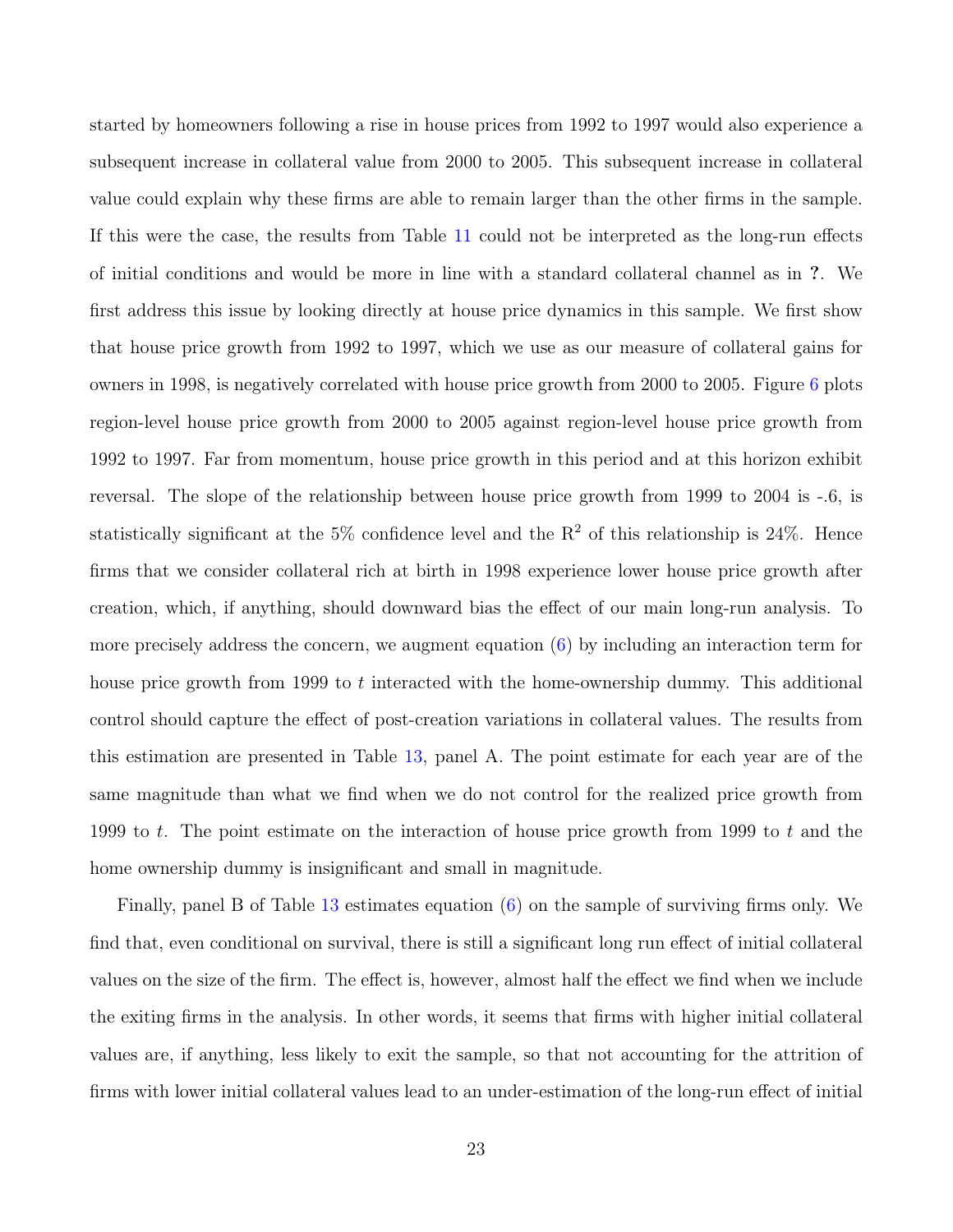collateral value shocks. We explore this question of attrition in more details in the next Section.

### 4.2 Survival and initial collateral value

One possible interpretation of our results so far is that collateral shocks make homeowners less risk averse, because risk aversion is a decreasing function of wealth. As a result, homeowners experience large housing capital gains react more to local investment opportunities and in particular start larger firms in response to these investment opportunities. The natural consequence of this risktaking hypothesis is that firms started by these wealthier homeowners should also be riskier at the same time. Since we measure directly failure in our sample, we can easily test this hypothesis in the data. $6$ 

To test for this risk-taking hypothesis, we estimate equation  $((1))$  $((1))$  $((1))$  but use as a dependent variable a dummy variable equal to 1 when the firm is present in year t but exit in year  $t + 1$ and 0 if the firm is present in both year t and  $t + 1$ . We use a linear probability model and cluster standard errors at the region by ownership level. We again also provide p-values from a wild-cluster bootstrap at the region level. A positive coefficient on Owner  $\times \Delta p$  would indicate that collateral-rich firms are more likely to exit the sample and thus would be consistent with the risk-taking hypothesis. Table [14](#page-55-0) shows the result from this failure analysis. Column 1 to 6 looks at instantaneous failure hazard rate in year  $t$ , while column 7 and 8 use the probability that the firm will exit the sample before 2005 as a dependent variable. We control for characteristics of the business owner (occupation previous to becoming an entrepreneur, age, education, gender), legal form of the business (sole proprietorship or corporation), industry, whether the firm is located in the owner's home, whether the entrepreneur has an entrepreneurial background, a serial entrepreneur dummy as well as all interactions of these controls with  $\Delta p$ . The regressions also include département fixed effects, as well as region-by-industry fixed effects.

<span id="page-24-0"></span><sup>6</sup>Another version of this hypothesis is that risk-aversion is negatively correlated with home ownership so that home owners are prone to starting larger firms when local business conditions improve. The literature on home ownership is not decisive in terms of the correlation between home ownership and risk aversion. [Sinai and Souleles](#page-35-2) [\(2005\)](#page-35-2) argues that an important margin in the rent-vs.-buy decision is hedging, which would suggest that risk aversion is negatively correlated with home ownership.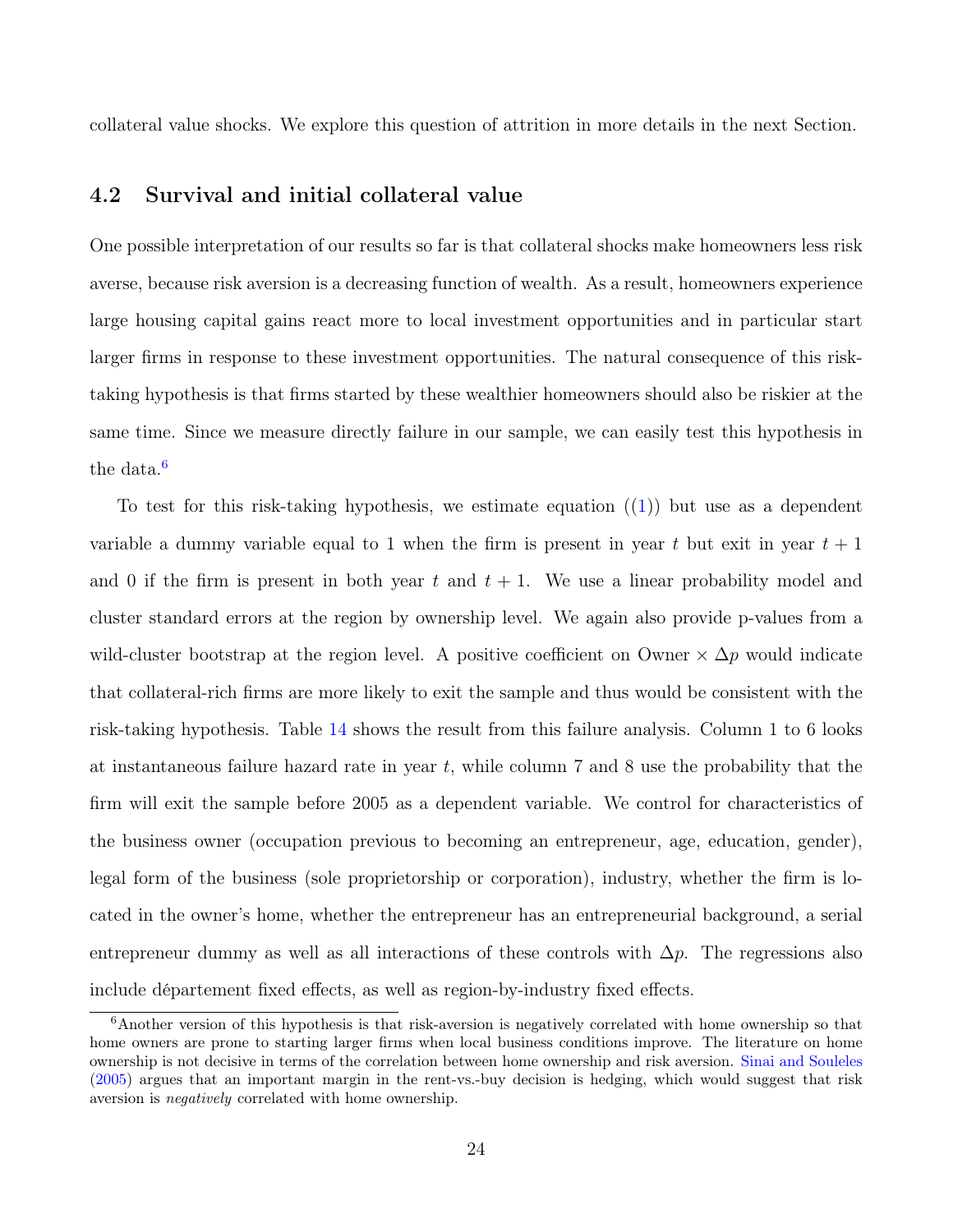The results show that higher collateral values at the origin leads, if anything, to a *lower* probability of exit. We find that the effect of the interaction of house price growth from 1992 to 1997 and the home ownership dummy on instantaneous failure hazard rate is insignificant for all but one year (2003) and it is then negative — implying that larger collateral values at creation lead to a lower conditional failure hazard rate in 2003. Consistent with the results from column 1 to 6, column 7 shows that the overall probability of exiting the sample before 2005 is negatively but insignificantly correlated with the interaction of house price growth from 1992 to 1997 and the home ownership dummy. In column 8, we additionally control for the interaction of the home ownership dummy and region-level GDP growth from 1992 to 1997 and département level change in unemployment rate from 1992 to 1997. This makes the point estimate of  $\beta$  marginally significant. Taken together, these results from Table [14](#page-55-0) are broadly inconsistent with the hypothesis that access to more valuable collateral increases risk taking.

### 4.3 Extensive Margin: Individual-level Results

The previous section discussed regressions that estimate the effect of house price appreciation on homeowners' business success conditional on entry. This section looks at the entry decision itself. To this end, we use the panel extracted from the French Labor Force Survey and described in section [2.2.](#page-8-0) In this sample, the unconditional probability of becoming an entrepreneur is about 1.3%. This section asks whether, relative to renters, this probability is systematically different for homeowners who have experienced substantial housing capital gains in the past five years relative to homeowners in regions with lower house price appreciation.

Table [15](#page-56-0) presents the estimation of equation [\(4\)](#page-14-0). All regressions include département fixed effects, as well as region-by-year fixed effects. Column (1) has no additional control. Column (2) adds controls for education (four dummies), as well as their interaction with  $\Delta p$ . Column (3) adds controls and interaction terms for previous year salary (or UI benefit if eligible) and previous year employment status. Column (4) adds controls and interaction terms for age. Column (5) adds controls and interaction terms for gender and nationality. Column (6) adds controls and interaction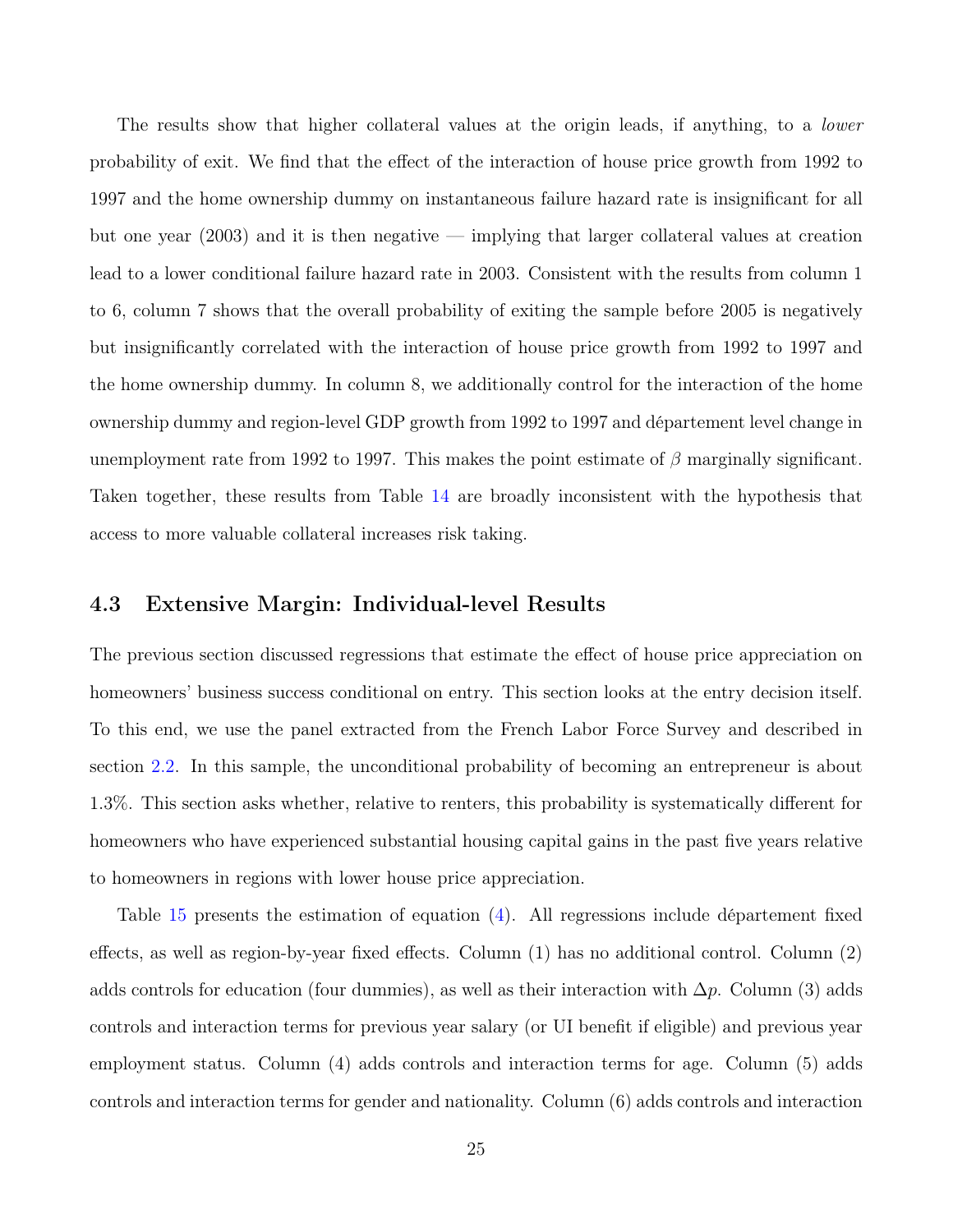terms for current industry. Column (7) adds controls and interaction terms for the respondent's father's job description. Column (8) additionally controls for change in unemployment rate in the département from year t-6 to year t-1, as well as its interaction with the ownership dummy, to control for local investment opportunities.[7](#page-26-0)

All these specifications yield positive and statistically significant estimates for the interaction of house price growth and the homeownership dummy. The one control variable that seems to have a significant influence on the estimation of the main coefficient of interest is age: including age and its interaction with  $\Delta p$  moves the point estimate of  $\beta$  from .014 to .011. This is not surprising since it is well known that age is one of the main determinant of home ownership. At the same time, it turns out that in our sample, older individuals are also more likely to start businesses in locations that have recently experienced a rise in house prices. Apart from age, the inclusion of all the other control variables have very little effects on the main coefficient of interest.

The effects we report in Table [15](#page-56-0) are of a sizable magnitude. Using the point estimates from column 7, we find that going from the  $25<sup>th</sup>$  to the 75<sup>th</sup> percentile of house price growth (a 16percentage-point increase) leads to a .15-percentage-point (.0094× .16) increase in the probability of starting up a business. Because the unconditional probability of starting a business is 1.4%, the estimate corresponds to an 11% increase in the probability of becoming an entrepreneur. This results are robust to clustering at the region level or performing a Fama-Mc Beth-like procedure as explained in Section [3.2.1.](#page-15-0)

These results from Table [15](#page-56-0) thus show the availability of more valuable collateral affects individuals' occupational choices and thus provide evidence on the role of liquidity constraints on entrepreneurial entry.

We finish this section by emphasizing the importance of controlling for the homeownership status of the individual. In a seminal contribution, [Hurst and Lusardi](#page-34-0) [\(2004\)](#page-34-0) use data from the PSID to regress the probability of starting a business on past house price appreciation, without

<span id="page-26-0"></span><sup>&</sup>lt;sup>7</sup>We do not use region-level GDP growth as a control in this specification as the variable is available only from 1995 onwards and its inclusion thus leads to a large drop in the sample size.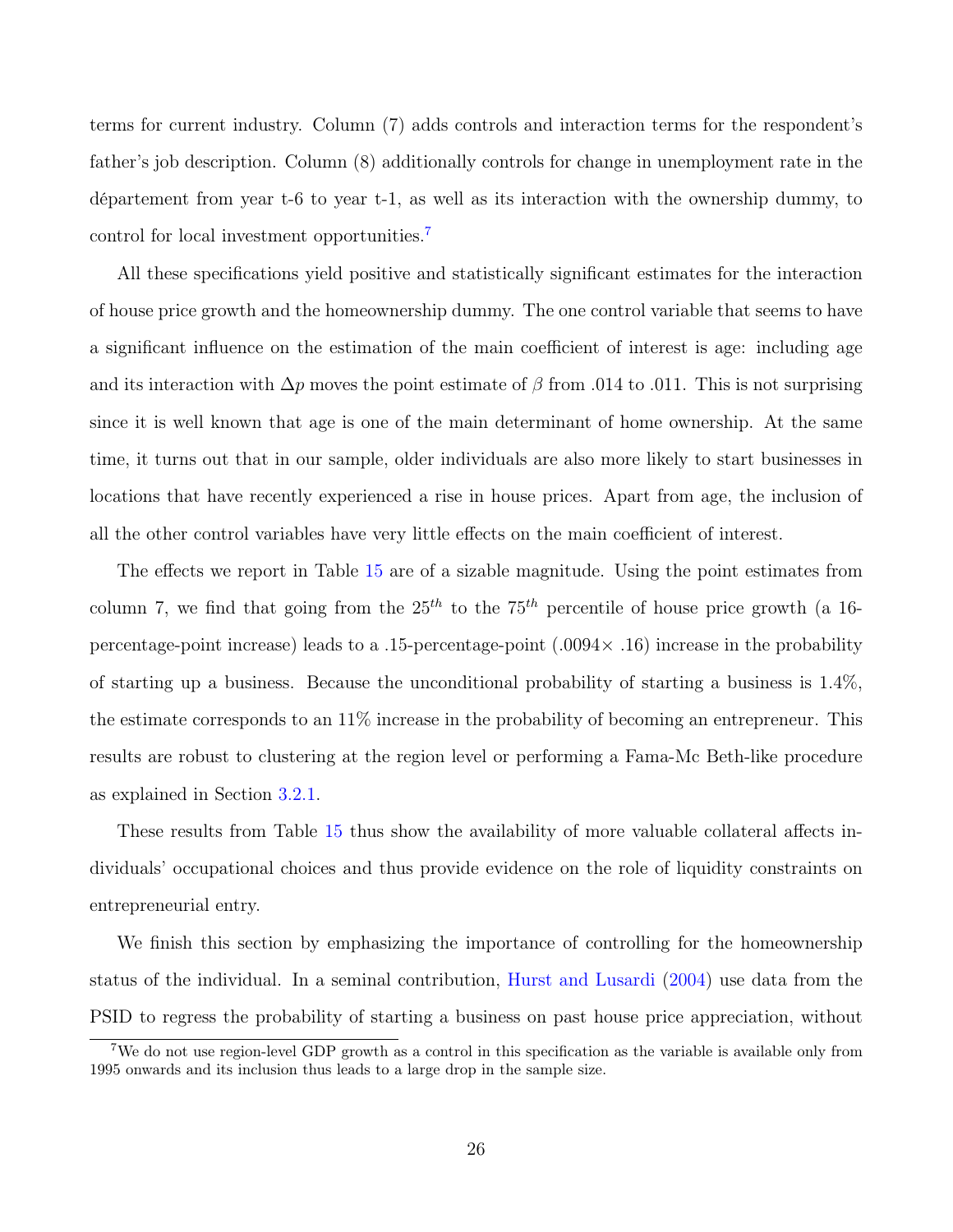interacting the price appreciation with individual or average ownership rates. [Hurst and Lusardi](#page-34-0) [\(2004\)](#page-34-0) fail to find a significant and positive effect of past house price growth on the entrepreneurship decision and interpret this finding as a rejection of the hypothesis that credit constraints significantly reduce entrepreneurial activity. In Table [16,](#page-57-0) we report results that are consistent with the results in [Hurst and Lusardi](#page-34-0) [\(2004\)](#page-34-0), that is, a weak, negative relationship between recent past house price appreciation in the region where the individual is located and the decision to become an entrepreneur. In addition to establishing the comparability of our sample with the PSID sample used by [Hurst and Lusardi](#page-34-0) [\(2004\)](#page-34-0), this table shows how omitting to interact past house price appreciation with the homeownership status can affect the results significantly in our sample at least.

Table [16](#page-57-0) also helps rule out one alternative interpretation of our results, which would rely on a form of a bank-lending channel. Assume banks are local and own local real estate. Home price increases would then lead to an increase in credit supply, which might be channeled in priority to collateral owners. This mechanism would be an alternative explanation of our results. If such a story did hold, however, one would expect the point estimate for  $\Delta p$  in Table [16](#page-57-0) to be positive and significant. The fact that it is significantly negative tends to rule out this explanation.

### 4.4 Comparative Statics

In this Section, we provide two sample splits, which help reinforcing the interpretation of our results in terms of evidence of a collateral channel for entrepreneurship.

In the first one, we simply re-estimate our intensive-margin equation, equation [\(1\)](#page-10-1), separately for entrepreneurs who were previously unemployed vs. previously employed. Intuitively, access to unsecured credit for entrepreneurial motives is likely to be much more restricted for individuals who are currently unemployed vs. individuals currently employed.<sup>[8](#page-27-0)</sup> The results are shown in Table [17](#page-58-0) for three outcome variables (Assets, Sales and Debt). We find that indeed, the effect of

<span id="page-27-0"></span><sup>&</sup>lt;sup>8</sup>"Easing acces to credit for unemployed individuals" was one of the 20 priorities highlighted by the French Department of Labor in 2005 in its annual report.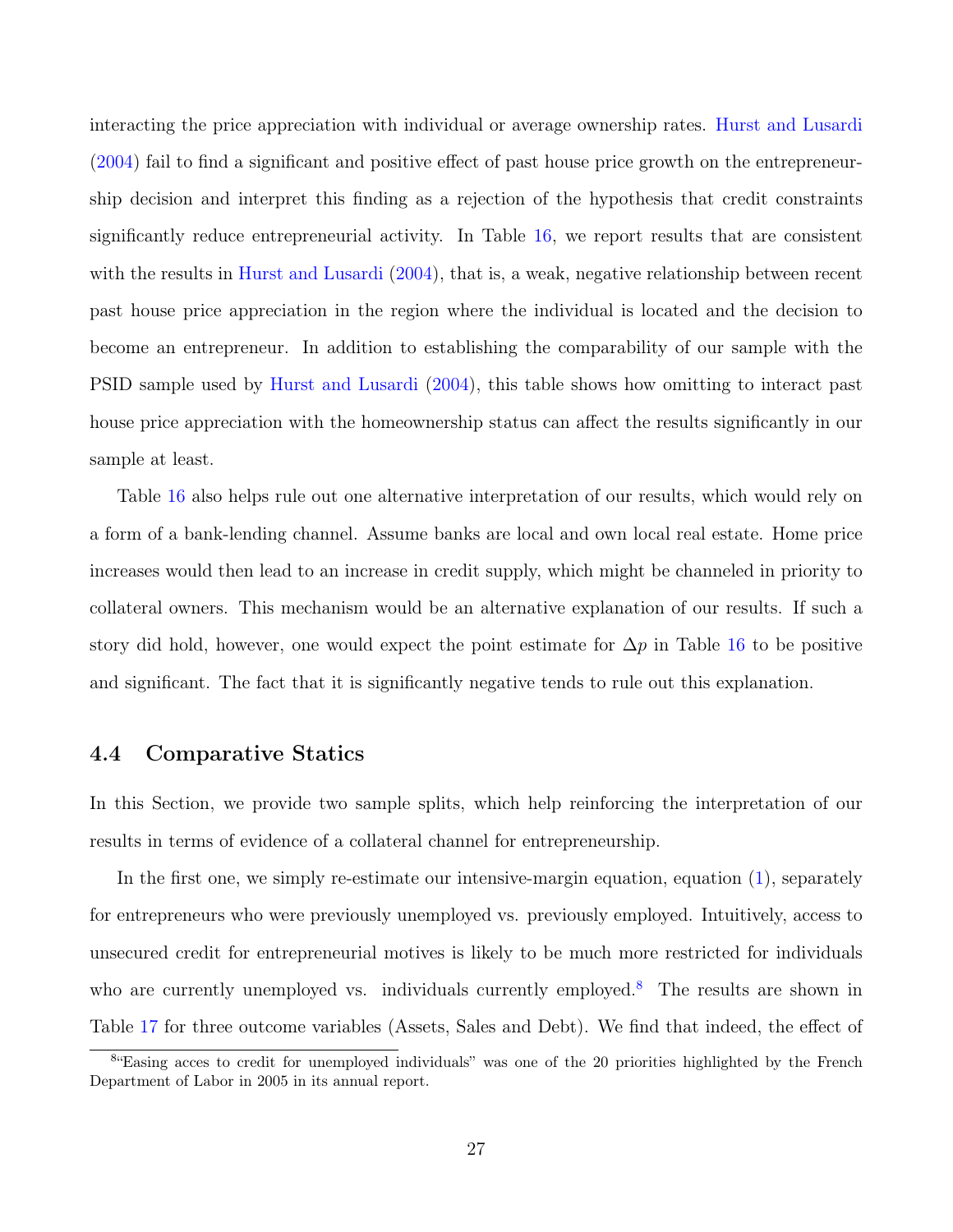collateral values on size or debt used at creation is more than twice larger for previously unemployed entrepreneurs than it is for previously employed entrepreneurs. For an unemployed entrepreneur owning its house, an increase in house price growth from 1992 to 1997 of 11 percentage points (the inter-quartile range of house price growth in this sample) leads to assets at creation that are almost 18% larger relative to unemployed homeowners in regions with previously flat house prices. For previously employed entrepreneurs, this effect is only 6.9%. This difference between previous unemployed vs. employed entrepreneurs is most striking when looking at debt: for a previously unemployed entrepreneur owning its house, an increase in past house price growth by 11 percentage points lead to a 16.5% increase in debt at creation relative to unemployed entrepreneurs in region with previously flat house prices. This effect is only 5% for previously employed entrepreneurs and is not statistically significant.

We perform a similar comparative static for the extensive margin analysis. In the sample of individual from the labor force survey, we do not have enough unemployed individuals to split the sample in terms of current employment status without loosing statistical power. We thus provide another sample split along the income dimension. Each year, we split the cross-section of individuals in the sample into individuals with income above and income below the median income in the sample. We then simply estimate equation [\(4\)](#page-14-0) separately for individuals below the median income and individuals above the median income. The underlying idea is again that access to unsecured credit will be much harder for individuals whose current income is smaller. The results are shown in Table [18.](#page-59-0) In column (1) and (2), we only control for département fixed effects as well as region-year fixed effects. In column (3) and (4) adds controls for education (four dummies), previous year employment status, age, gender, nationality, father's job description and current industry, as well as their interactions with house price growth in the region from year t-6 to year t-1. Column (5) and (6) additionally controls for change in unemployment rate in the département from year t-6 to year t-1, and its interaction with the home ownership dummy, to account for local investment opportunities.

Consistent with the previous analysis, we also find that the effect of collateral values on entry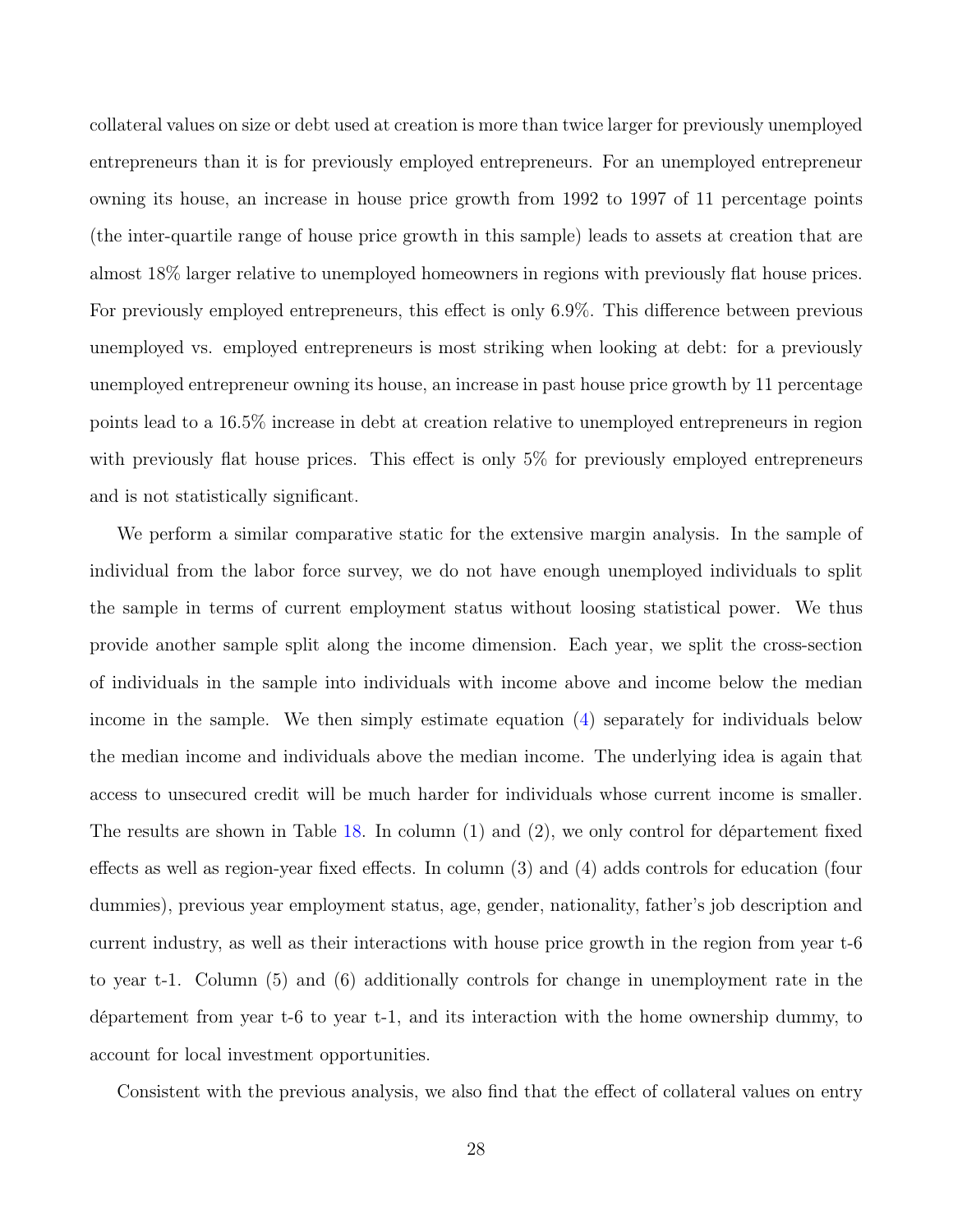decisions are in fact much larger for individuals in the bottom-half of the income distribution. Precisely, Table [18](#page-59-0) shows that the point estimate for  $\beta$  in the most conservative specification is .023 for individuals with income below the medan income and .0042 for individuals above the median income. Quantitatively, this means that for a 16 percentage point increase in house price growth from  $t-6$  to  $t-1$  (the inter-quartile range of house price growth in this sample) leads to a .36 percentage point increase in the probability to start a business for an individual in the bottomhalf of the income distribution. For an individual in the top-half of the income distribution, this number is only .07 percentage points. In our sample, individuals in the bottom half of the income distribution are twice more likely to start-up businesses unconditionally (1.8% vs. .95%). These effects can thus be quantified as a 20% increase in the probability to start a business for individuals in the bottom-half of the income distribution and a 7% increase only in the probability to start a business for individuals in the top-half of the income distribution.

### 4.5 Extensive Margin: Aggregate Results

We have shown in the previous section that regions with lower house price growth experience lower entrepreneurial activity from homeowners living in that region. In this section, we investigate whether these effects aggregate up at the département level using separate, exhaustive census data. To this end, we estimate equation [\(5\)](#page-16-1) and show that in départements with a larger fraction of homeowners, entrepreneurial activity depends more strongly on past house price growth, even after controlling for several département-level aggregate characteristics. We view this analysis as a useful exercise to (1) check the robustness of the extensive-margin results using other data sources and (2) quantify the aggregate effect of the collateral channel for entrepreneurial decisions.

Table [19](#page-60-0) presents the results of an OLS estimation of equation [\(5\)](#page-16-1), where standard errors are clustered at the region level. In this equation, we use two distinct measures of entrepreneurial activity at the département level: (1) the number of firms created per active household (Panel A) and (2) the employment in newly created firms in the département per active household (Panel B). We report both unweighted results (columns 1 and 3) and results weighted by the number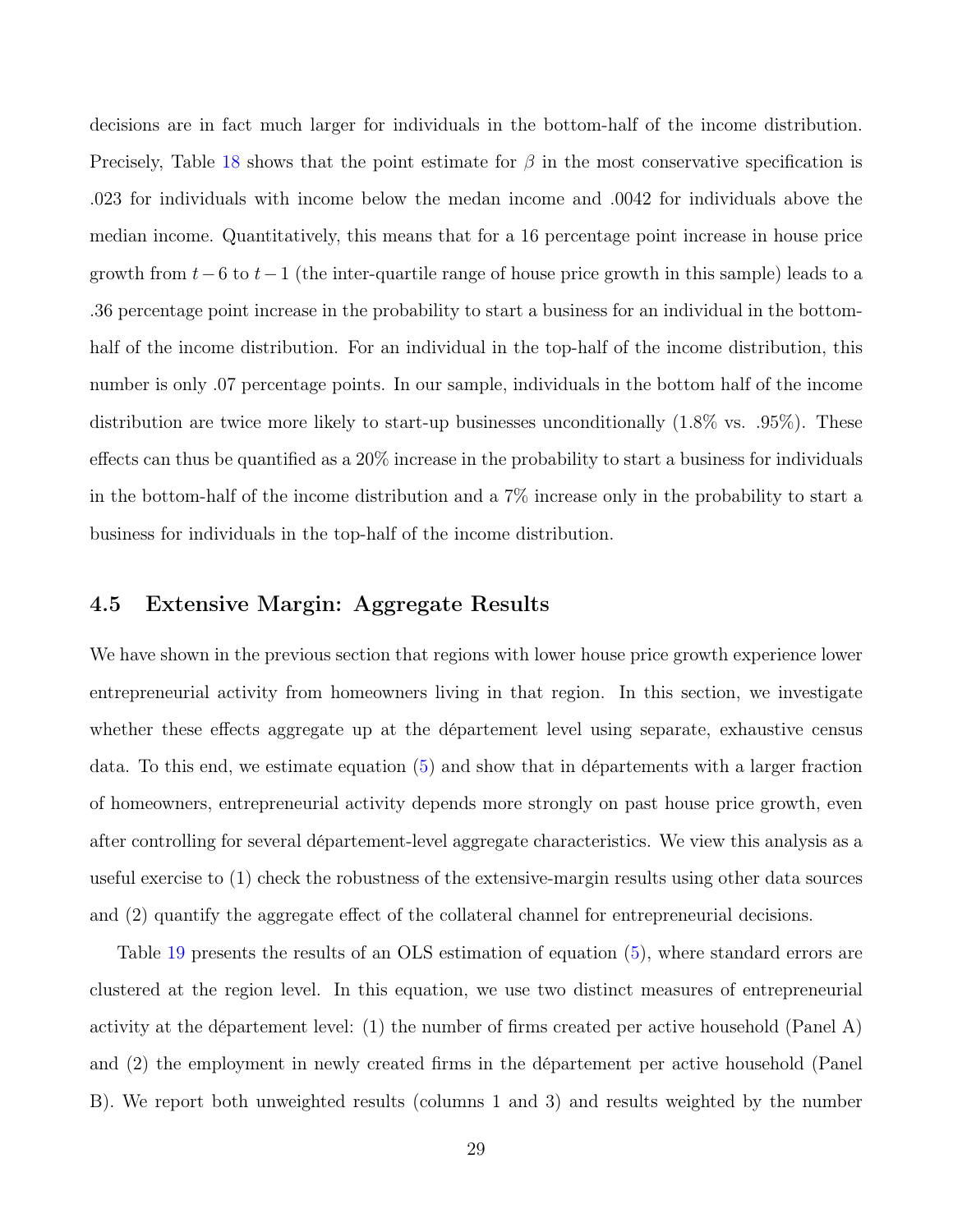of active households in the département (columns 2 and 4). Columns 1 and 2 only include year and département fixed effects as controls. Columns 3 and 4 also control for the interaction of a region's industry composition, size, and median wage with past house price appreciation. All specifications yield positive and statistically significant coefficients. In our sample, entrepreneurial activity responds significantly more to past increases in house prices in regions with a larger fractions of homeowners.

The magnitudes we report in Table [19](#page-60-0) are large, both for the effect of collateral values on business counts and induced job creation. Looking at the number of firms created, column 3 of Panel A —the unweighted specification including the full set of controls— shows that, taken at the median homeownership rate (.58%), a 20 percentage points increase in  $\Delta p$  (the inter-quartile range of house price growth in this sample) leads to an increase in the number of newly created firms by .05 % of the number of active households in the region  $(.004 \times .58 \times .20)$ . Given that the average region has some 150,000 such households, this percentage corresponds to an increase in the number of new firms by about 80. This number should be compared with the average number of newly created firms in the département, which is about 700 per year. Hence a 20 percentage points increase in house price growth leads to an increase by  $13\%$  (= 80/700) of the number of newly created firms in the département. To quantify the effect of collateral values on direct job creation induced by newly created firms, we look at the unweighted estimate with the full set of controls of column 3, Panel B. At the average homeownership rate, a 20 percentage points increase in house price growth leads to an increase in jobs at newly created firms by .02% of the number of active households in the département (=  $.018 \times .58 \times .20$ ). This increase corresponds to about 300 jobs by département, or  $300 \times 95 = 28,500$  jobs nationwide (some .16% of total employment). Of course, highlighting that these estimates represent only partial equilibrium effects is crucial: they do not take into account potential crowding out on incumbent firms or any other form of general equilibrium effects.

We can also quantify the effect of financing constraints on firm and job creation by considering a fictitious economy where the homeownership rate is 100%. At the average house price growth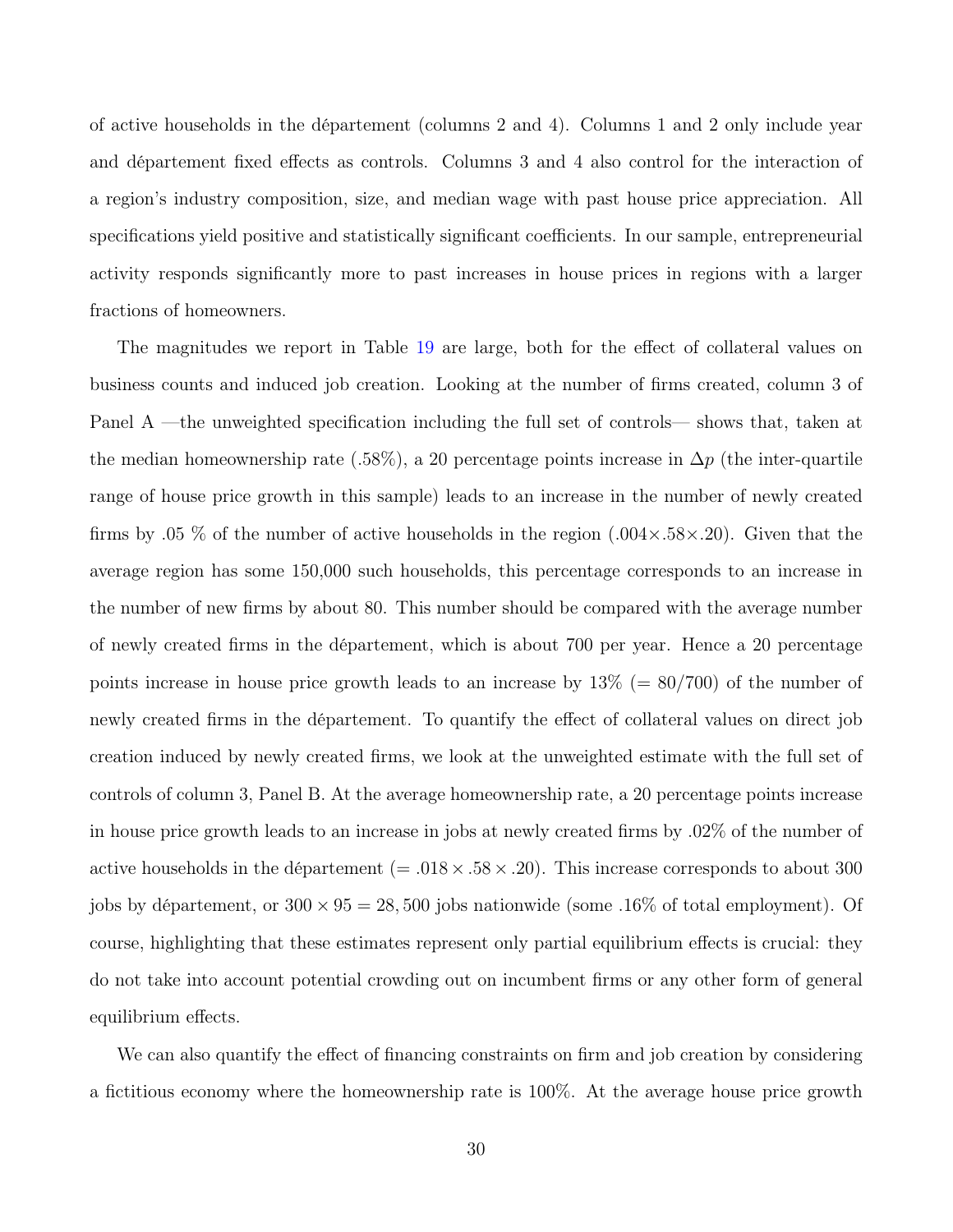rate over a five year period in our sample, which is 16%, the estimate from Panel A, column 3 of Table [19](#page-60-0) suggests that in this counterfactual economy, the number of newly created firms would be higher by about  $150,000 \times .004 \times (1-.58) \times .15 = 38$  new businesses by département, or a 5.4% increase. From the results in Panel B, column 3 of Table [19,](#page-60-0) we infer that an economy with a 100% homeownership rate would see an increase in aggregate employment of about 95,000 jobs. Again, we stress that these counterfactual analyses are only partial equilibrium effects and do not take into account general equilibrium effects that may arise in the counterfactual economy. For instance, incumbent firms may grow less as a result of new firms' entry (see [Hombert et al.](#page-33-9) [\(2013\)](#page-33-9) for a reduced-form analysis of crowding-out effects).

# <span id="page-31-0"></span>5 Conclusions

Using variations in local house prices, as well as variations in homeownership, this paper shows that collateral frictions matter for the creation of new firms, as well as for the size of newly created firms, both at the individual and regional level. Our paper highlights another channel through which house prices can affect aggregate activity. This channel is different from the one emphasized by [Mian and Sufi](#page-34-9) [\(2012\)](#page-34-9), who look at how declining house prices impair the balance sheet of levered households, contributing significantly to a decline in employment. Our analysis shows that declining house prices will also affect the supply of entrepreneurs, which may in turn deteriorate aggregate activity. Quantifying the relative importance of these two channels is an important task that we leave for further research.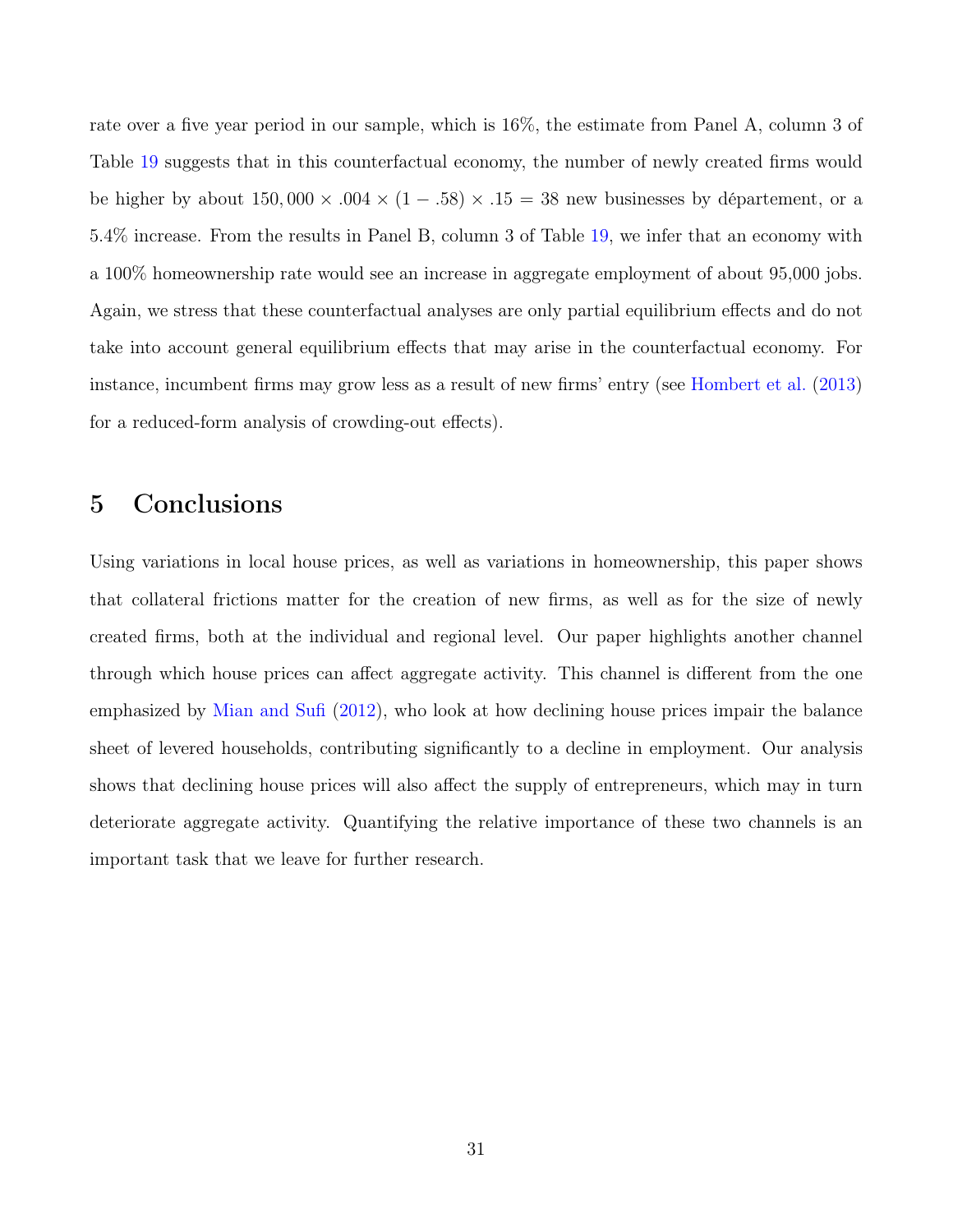# References

- <span id="page-32-2"></span>Adelino, Manuel, Antoinette Schoar, and Felipe Severino, "House Prices, Collateral and Self-Employment," Technical Report, Working Paper 2013.
- <span id="page-32-0"></span>Andersen, S. and K. Nielsen, "Ability or Finances as Constraints to Entrepreneurship? Evidence from Survival Rates in a Natural Experiment," Evidence from Survival Rates in a Natural Experiment (June 2011), 2011.
- <span id="page-32-7"></span>Benmelech, Efraim and Nittai K. Bergman, "Liquidation Values and the Credibility of Financial Contract Renegotiation: Evidence from U.S. Airlines," The Quarterly Journal of Economics, November 2008, 123 (4), 1635–1677.
- <span id="page-32-6"></span>, Mark J. Garmaise, and Tobias J. Moskowitz, "Do Liquidation Values Affect Financial Contracts? Evidence from Commercial Loan Contracts and Zoning Regulation," The Quarterly Journal of Economics, August 2005, 120 (3), 1121–1154.
- <span id="page-32-5"></span>Bernanke, Ben S and Mark Gertler, "Agency costs, collateral, and business fluctuations," Technical Report, National Bureau of Economic Research Cambridge, Mass., USA 1986.
- <span id="page-32-4"></span>Black, Jane, David De Meza, and David Jeffreys, "House prices, the supply of collateral and the enterprise economy," The Economic Journal, 1996, pp. 60–75.
- <span id="page-32-3"></span>Black, Sandra and Philip Strahan, "Entrepreneurship and Bank Credit Availability," The Journal of Finance, 2002, pp. 2807–33.
- <span id="page-32-8"></span>Cameron, A. Colin, Jonah B. Gelbach, and Douglas L. Miller, "Bootstrap-Based Improvements for Inference with Clustered Errors," The Review of Economics and Statistics, August 2008, 90 (3), 414–427.
- <span id="page-32-1"></span>Chaney, Thomas, David Sraer, and David Thesmar, "The Collateral Channel: How Real Estate Shocks affect Corporate Investment," American Economic Review, 2012, 102 (6), 2381– 2409.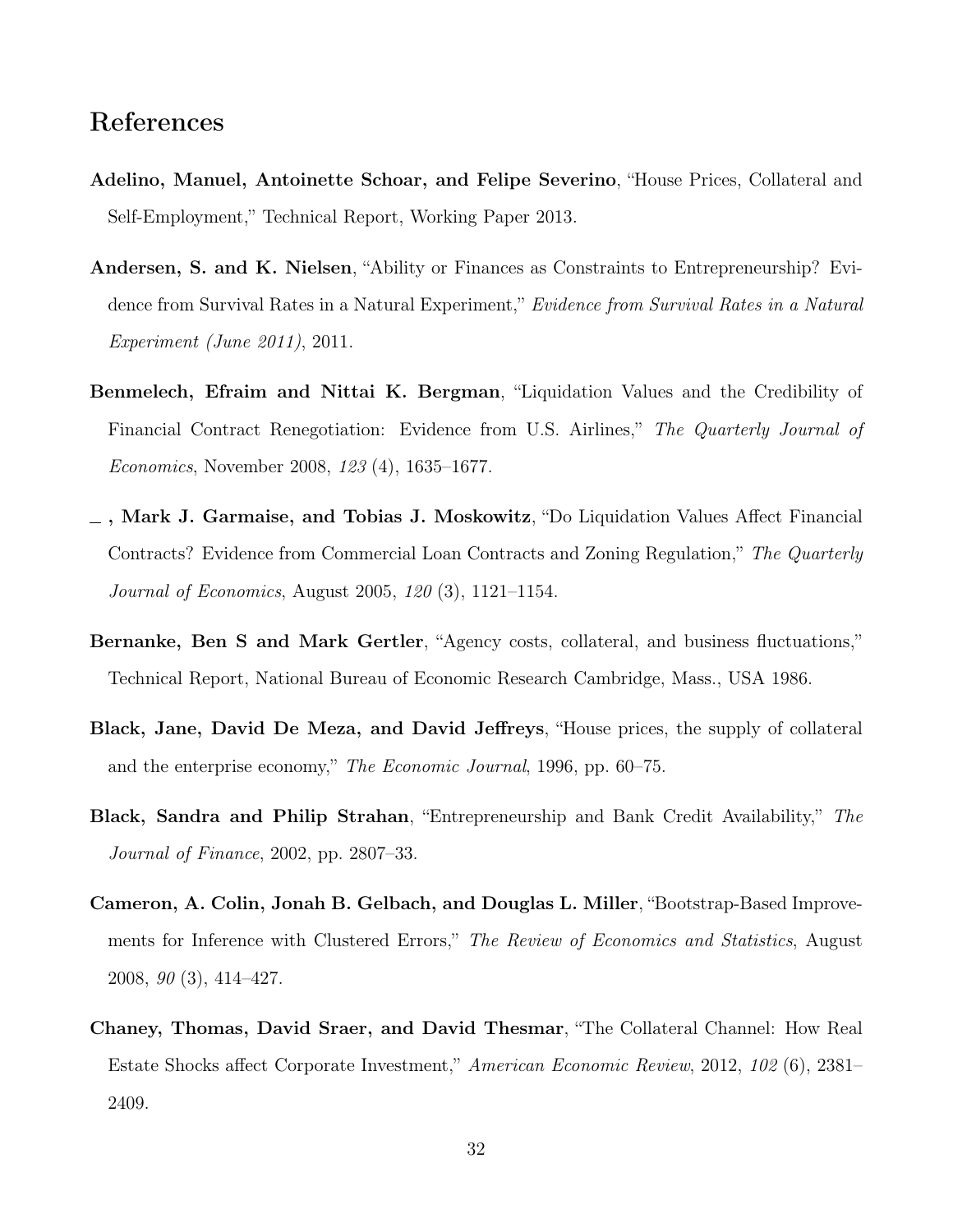- <span id="page-33-8"></span>Davis, Morris, Andreas Lehnert, and Robert Martin, "The Rent-Price Ratio for the Aggregate Stock of Owner-Occupied Housing," Review of Income and Wealth, 2008, 54 (2), 279–284.
- <span id="page-33-0"></span>Evans, David S and Boyan Jovanovic, "An estimated model of entrepreneurial choice under liquidity constraints," The Journal of Political Economy, 1989, pp. 808–827.
- <span id="page-33-1"></span> $\equiv$  and Linda S Leighton, "Some empirical aspects of entrepreneurship," The American Economic Review, 1989, 79 (3), 519–535.
- <span id="page-33-3"></span>Fracassi, Cesare, Mark Garmaise, Shimon Kogan, and Gabriel Natividad, "How Much Does Credit Matter for Entrepreneurial Success in the United States?," Available at SSRN 2157707, 2012.
- <span id="page-33-7"></span>Gallot, Philippe, Elodie Leprévost, and Catherine Rougerie, "Les Logements Anciens et Loyers entre 2000 et 2010," Technical Report, INSEE Première 2011.
- <span id="page-33-5"></span>Gan, Jie, "Collateral, debt capacity, and corporate investment: Evidence from a natural experiment," Journal of Financial Economics, 2007, 85 (3), 709–734.
- <span id="page-33-6"></span>, "The real effects of asset market bubbles: Loan-and firm-level evidence of a lending channel," Review of Financial Studies, 2007, 20 (6), 1941–1973.
- <span id="page-33-4"></span>, "Housing Wealth and Consumption Growth: Evidence From a Large Panel of Households," Review of Financial Studies, 2010, 23 (1), 2229–2267.
- <span id="page-33-2"></span>Holtz-Eakin, Douglas, David Joulfaian, and Harvey S Rosen, "Sticking it out: Entrepreneurial survival and liquidity constraints," Technical Report, National Bureau of Economic Research 1993.
- <span id="page-33-9"></span>Hombert, Johan, Antoinette Schoar, David Sraer, and David Thesmar, "Can Unemployment Insurance Spur Entrepreneurial Activity? Evidence From France," Technical Report, Working Paper 2013.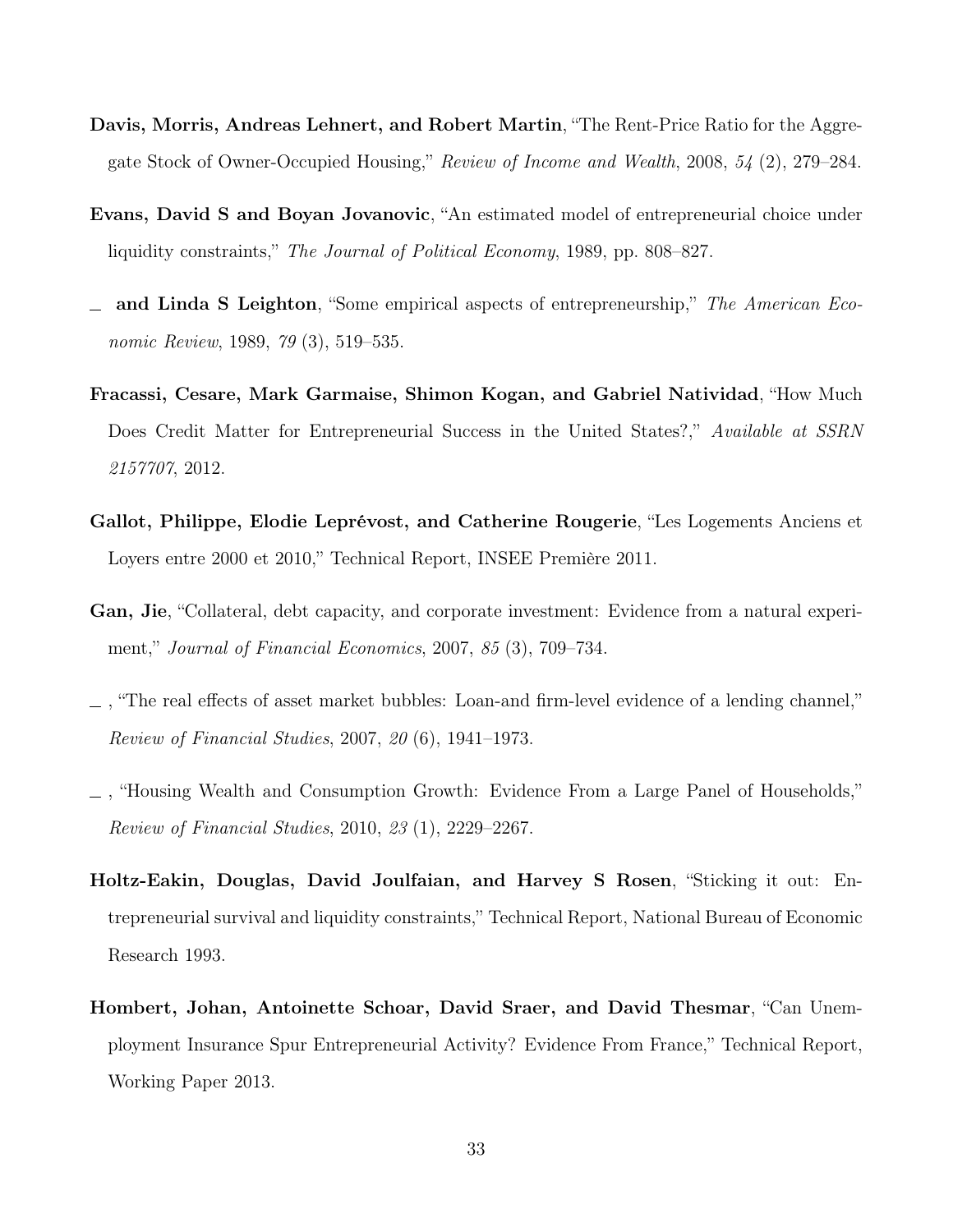- <span id="page-34-0"></span>Hurst, E. and A. Lusardi, "Liquidity constraints, household wealth, and entrepreneurship," Journal of Political Economy, 2004, 112 (2), 319–347.
- <span id="page-34-4"></span>Hurst, Erik and Benjamin Pugsley, "What Do Small Businesses Do ?," Technical Report, Brookings Papers on Economic Activity 2012.
- <span id="page-34-1"></span>Kiyotaki, Nobuhiro and John Moore, "Credit cycles," Technical Report, National Bureau of Economic Research 1995.
- <span id="page-34-3"></span>Landier, Augustin and David Thesmar, "Financial contracting with optimistic entrepreneurs," Review of financial studies, 2009, 22 (1), 117–150.
- <span id="page-34-5"></span>Levine, Ross and Yona Rubinstein, "Does Entrepreneurship Pay? The Michael Bloombergs, the Hot Dog Vendors, and the Returns to Self-Employment," Technical Report, Working Paper, Berkeley and LSE 2013.
- <span id="page-34-2"></span>Mian, Atif, Kamalesh Rao, and Amir Sufi, "Household Balance Sheets, Consumption, and the Economic Slump," Consumption, and the Economic Slump (November 17, 2011), 2011.
- <span id="page-34-9"></span>Mian, Atif R. and Amir Sufi, "What explains high unemployment? The aggregate demand channel," NBER Working Papers 17830, National Bureau of Economic Research, Inc February 2012.
- <span id="page-34-7"></span>Midrigan, Virgiliu and Daniel Xu, "Finance and Misallocation: Evidence from Plant-Level Data," forthcoming American Economic Review, 2013.
- <span id="page-34-8"></span>Moll, Benjamin, "Productivity Losses from Financial Frictions: Can Self-Financing Undo Capital Misallocation?," forthcoming American Economic Review, 2013.
- <span id="page-34-6"></span>Muller, Ulrich and Rustan Ibragimov, "t-Statistic Based Correlation and Heterogeneity Robust Inference," Journal of Business & Economic Statistics, 2010, 28 (4).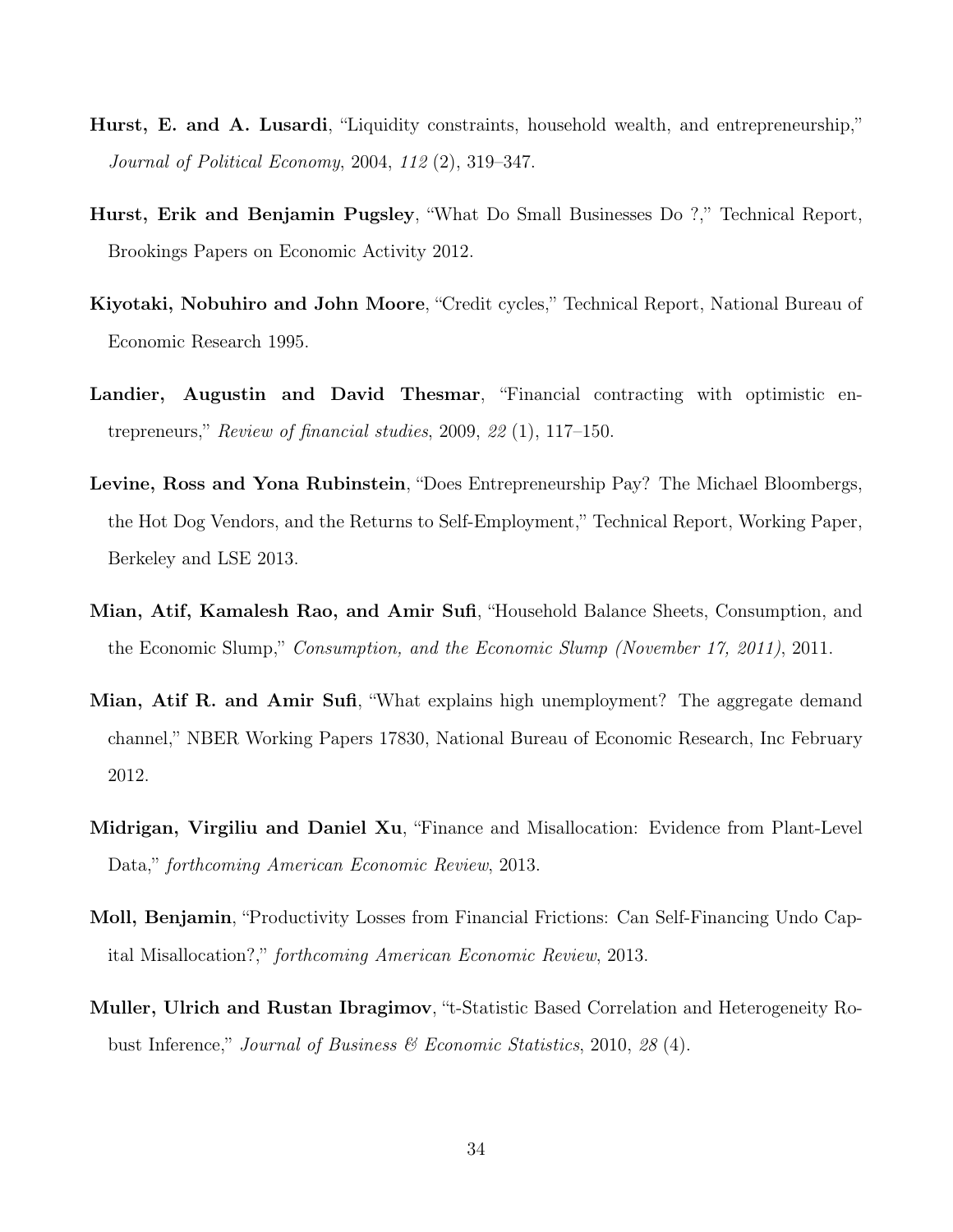- <span id="page-35-0"></span>Nanda, R., "Entrepreneurship and the discipline of external finance," Technical Report 11-098, Harvard Business School Entrepreneurial Management Working Paper 2011.
- <span id="page-35-1"></span>Robb, A.M. and D.T. Robinson, "The capital structure decisions of new firms," Technical Report, forthcoming Review of Financial Studies 2013.
- <span id="page-35-2"></span>Sinai, Todd and Nicholas S. Souleles, "Owner-Occupied Housing as a Hedge Against Rent Risk," The Quarterly Journal of Economics, May 2005, 120 (2), 763–789.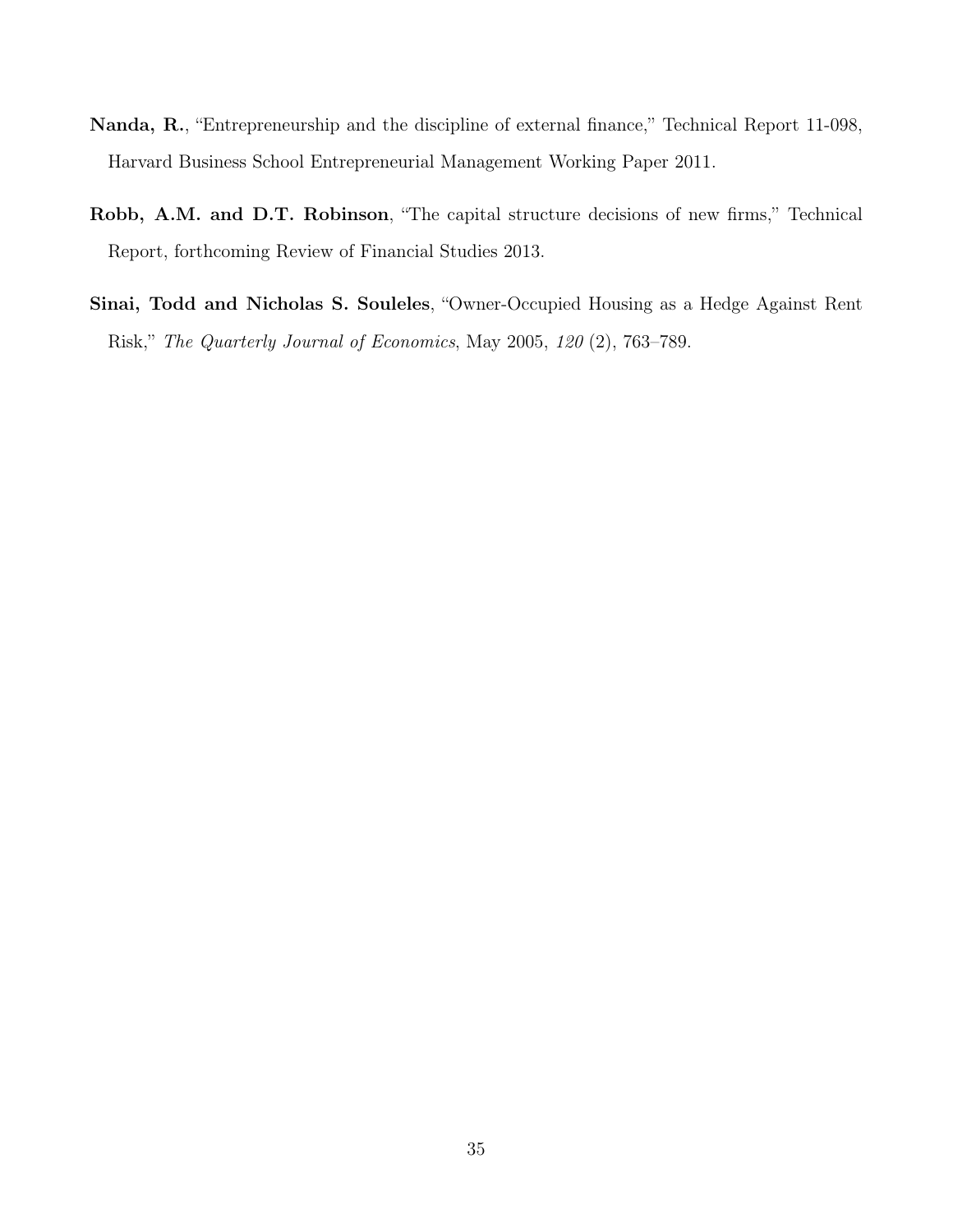<span id="page-36-0"></span>

Figure 1: Cumulative House Price Growth across Regions. The graph shows the cumulative house price growth from 1992 to 1997 across the 25 regions in the sample.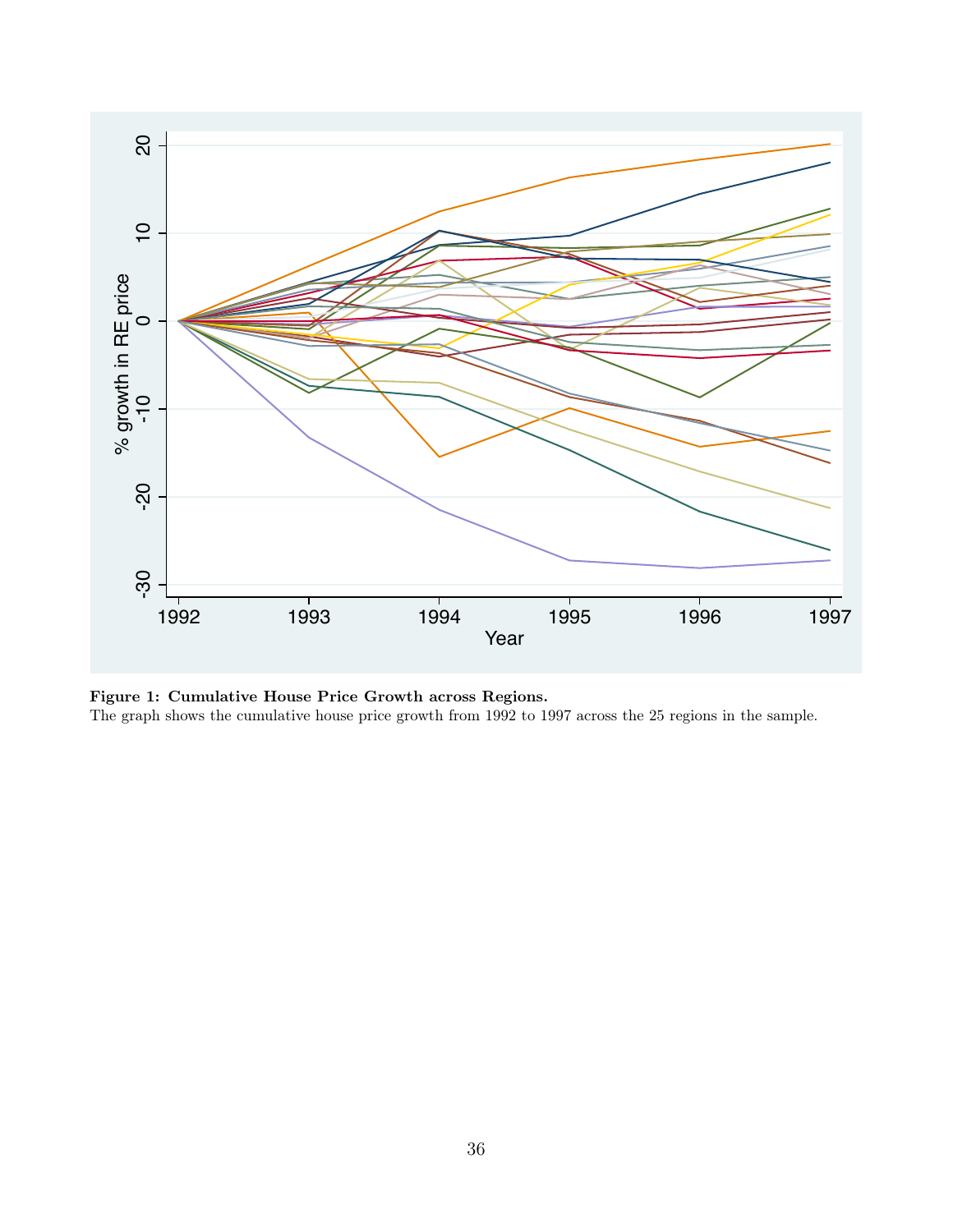<span id="page-37-0"></span>

Figure 2: Industry Distribution of Newly Created Businesses. The graph shows the industry distribution of the businesses created in the first half of 1998 that are in our sample.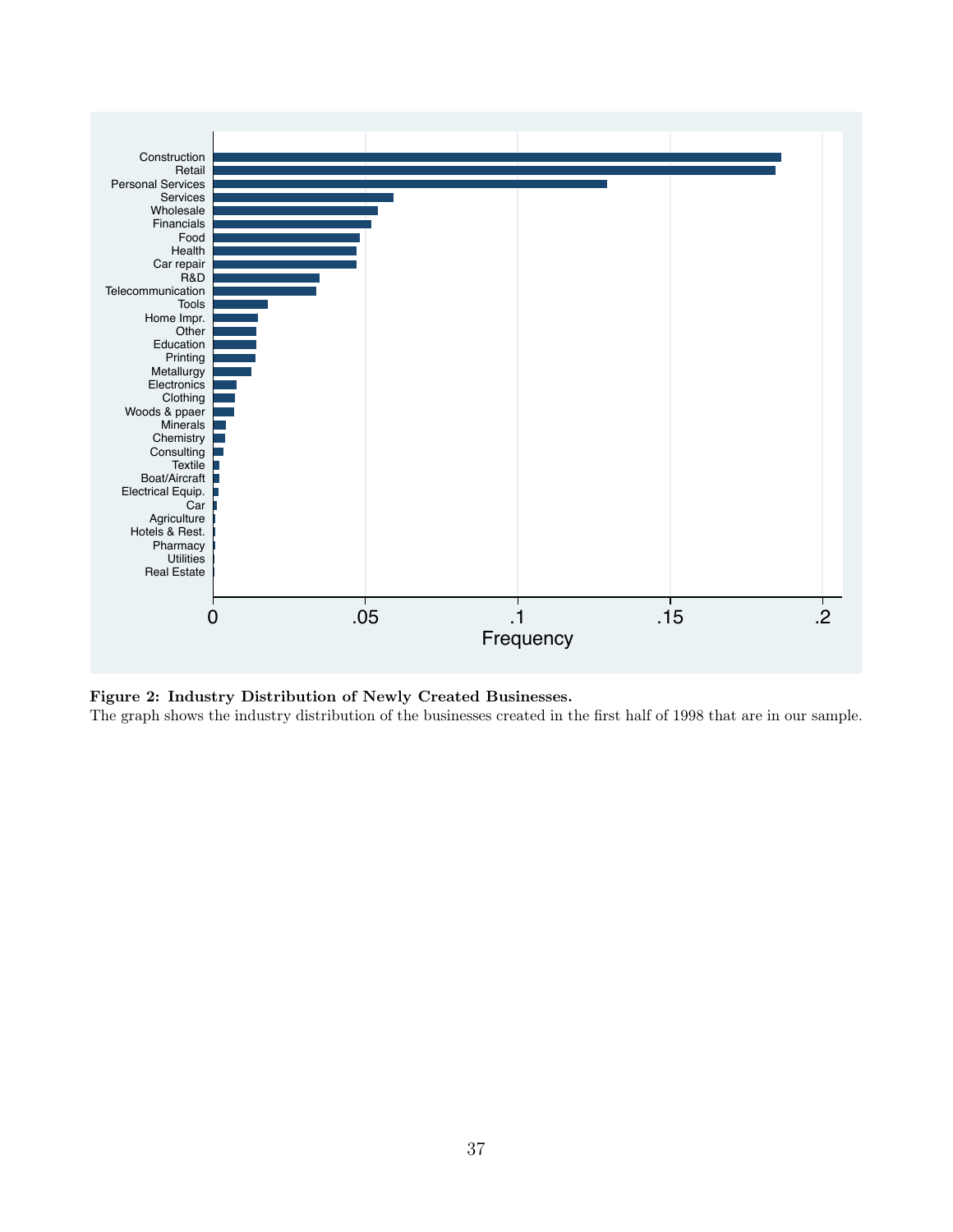<span id="page-38-0"></span>

Figure 3: Elasticity of Rents to House Prices - Evidence from the United States

The data on average house prices and rents come from [Davis et al.](#page-33-8) [\(2008\)](#page-33-8); it is available from http://www.lincolninst.edu/resources/. CPI data are from the BLS. Every quarter between 1965:1 and 2013:1, we calculate the cumulative growth, over the past 20 quarters, of house prices and rents, net of CPI growth (inflation). We then report these data on the above scatter plot, where each plot represents one quarter between 1965:1 and 2013:1. The red line corresponds to the fitted linear regression of long-term rent growth on house price growth. The estimated long-term elasticity of rents to prices is 0.15. The Newey-West t-stat is 2.12 (p-value  $= 0.036$ ).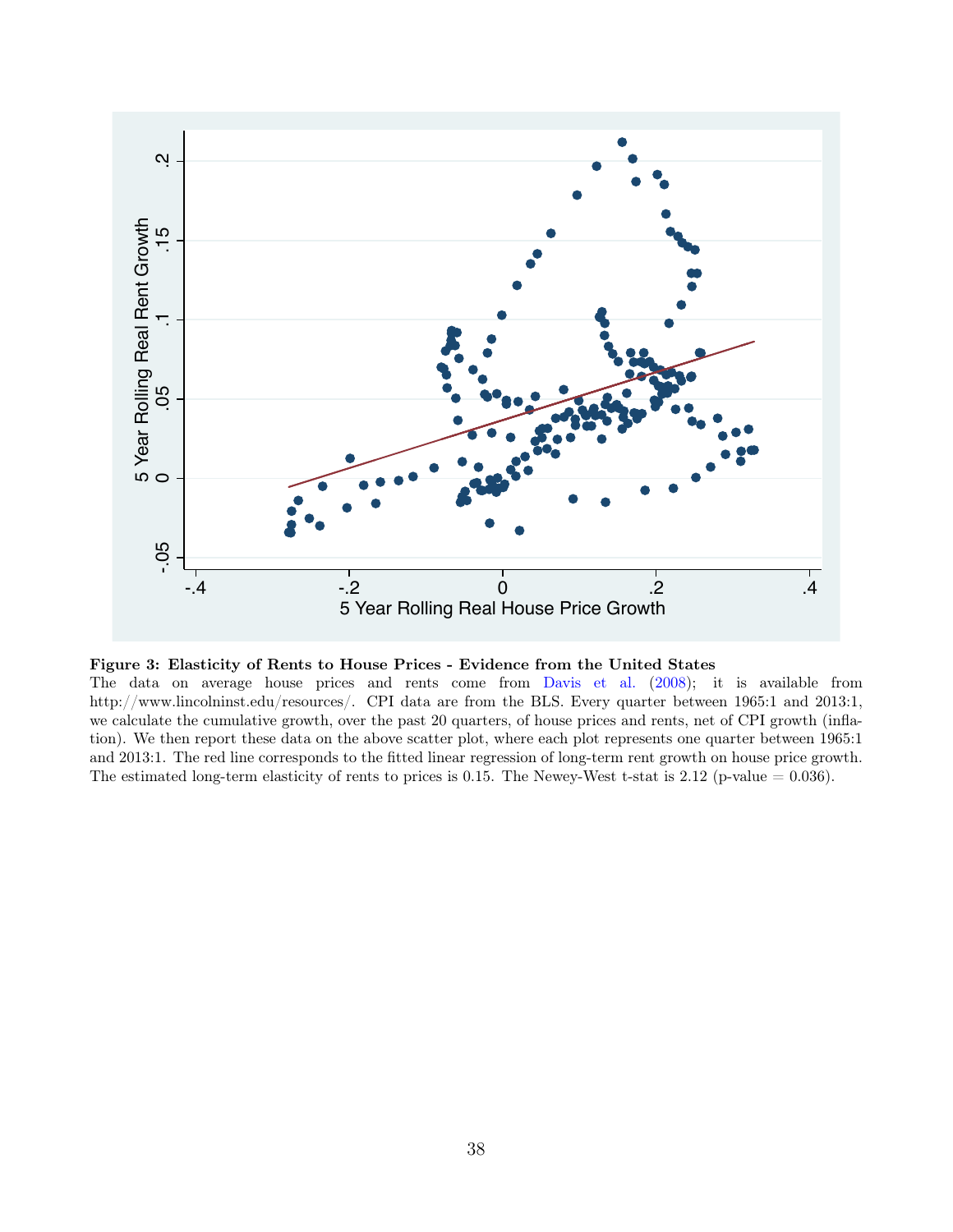<span id="page-39-0"></span>

# Figure 4: Real Estate Capital Gains and Total Assets: Aggregation

the conditional size differential at creation between homeowners and renters is larger. The slope of this relationship is equal to the coefficient reported on column 1 of Table 7.  $\sum_{j}$  on the conditional size differential at creation between homeowners and renters is larger. The slope of this relationship is equal to the coefficient the y-axis as a function of house price growth from 1992 to 1997 on the x-axis. It shows that in regions where house prices have increased more,  $\eta_{i,j}.$  The graph plots the estimated  $\hat{\beta}$  $\alpha'_j + \beta'_j \cdot D(\text{owner})_i + \gamma'_j \cdot Z_i + \delta'_i + \cdots$ For each region j and entrepreneur *i*, we estimate:  $\ln(A\,setminus\{A\}_{\setminus\{i\}}) =$ reported on column 1 of Table [7.](#page-48-0)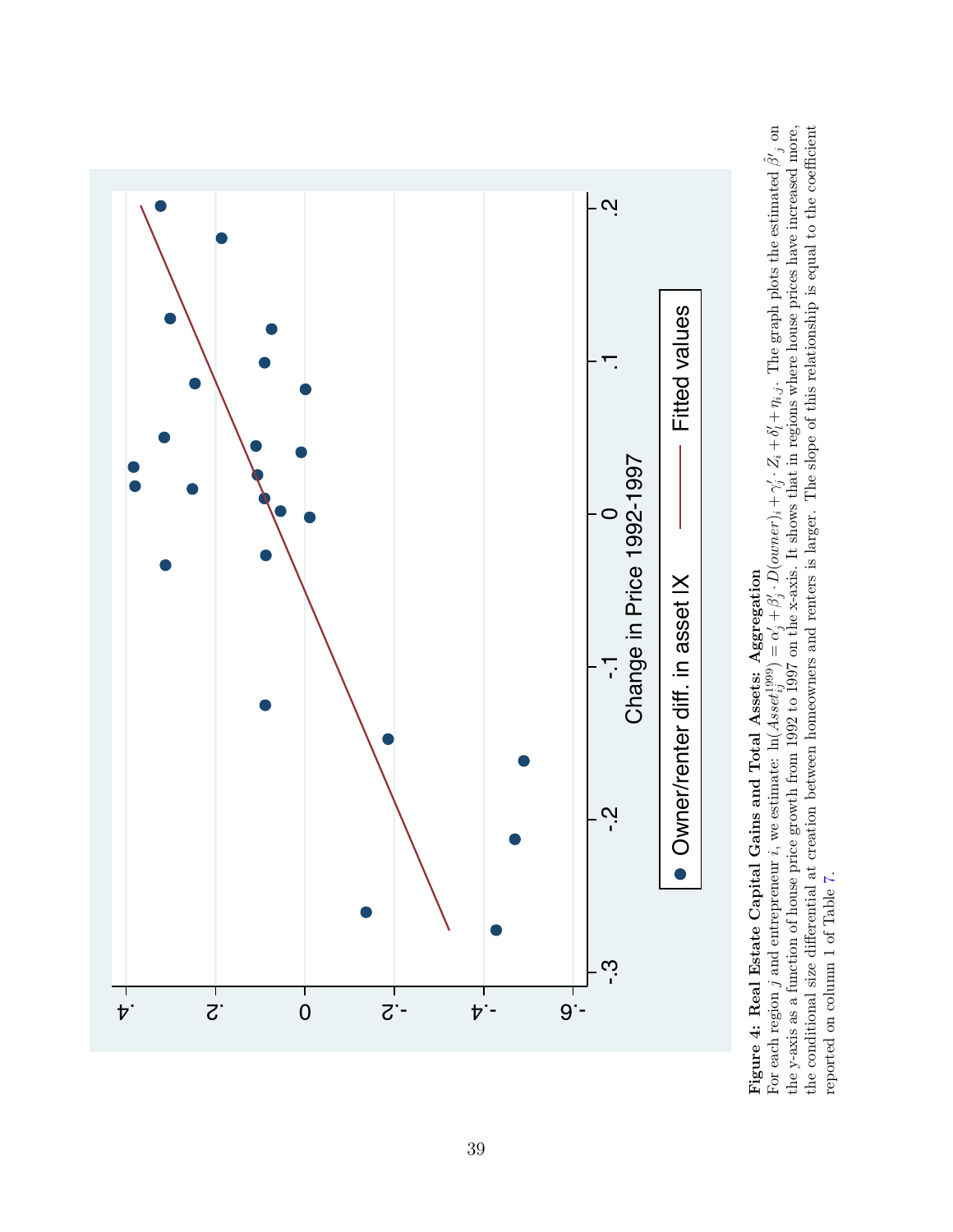<span id="page-40-0"></span>

# Figure 5: Real Estate Capital Gains and Entrepreneurial Outcomes: Long-run Effects Figure 5: Real Estate Capital Gains and Entrepreneurial Outcomes: Long-run Effects

in year t and is assigned a value of 0 if the firm has exited the sample. These regressions control for characteristics of the business owner The graphs plot the point estimate and the 90% confidence intervals of the  $\beta$  coefficient in equation (6), where the outcome variable is measured (occupation previous to becoming an entrepreneur, age, education, gender), legal form of the business (sole proprietorship or corporation), industry, whether the firm is located in the owner's home, whether the entrepreneur has an entrepreneurial background, a serial entrepreneur dummy as well as all interactions of these controls with  $\Delta p$ . These regressions also include departement fixed effects, as well as region-by-industry fixed effects. Standard errors are clustered at the region by ownership level. The outcome variables are the logarithm of one plus total assets  $\beta$  coefficient in equation [\(6\)](#page-21-0), where the outcome variable is measured in year t and is assigned a value of 0 if the firm has exited the sample. These regressions control for characteristics of the business owner industry, whether the firm is located in the owner's home, whether the entrepreneur has an entrepreneurial background, a serial entrepreneur p. These regressions also include département fixed effects, as well as region-by-industry fixed effects. Standard errors are clustered at the region by ownership level. The outcome variables are the logarithm of one plus total assets (occupation previous to becoming an entrepreneur, age, education, gender), legal form of the business (sole proprietorship or corporation), (top left panel), total sales (top right panel), total debt (bottom left panel), total employment (bottom right panel). (top left panel), total sales (top right panel), total debt (bottom left panel), total employment (bottom right panel). The graphs plot the point estimate and the 90% confidence intervals of the dummy as well as all interactions of these controls with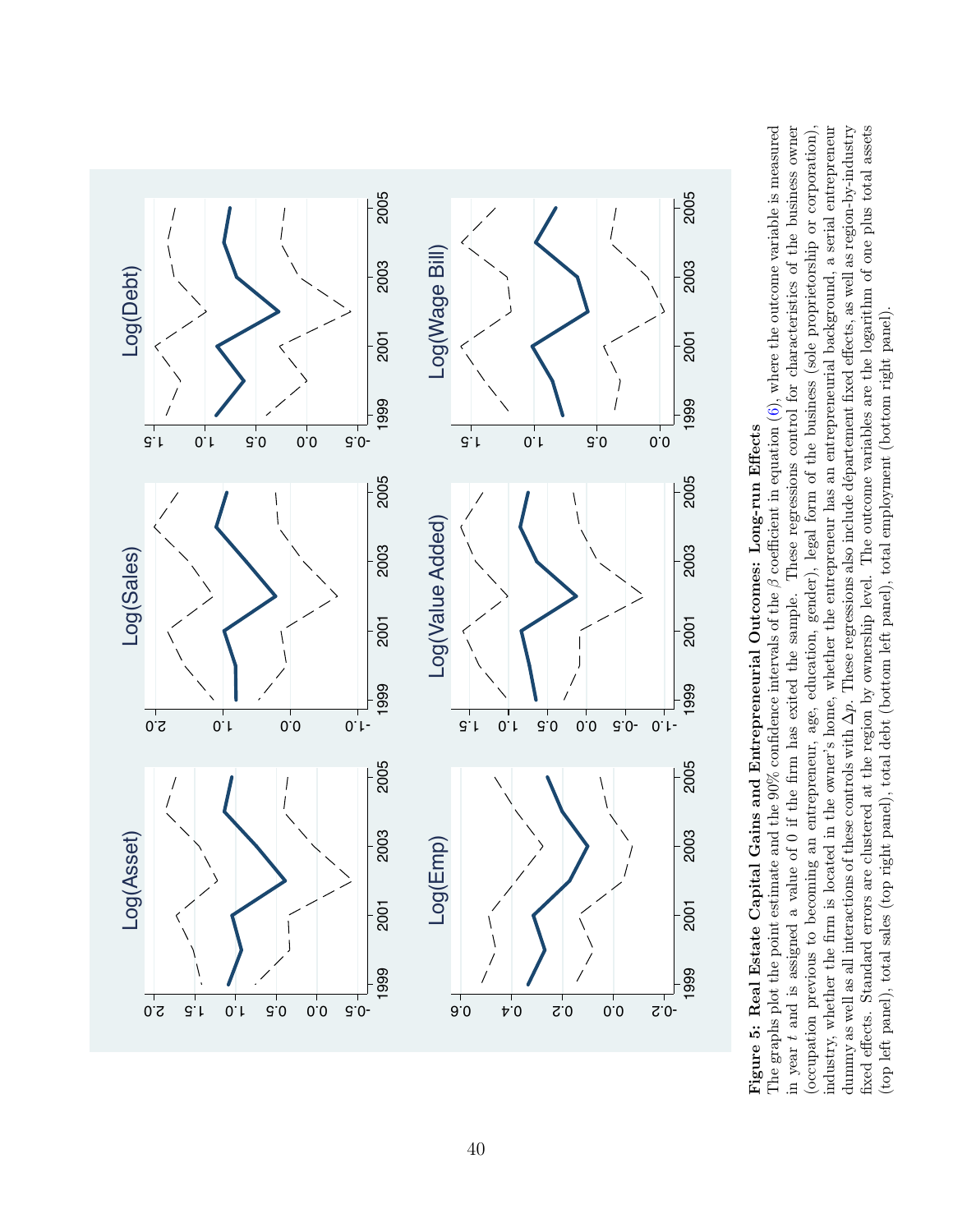<span id="page-41-0"></span>

Figure 6: Correlation between House Price Growth from 1992-1997 and House Price Growth from 1999-2004 across the 25 regions in our sample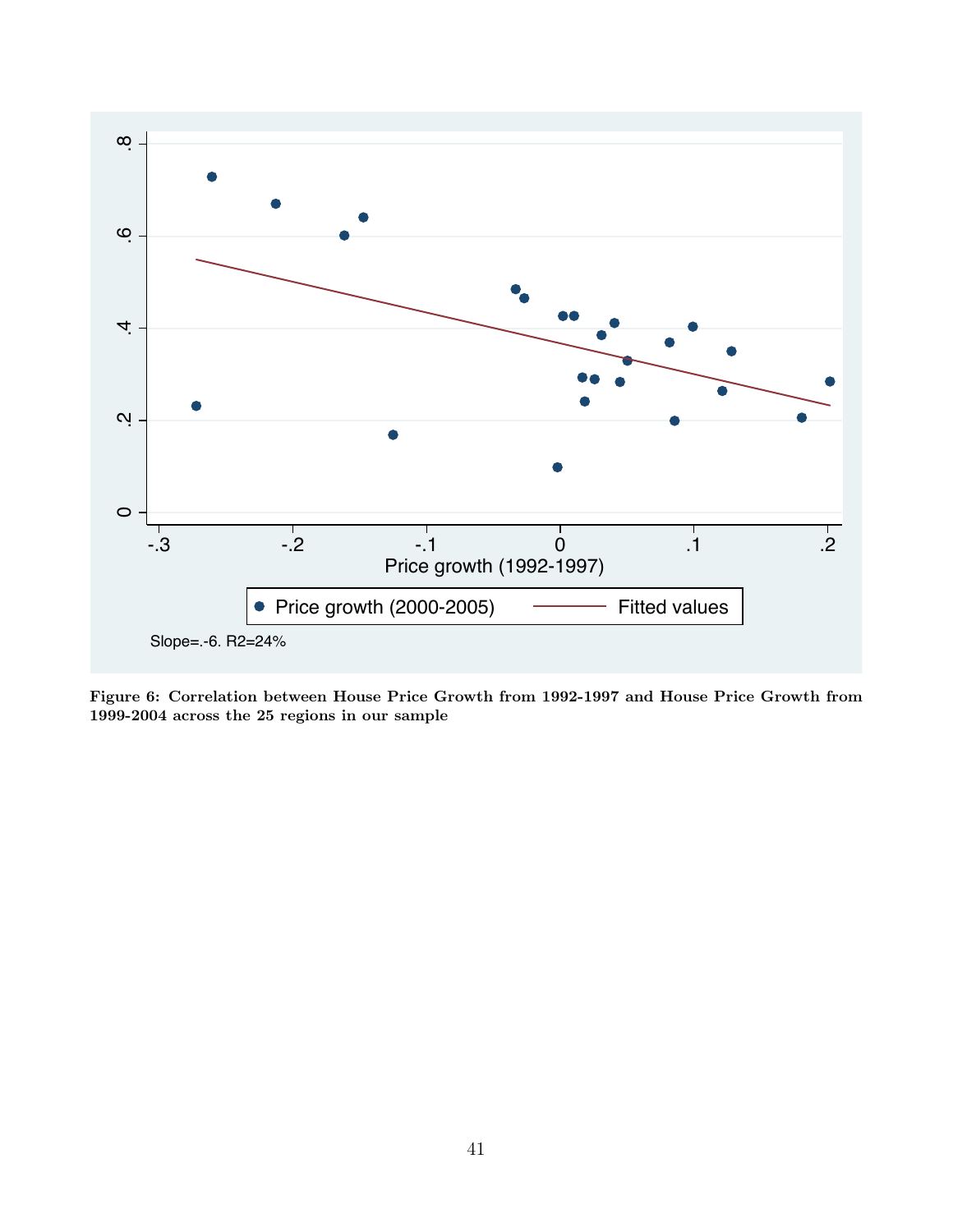### <span id="page-42-0"></span>Table 1: Summary Statistics for the Intensive-Margin Analysis.

This table presents summary statistics for the sample used in the analysis of the effect of real estate capital gains on size at creation, conditional on entry. Panel A describes regional characteristics (house price growth, GDP growth from 1992-1997) and département characteristics (change in unemployment rate from 1992-1997). Panel B describes the characteristics of firms created by entrepreneurs surveyed in the SINE survey in 1998 and measured in 1999 in the tax file: total assets, total sales, total debt, number of employees, value added, and total wage bill. Panel C describes the characteristics of the entrepreneurs surveyed in the SINE survey in 1998: homeownership status, whether they are sole proprietors, whether they work from home, age, entrepreneurial background, gender, serial entrepreneur dummy, education measured by four dummies (No Diploma, Technical Training, High School Diploma, College Diploma), occupation previous to starting up a business (Employed, Unemployed, and Out-of-Workforce and prior job description (Craftsman, executive, intermediary profession, employee, worker)).

|                                                                     | Mean    | Std. Dev. | p(10)      | p(25)   | p(50)    | p(75)  | p(90)  | Obs.   |
|---------------------------------------------------------------------|---------|-----------|------------|---------|----------|--------|--------|--------|
| Panel A: Regional characteristics                                   |         |           |            |         |          |        |        |        |
| $rac{p^92}{p^97}-1$                                                 | $-0.00$ | 0.13      | $-0.21$    | $-0.03$ | 0.02     | 0.08   | 0.13   | $25\,$ |
| $\Delta\text{GDP}^{92-97}$                                          | 0.14    | 0.03      | 0.11       | 0.12    | 0.13     | 0.16   | 0.17   | 25     |
| $\Delta \text{unemp.}^{92-97}$                                      | 1.48    | 0.73      | 0.65       | 0.93    | 1.45     | 1.90   | 2.47   | 94     |
|                                                                     |         |           |            |         |          |        |        |        |
| Panel B: Firm characteristics (1999 book values, in thousand Euros) |         |           |            |         |          |        |        |        |
| Asset                                                               | 131.42  | 1,069.83  | 7.01       | 18.45   | 40.86    | 96.35  | 221.51 | 9,164  |
| <b>Sales</b>                                                        | 208.61  | 1,282.24  | 14.48      | 35.14   | 73.18    | 171.43 | 394.54 | 9,164  |
| Debt                                                                | 102.15  | 968.53    | 3.20       | 11.28   | 29.88    | 75.92  | 179.43 | 9,164  |
| $#$ Employees                                                       | 1.84    | 6.69      | 0.00       | 0.00    | 0.00     | 2.00   | 4.00   | 9,164  |
| Value Added                                                         | 130.21  | 615.34    | 9.45       | 23.78   | 48.78    | 112.51 | 248.80 | 9,164  |
| Total Wage                                                          | 49.78   | 218.50    | 0.30       | 3.05    | 12.50    | 44.74  | 108.70 | 9,164  |
|                                                                     |         |           |            |         |          |        |        |        |
| Panel C: Entrepreneur characteristics                               |         |           |            |         |          |        |        |        |
| Home Owner                                                          | 0.29    | 0.45      | 0.00       | 0.00    | 0.00     | 1.00   | 1.00   | 9,164  |
| Sole Proprietor                                                     | 0.44    | 0.50      | 0.00       | 0.00    | 0.00     | 1.00   | 1.00   | 9,164  |
| Business at Home                                                    | 0.41    | 0.49      | 0.00       | 0.00    | 0.00     | 1.00   | 1.00   | 9,164  |
| Age                                                                 | 37.51   | 9.34      | 26.00      | 30.00   | 36.00    | 44.00  | 50.00  | 9,164  |
| Entr. background                                                    | 0.72    | 0.45      | 0.00       | 0.00    | 1.00     | 1.00   | 1.00   | 9,164  |
| Gender (Male= $=1$ )                                                | 0.77    | 0.42      | 0.00       | 1.00    | 1.00     | 1.00   | 1.00   | 9,164  |
| Serial Ent.                                                         | 0.26    | 0.44      | 0.00       | 0.00    | 0.00     | 1.00   | 1.00   | 9,164  |
| Education                                                           |         |           |            |         |          |        |        |        |
| No Diploma                                                          | 0.18    | 0.39      | 0.00       | 0.00    | 0.00     | 0.00   | 1.00   | 9,164  |
| Technical training                                                  | 0.41    | 0.49      | 0.00       | 0.00    | 0.00     | 1.00   | 1.00   | 9,164  |
| High School Diploma                                                 | 0.18    | 0.39      | 0.00       | 0.00    | 0.00     | 0.00   | 1.00   | 9,164  |
| College Diploma                                                     | 0.23    | 0.42      | 0.00       | 0.00    | 0.00     | 0.00   | 1.00   | 9,164  |
| Prior occupation                                                    |         |           |            |         |          |        |        |        |
| Employed                                                            | 0.53    | 0.50      | 0.00       | 0.00    | 1.00     | 1.00   | 1.00   | 9,164  |
| Unemployed                                                          | 0.36    | 0.48      | 0.00       | 0.00    | 0.00     | 1.00   | 1.00   | 9,164  |
| Out-of-Workforce                                                    | 0.10    | $0.30\,$  | 0.00       | 0.00    | $0.00\,$ | 0.00   | 1.00   | 9,164  |
| Prior job description                                               |         |           |            |         |          |        |        |        |
| Craftsman                                                           | 0.15    | 0.36      | 0.00       | 0.00    | 0.00     | 0.00   | 1.00   | 9,164  |
| Executive                                                           | 0.20    | 0.40      | 0.00       | 0.00    | 0.00     | 0.00   | 1.00   | 9,164  |
| Intermediary prof.                                                  | 0.10    | 0.30      | 0.00       | 0.00    | 0.00     | 0.00   | 1.00   | 9,164  |
| Employee                                                            | 0.25    | 0.43      | $42\,0.00$ | 0.00    | 0.00     | 1.00   | 1.00   | 9,164  |
| Worker                                                              | 0.21    | 0.41      | 0.00       | 0.00    | 0.00     | 0.00   | 1.00   | 9,164  |
|                                                                     |         |           |            |         |          |        |        |        |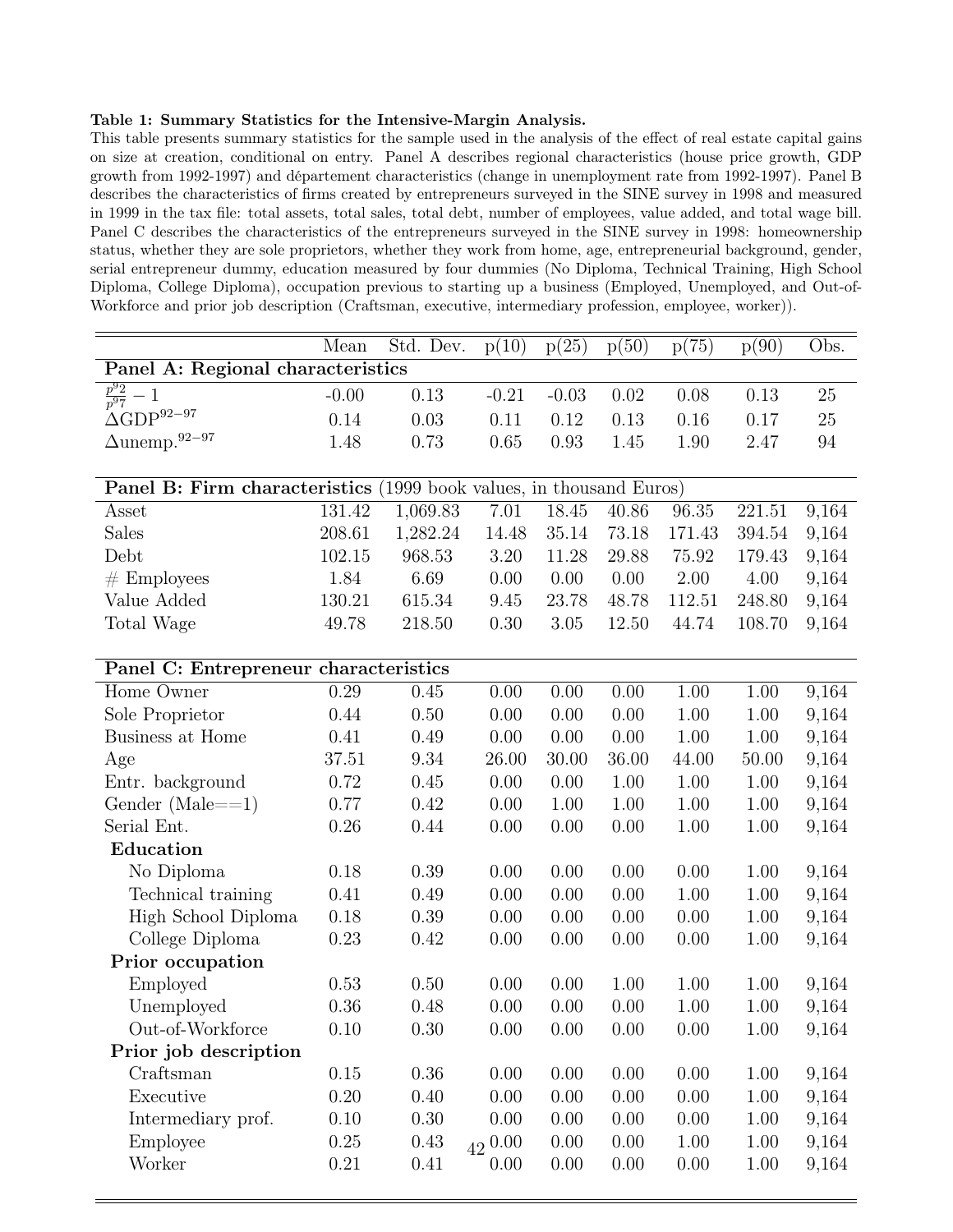|                                                                     | Renters  | Owners | <b>T-Test</b> |
|---------------------------------------------------------------------|----------|--------|---------------|
| Panel A: Firm characteristics (1999 book values, in thousand Euros) |          |        |               |
| Log(Asset)                                                          | 3.78     | 3.55   | $7.17***$     |
| Log(Sales)                                                          | 4.41     | 4.06   | $10.92***$    |
| Log(Debt)                                                           | 3.51     | 3.10   | $12.05***$    |
| $Log(1+\# \text{ Employee})$                                        | 0.69     | 0.42   | $15.08***$    |
| Log(Value Added)                                                    | 4.00     | 3.69   | $10.02***$    |
| Log(Total Wage)                                                     | 2.75     | 2.26   | $13.37***$    |
|                                                                     |          |        |               |
| Panel B: Entrepreneur characteristics                               |          |        |               |
| Sole Proprietor                                                     | 0.38     | 0.59   | $19.37***$    |
| Business at Home                                                    | 0.26     | 0.77   | $50.77***$    |
| Age                                                                 | 36.82    | 39.17  | $11.02***$    |
| Entr. background                                                    | 0.72     | 0.70   | $2.19**$      |
| Gender (Male= $=1$ )                                                | 0.76     | 0.81   | $5.38***$     |
| Serial Ent.                                                         | 0.28     | 0.22   | $5.52***$     |
| Education                                                           |          |        |               |
| No Diploma                                                          | 0.17     | 0.21   | $3.91***$     |
| Technical training                                                  | 0.38     | 0.47   | $8.29***$     |
| High School Diploma                                                 | 0.20     | 0.15   | $5.81***$     |
| College Diploma                                                     | 0.25     | 0.18   | $7.92***$     |
| Prior occupation                                                    |          |        |               |
| Employed                                                            | 0.53     | 0.54   | .26           |
| Unemployed                                                          | 0.36     | 0.37   | .87           |
| Out-of-Workforce                                                    | 0.11     | 0.09   | $1.83*$       |
| Previous Job Description                                            |          |        |               |
| Craftsman                                                           | 0.16     | 0.14   | $2.16**$      |
| Executive                                                           | 0.21     | 0.18   | $3.28***$     |
| Intermediary prof.                                                  | $0.10\,$ | 0.11   | 1.4           |
| Employee                                                            | 0.27     | 0.21   | $5.73***$     |
| Worker                                                              | 0.17     | 0.30   | $13.71***$    |
|                                                                     |          |        |               |

<span id="page-43-0"></span>Table 2: Comparison between Homeowners and Renters in the Intensive-Margin Sample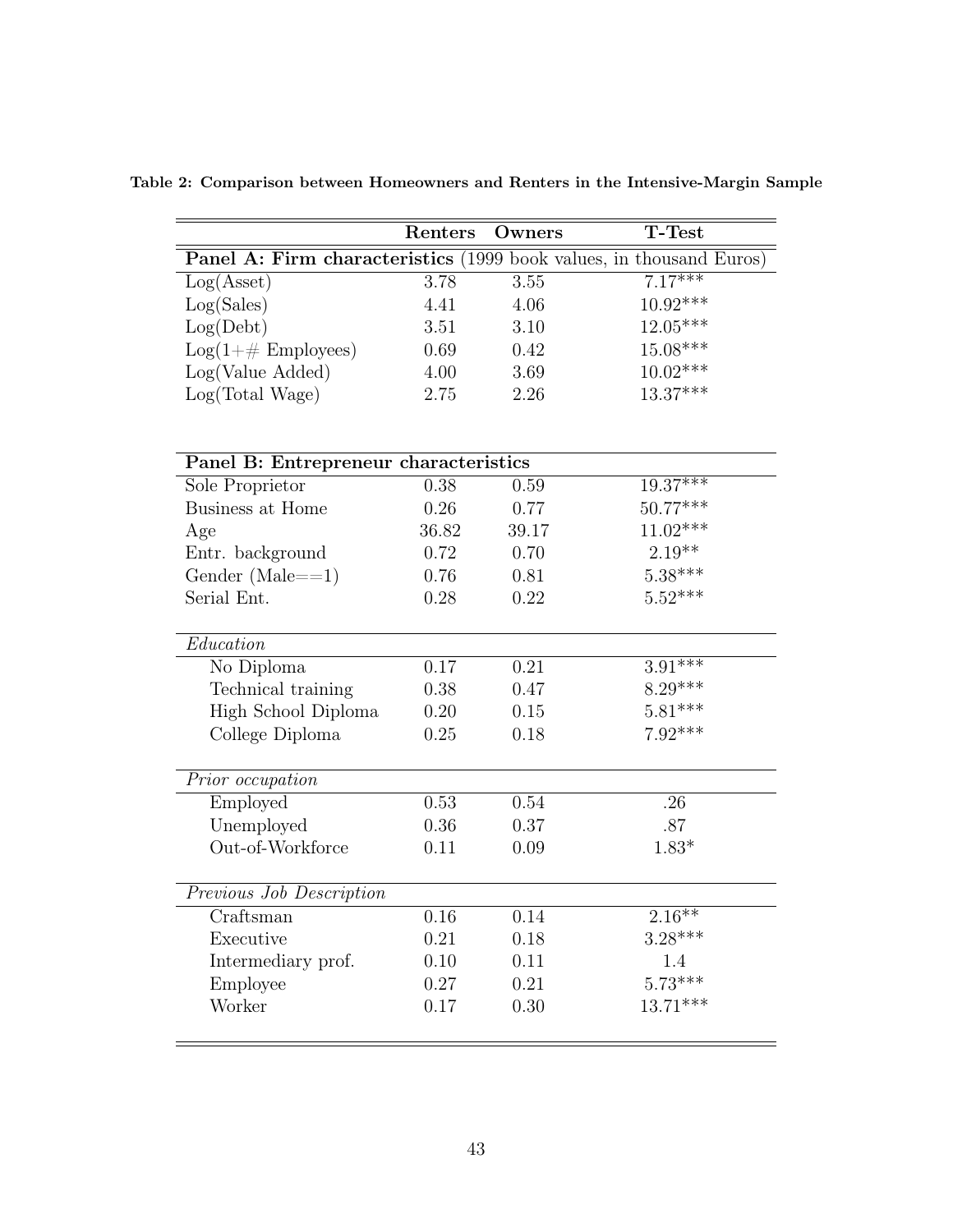### <span id="page-44-0"></span>Table 3: Summary Statistics for the Extensive-Margin Analysis.

This table presents summary statistics for the sample we use in our analysis of the effect of real estate capital gains on the decision to start up a company. The sample period is 1990-2002. Panel A describes house price growth from year t-6 to year t-1 across the 89 French regions used in the analysis. Panel B describes personal characteristics of the individuals surveyed in the Labor Force Survey: a dummy equal to 1 if the individual starts a business, a dummy for homeownership, log of wage in the year previous to the decision to start a business (or the log of unemployment benefits if eligible), dummy if the individual is unemployed, age, gender (2 for male, 1 for female), a foreigner dummy, and education (dummies for College Degree, Some College, High School diploma, Technical Training).

|                                           | Mean   | Std. Dev. | p(10)    | p(25)             | p(50) | p(75)  | p(90)  | Obs.   |
|-------------------------------------------|--------|-----------|----------|-------------------|-------|--------|--------|--------|
| Panel A: House price growth               |        |           |          |                   |       |        |        |        |
| $p_{t-1}/p_{t-6}-1$                       | 0.14   | 0.20      | $-0.03$  | $\overline{0.04}$ | 0.10  | 0.20   | 0.31   | 1,026  |
| $\text{Unemp}_{t-1} - \text{Unemp}_{t-6}$ | 0.29   | 1.72      | $-2.00$  | $-1.00$           | 0.35  | 1.57   | 2.60   | 1,026  |
|                                           |        |           |          |                   |       |        |        |        |
| Panel B: Individual characteristics       |        |           |          |                   |       |        |        |        |
| Entrepreneurship                          | 0.01   | 0.12      | 0.00     | 0.00              | 0.00  | 0.00   | 0.00   | 73,390 |
| Homeowner                                 | 0.58   | 0.49      | 0.00     | 0.00              | 1.00  | 1.00   | 1.00   | 73,390 |
| log(wage)                                 | 8.74   | 1.77      | 8.41     | 8.77              | 9.02  | 9.32   | 9.68   | 73,390 |
| Unemployed                                | 0.07   | 0.25      | 0.00     | 0.00              | 0.00  | 0.00   | 0.00   | 73,390 |
| Age                                       | 42.95  | 8.79      | 31.00    | 36.00             | 43.00 | 50.00  | 55.00  | 73,390 |
| Gender                                    | 0.13   | 0.33      | 0.00     | 0.00              | 0.00  | 0.00   | 1.00   | 73,390 |
| Foreigner                                 | 0.07   | 0.25      | 0.00     | 0.00              | 0.00  | 0.00   | 0.00   | 73,390 |
| Education                                 |        |           |          |                   |       |        |        |        |
| College Degree                            | 0.08   | 0.28      | 0.00     | 0.00              | 0.00  | 0.00   | 0.00   | 73,390 |
| Some College                              | 0.08   | 0.26      | 0.00     | 0.00              | 0.00  | 0.00   | 0.00   | 73,390 |
| <b>High School</b>                        | 0.11   | 0.31      | 0.00     | 0.00              | 0.00  | 0.00   | 1.00   | 73,390 |
| Technical                                 | 0.35   | 0.48      | 0.00     | 0.00              | 0.00  | 1.00   | 1.00   | 73,390 |
| No Diploma                                | 0.38   | 0.49      | 0.00     | 0.00              | 0.00  | 1.00   | 1.00   | 73,390 |
|                                           |        |           |          |                   |       |        |        |        |
| Panel C: Aggregate characteristics        |        |           |          |                   |       |        |        |        |
| $#$ Active households                     | 142.03 | 121.21    | 38.13    | 58.67             | 98.92 | 190.52 | 283.14 | 1,118  |
| $\#\text{firms created}/\#\text{AH}$      | 0.39   | 0.22      | 0.20     | $0.25\,$          | 0.33  | 0.51   | 0.66   | 1,118  |
| $\#$ employ. created/ $\#AH$              | 0.69   | 0.38      | 0.34     | 0.44              | 0.58  | 0.85   | 1.12   | 1,118  |
| Fraction homeowners                       | 58.21  | 7.12      | 49.84    | 55.48             | 58.51 | 63.03  | 66.66  | 1,118  |
| Median Wage                               | 5.79   | 0.58      | $5.20\,$ | 5.45              | 5.75  | 6.00   | 6.50   | 1,118  |
|                                           |        |           |          |                   |       |        |        |        |
| Workforce composition                     |        |           |          |                   |       |        |        |        |
| Agriculture                               | 0.08   | 0.05      | 0.02     | 0.04              | 0.08  | 0.10   | 0.15   | 1,118  |
| Manufacturing                             | 0.21   | 0.07      | 0.12     | 0.17              | 0.22  | 0.26   | 0.31   | 1,118  |
| Construction                              | 0.07   | 0.01      | 0.06     | $0.07\,$          | 0.07  | 0.08   | 0.09   | 1,118  |
| For Profit Services                       | 0.36   | 0.06      | 0.29     | 0.32              | 0.34  | 0.38   | 0.45   | 1,118  |
| Non Profit Services                       | 0.28   | 0.03      | 0.24     | 0.25              | 0.28  | 0.30   | 0.31   | 1,118  |
|                                           |        |           |          |                   |       |        |        |        |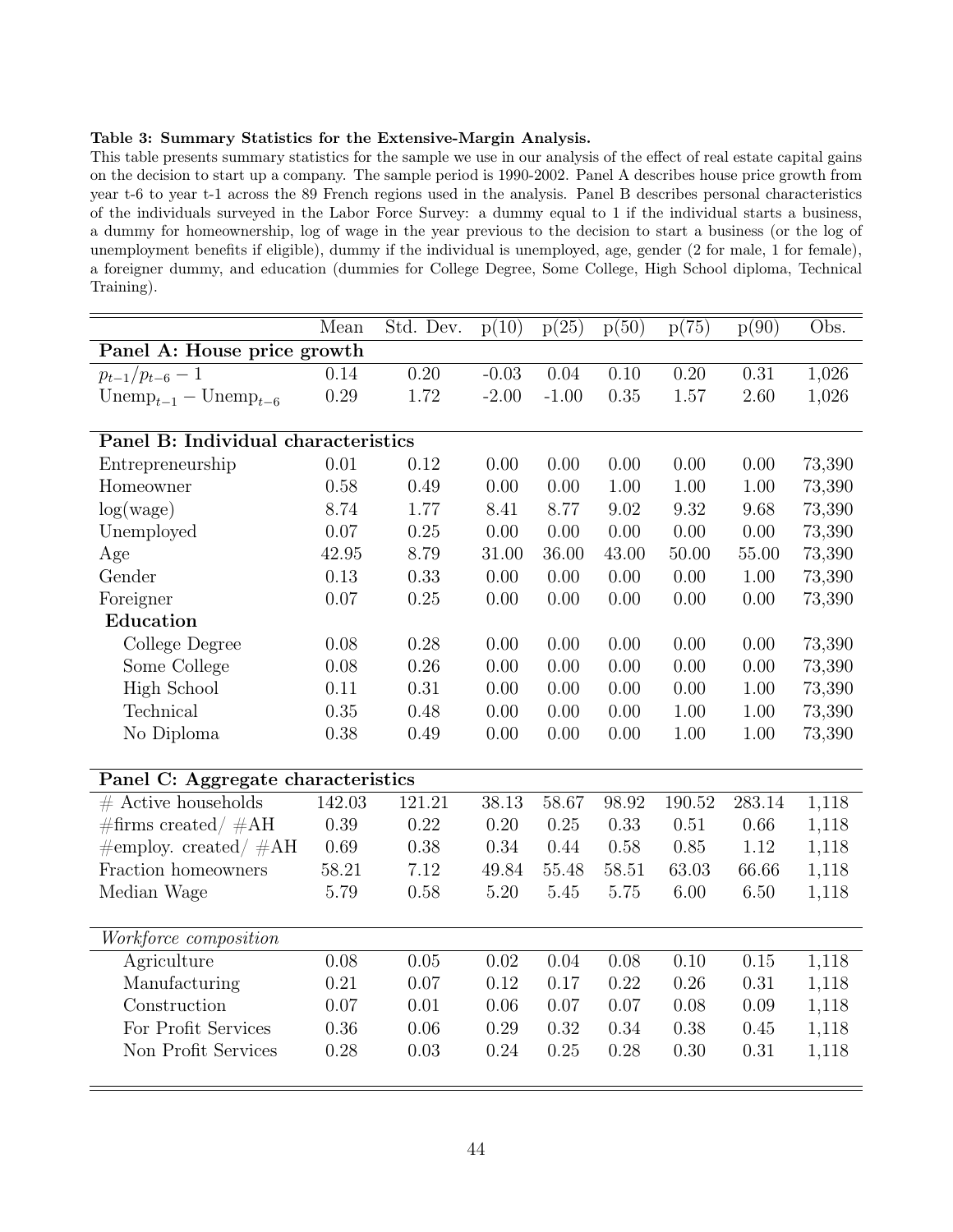|                  | Renters | Owners      | <b>T-Test</b> |
|------------------|---------|-------------|---------------|
| Entrepreneurship | 0.013   | 0.015       | $2.66***$     |
| log(wage)        | 8.467   | 8.939       | 35.89***      |
| Unemployed       | 0.102   | 0.038       | $35.29***$    |
| Age              | 40.079  | 45.049      | 78.78***      |
| Gender           | 0.195   | 0.076       | 48.81***      |
| Foreigner        | 0.107   | 0.036       | 39.05***      |
| Education        |         |             |               |
| College Degree   | 0.072   | 0.091       | $9.21***$     |
| Some College     | 0.073   | 0.078       | $2.55***$     |
| High School      | 0.101   | 0.112       | $4.76***$     |
| Technical        | 0.326   | 0.365       | $11.13***$    |
| No Diploma       | 0.428   | $\rm 0.353$ | $20.61***$    |
|                  |         |             |               |

<span id="page-45-0"></span>Table 4: Comparison between Homeowners and Renters in the Extensive-Margin Sample

 $\overline{\phantom{a}}$ 

 $\overline{\phantom{0}}$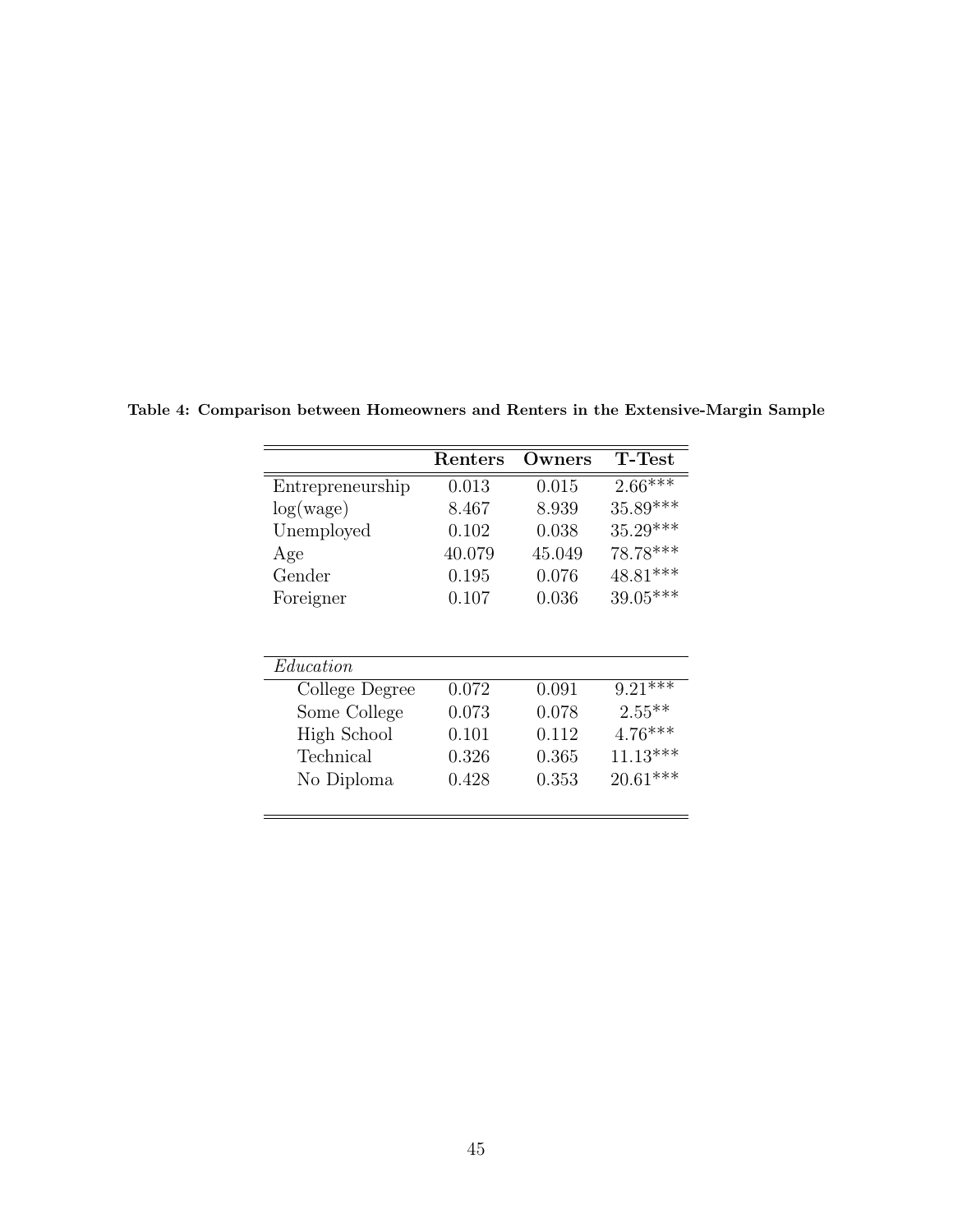<span id="page-46-0"></span>

| on the interaction of regional house price appreciation from 1992 to 1997 ( $\Delta p$ ) and a dummy for individual home ownership (Owner). We<br>has an entrepreneurial background, a serial entrepreneur dummy as well as all interactions of these controls with $\Delta p$ . The regressions<br>of the business (sole proprietorship or corporation), industry, whether the firm is located in the owner's home, whether the entrepreneur<br>control for characteristics of the business owner (occupation previous to becoming an entrepreneur, age, education, gender), legal form<br>also include département fixed effects, as well as region-by-industry fixed effects. The outcomes we consider are logarithm of 1 plus total<br>wage bill (column $(6)$ ). Standard errors are shown in parentheses and are clustered at the region-by-ownership level. The p-value reported<br>assets (column $(1)$ ), sales (column $(2)$ ), number of employees (column $(3)$ ), total debt (column $(4)$ ), value added (column $(5)$ ), and total<br>The table reports the coefficient of<br>in the table is for the Owner $\times \Delta$<br>Table 5: Real Estate Capital<br>(2008)'s wild-cluster bootstrap. |                                                   |                                          | Gains before Creation and Entrepreneurial Outcomes<br>regressions of entrepreneurial outcomes |                                            | - measured in 1999 (the first entire fiscal year after creation) -<br>p coefficient and is instead calculated using clustering at the region level $(k=25)$ using Cameron et al.<br>**, and *** mean statistically different from zero at $10\%$ , $5\%$ and $1\%$ levels of significance. |                                     |
|----------------------------------------------------------------------------------------------------------------------------------------------------------------------------------------------------------------------------------------------------------------------------------------------------------------------------------------------------------------------------------------------------------------------------------------------------------------------------------------------------------------------------------------------------------------------------------------------------------------------------------------------------------------------------------------------------------------------------------------------------------------------------------------------------------------------------------------------------------------------------------------------------------------------------------------------------------------------------------------------------------------------------------------------------------------------------------------------------------------------------------------------------------------------------------------------------------------|---------------------------------------------------|------------------------------------------|-----------------------------------------------------------------------------------------------|--------------------------------------------|--------------------------------------------------------------------------------------------------------------------------------------------------------------------------------------------------------------------------------------------------------------------------------------------|-------------------------------------|
|                                                                                                                                                                                                                                                                                                                                                                                                                                                                                                                                                                                                                                                                                                                                                                                                                                                                                                                                                                                                                                                                                                                                                                                                                | log(Assets)<br>$\widehat{\Xi}$                    | log(Sales)<br>$\widehat{\Omega}$         | $log(\# Emp.)$<br>$\widehat{\mathbb{C}}$                                                      | log(Debt)<br>$\bigoplus$                   | log(Value Added)<br>$\widetilde{\mathfrak{S}}$                                                                                                                                                                                                                                             | log(Wage Bill)<br>$\widehat{\odot}$ |
| Owner $\times \Delta p$<br>Owner                                                                                                                                                                                                                                                                                                                                                                                                                                                                                                                                                                                                                                                                                                                                                                                                                                                                                                                                                                                                                                                                                                                                                                               | $.081***$<br>$1.1***$<br>(.028)<br>$\binom{2}{2}$ | $-.13***$<br>$.81***$<br>(.027)<br>$(2)$ | $(.11)$<br>-.11***<br>$.34***$<br>(.015)                                                      | $.89***$<br>$(.29)$<br>$-.032$<br>$(.029)$ | $(.21)$<br>-.14***<br>$.65***$<br>(.026)                                                                                                                                                                                                                                                   | .77***<br>(.24)<br>.21***<br>(.031) |
| Region $\times$ Industry FE<br>Département FE<br>Controls $\times \Delta p$<br>Controls                                                                                                                                                                                                                                                                                                                                                                                                                                                                                                                                                                                                                                                                                                                                                                                                                                                                                                                                                                                                                                                                                                                        | ${\rm Yes}$<br>$\rm \frac{Yes}{Yes}$<br>Yes       | yes<br>Yes<br>Yes<br>Yes                 | Yes                                                                                           | Yes<br>Yes<br>Yes<br>Yes                   | Yes<br>Yes<br>Yes                                                                                                                                                                                                                                                                          | ${\rm Yes}$<br>Yes<br>Yes<br>Yes    |
| $\mbox{p-value}$ (CGM)<br>Observations<br>Adj. R <sup>2</sup>                                                                                                                                                                                                                                                                                                                                                                                                                                                                                                                                                                                                                                                                                                                                                                                                                                                                                                                                                                                                                                                                                                                                                  | 9,163<br>0.28<br>$\overline{C}$                   | 9,163<br>0.19<br>.002                    | 9,163<br>0.29<br>036                                                                          | 9,163<br>0.32<br>.046                      | 9,163<br>0.22<br>5.                                                                                                                                                                                                                                                                        | 9,163<br>0.30<br>.022               |
|                                                                                                                                                                                                                                                                                                                                                                                                                                                                                                                                                                                                                                                                                                                                                                                                                                                                                                                                                                                                                                                                                                                                                                                                                |                                                   |                                          |                                                                                               |                                            |                                                                                                                                                                                                                                                                                            |                                     |

II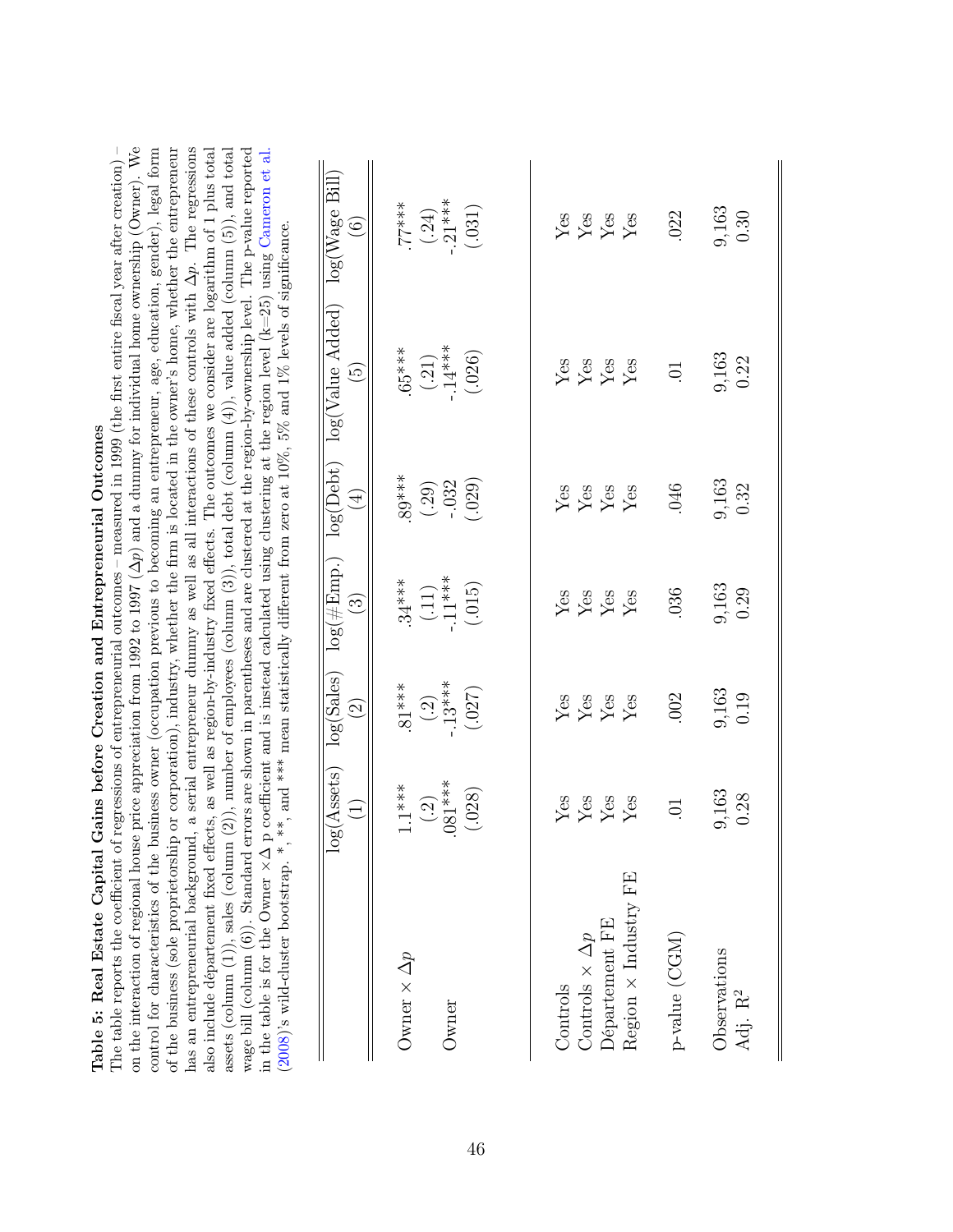<span id="page-47-0"></span>

| fixed-effects as well as region-industry fixed effects. Column 2 and 6 controls for industry (36 industries) and legal status of the firm (sole<br>proprietorship vs. corporation), as well as their interaction with house price growth. Column 3 and 7 add controls and interaction terms<br>for education, previous job description as well as previous employment status. Column 4 and 8 add controls and interaction terms for age,<br>gender, entrepreneurial background and past entrepreneurial activity. Standard errors are shown in parentheses and are clustered at the<br>region-by-ownership level. The p-value reported in the table is for the Owner $\times\Delta$ p coefficient and is instead calculated using clustering<br>at the region level (k=25) using Cameron et al. (2008)'s wild-cluster bootstrap. *, ***, and *** mean statistically different from zero at<br>Column 1 to 4 (resp. 5 to 8) use log of one plus total assets (resp. sales) as a dependent variable. Column 1 and 5 simply have departement<br>on the interaction of regional house price appreciation from 1992 to 1997 ( $\Delta p$ ) and a dummy for individual home ownership (Owner).<br>The table reports the coefficient of regressions of entrepreneurial outcomes – measured in 1999 (the first entire fiscal year after creation)<br>Table 6: Real Estate Capital Gains before Creation and Entrepreneurial Outcomes: Robustness to Controls<br>$10\%, 5\%$ and $1\%$ levels of significance. |                                         |                                                        |                                                           |                                                                 |                                           |                                                                                        |                                                                         |                                                           |
|-------------------------------------------------------------------------------------------------------------------------------------------------------------------------------------------------------------------------------------------------------------------------------------------------------------------------------------------------------------------------------------------------------------------------------------------------------------------------------------------------------------------------------------------------------------------------------------------------------------------------------------------------------------------------------------------------------------------------------------------------------------------------------------------------------------------------------------------------------------------------------------------------------------------------------------------------------------------------------------------------------------------------------------------------------------------------------------------------------------------------------------------------------------------------------------------------------------------------------------------------------------------------------------------------------------------------------------------------------------------------------------------------------------------------------------------------------------------------------------------------------|-----------------------------------------|--------------------------------------------------------|-----------------------------------------------------------|-----------------------------------------------------------------|-------------------------------------------|----------------------------------------------------------------------------------------|-------------------------------------------------------------------------|-----------------------------------------------------------|
|                                                                                                                                                                                                                                                                                                                                                                                                                                                                                                                                                                                                                                                                                                                                                                                                                                                                                                                                                                                                                                                                                                                                                                                                                                                                                                                                                                                                                                                                                                       | $\overline{\Xi}$                        | $\widehat{\Omega}$                                     | $\widehat{\mathbb{C}}$<br>log(Assets)                     | $\bigoplus$                                                     | $\widetilde{\Theta}$                      | $\widehat{6}$                                                                          | $\widetilde{\mathcal{L}}$<br>log(Sales)                                 | $\circled{s}$                                             |
| Owner $\times$ $\Delta p$<br>Owner                                                                                                                                                                                                                                                                                                                                                                                                                                                                                                                                                                                                                                                                                                                                                                                                                                                                                                                                                                                                                                                                                                                                                                                                                                                                                                                                                                                                                                                                    | $(.21)$<br>-.24***<br>$88***$<br>(.029) | $-.051**$<br>(.022)<br>$1***$<br>(.14)                 | $-073***$<br>$***86.$<br>(.024)<br>(.16)                  | $.081***$<br>$1.1***$<br>(.028)<br>$\left( \frac{2}{2} \right)$ | $-.39***$<br>$74***$<br>(.022)<br>$(.16)$ | $-.25***$<br>$.85***$<br>(.021)<br>$(15)$                                              | $(.15)$<br>-.27***<br>$.73***$<br>(.022)                                | $(.2)$<br>-.13***<br>$.81***$<br>(.027)                   |
| Region $\times$ Industry FE<br>Département FE<br>Controls $\times \Delta p$<br>Controls                                                                                                                                                                                                                                                                                                                                                                                                                                                                                                                                                                                                                                                                                                                                                                                                                                                                                                                                                                                                                                                                                                                                                                                                                                                                                                                                                                                                               | None<br>None<br>${\rm Yes}$<br>$Y$ es   | ى<br>ئا<br>legal status<br>$+$ Indust<br>$Y$ es<br>Yes | descr. & empl<br>$+$ educ., job<br>$_{\rm Yes}^{\rm Yes}$ | + age, sex<br>entr. act.<br>$\rm \frac{Yes}{Yes}$               | None<br>None<br>${\rm Yes}$<br>Yes        | $+$ Indust. $&$<br>$\frac{\text{legal status}}{\text{Yes}}$<br>$\mathbf{Y}\mathbf{es}$ | descr. & empl.<br>$+$ educ., job<br>${\rm Yes}$<br>$\operatorname{Yes}$ | + age, sex<br>entr. act.<br>$\mathbf{Yes}$<br>${\rm Yes}$ |
| $p$ -value (CGM)                                                                                                                                                                                                                                                                                                                                                                                                                                                                                                                                                                                                                                                                                                                                                                                                                                                                                                                                                                                                                                                                                                                                                                                                                                                                                                                                                                                                                                                                                      | .038                                    | .018                                                   | .004                                                      | .004                                                            | .002                                      | .012                                                                                   | .008                                                                    | .004                                                      |
| Observations<br>Adj. R <sup>2</sup>                                                                                                                                                                                                                                                                                                                                                                                                                                                                                                                                                                                                                                                                                                                                                                                                                                                                                                                                                                                                                                                                                                                                                                                                                                                                                                                                                                                                                                                                   | 9,163<br>0.05                           | 9,163<br>0.24                                          | 9,163<br>0.27                                             | 9,163<br>0.28                                                   | 9,163<br>0.05                             | 9,163<br>717                                                                           | 9,163<br>0.18                                                           | 9,163<br>0.19                                             |

II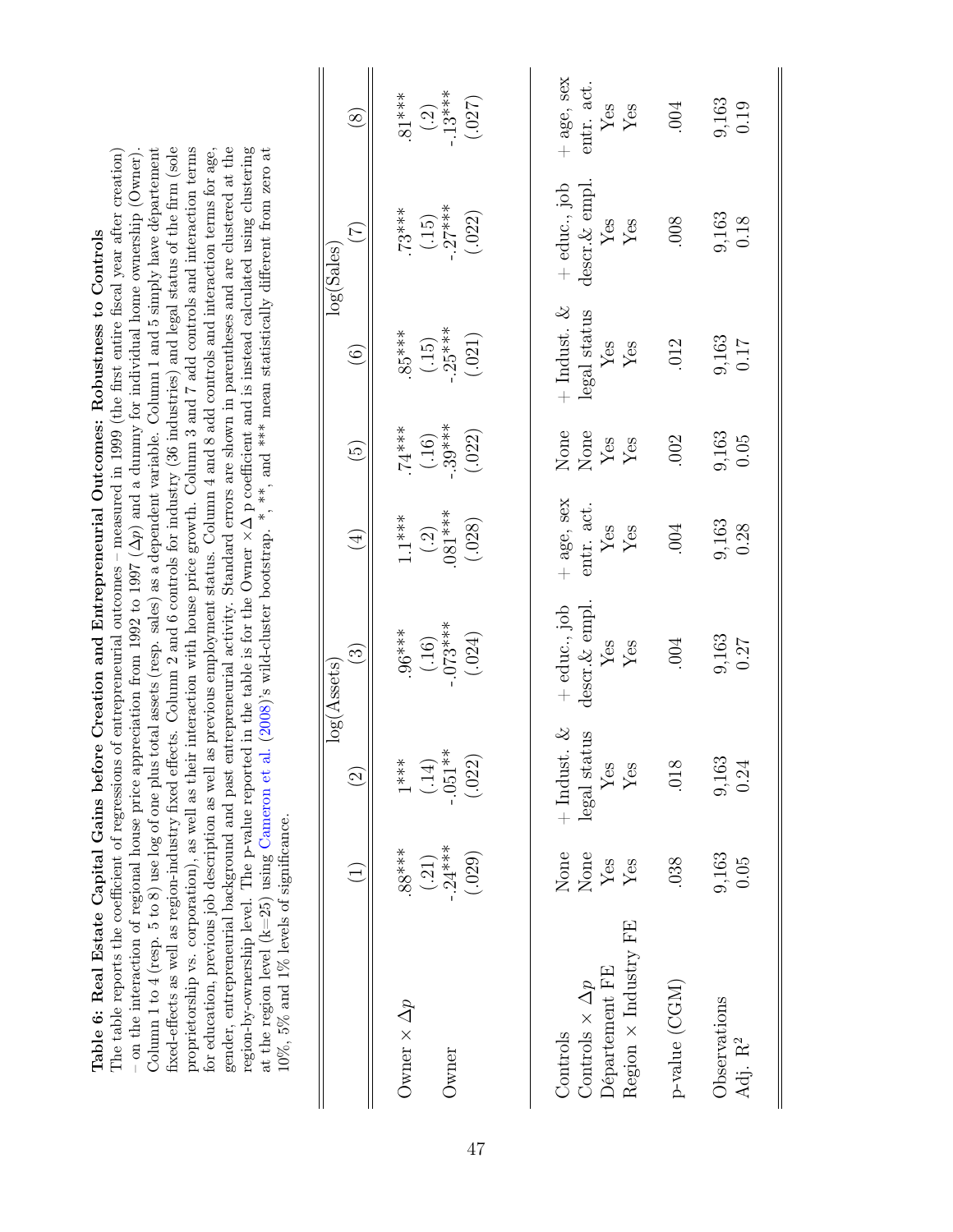|                            | Ì |
|----------------------------|---|
|                            |   |
| i<br>l<br>I                |   |
|                            |   |
| しょうしょく こうしょう               |   |
|                            |   |
|                            |   |
|                            |   |
| l<br>.                     |   |
| <br> <br>ľ                 |   |
|                            |   |
| .<br>י<br>.<br>E<br>j<br>I | ľ |

For each region, we regress entrepreneurial outcomes – measured in 1999 (the first entire fiscal year after creation) — on an home ownership dummy (Owner) and the following control variables: characteristics of the business owner (occupation previous to becoming an entrepreneur, age, education, gender), legal form of the business (sole proprietorship or corporation), industry, whether the firm is located in the owner's home, whether the entrepreneur has an entrepreneurial background and a serial entrepreneur dummy. We also include departement fixed effect. For each region, we retrieve the coefficient on the home ownership dummy and then regress it on the regional house price appreciation from 1992 to 1997 ( $\Delta p$ ) (Panel A), regional GDP growth and département-level unemployment changes from 1992 to 1997 (Panel B). Bootstrapped standard errors are shown in parentheses. \*, \*\*, and \*\*\* mean statistically different from an entrepreneur, age, education, gender), legal form of the business (sole proprietorship or corporation), industry, whether the firm is ownership dummy (Owner) and the following control variables: characteristics of the business owner (occupation previous to becoming located in the owner's home, whether the entrepreneur has an entrepreneurial background and a serial entrepreneur dummy. We also include département fixed effect. For each region, we retrieve the coefficient on the home ownership dummy and then regress it on the  $p)$  (Panel A), regional GDP growth and département-level unemployment changes For each region, we regress entrepreneurial outcomes – measured in 1999 (the first entire fiscal year after creation) — on an home from 1992 to 1997 (Panel B). Bootstrapped standard errors are shown in parentheses. \*, \*\*, and \*\*\* mean statistically different from  $\frac{1}{1000}$  and  $\frac{1}{1000}$  and  $\frac{1}{1000}$  and  $\frac{1}{1000}$  and  $\frac{1}{1000}$  and  $\frac$ regional house price appreciation from 1992 to 1997 ( zero at 10%, 5% and 1% levels of significance. zero at 10%, 5% and 1% levels of significance.

<span id="page-48-0"></span>

|                                     | $log(A{\rm ssets})$<br>$\widetilde{\mathbf{H}}$       | $\log(\text{Sales})$ $(2)$                                                   | $\widehat{\mathbb{C}}$                                   | $\bigoplus$                                              | $log(\#Emp1.)$ $log(Debt)$ $log(Value$ $Added)$ $log(Wage$ $Bill)$<br>$\widetilde{\mathfrak{G}}$ | $\odot$                                                                |
|-------------------------------------|-------------------------------------------------------|------------------------------------------------------------------------------|----------------------------------------------------------|----------------------------------------------------------|--------------------------------------------------------------------------------------------------|------------------------------------------------------------------------|
| Panel A: Only                       | house price                                           | growth                                                                       |                                                          |                                                          |                                                                                                  |                                                                        |
| $\Delta p$                          | $1.5***$                                              | $84***$                                                                      |                                                          | $1.5***$                                                 | $88***$                                                                                          | $1.2***$                                                               |
|                                     | (.27)                                                 | (.27)                                                                        | $.46***$<br>(.16)                                        | $(.37)$                                                  | $(.31)$                                                                                          | (.33)                                                                  |
|                                     |                                                       |                                                                              |                                                          |                                                          |                                                                                                  |                                                                        |
| Observations                        | 25                                                    | 25                                                                           | 25                                                       | 25                                                       | 25                                                                                               | 25                                                                     |
| $R^2$                               | 0.55                                                  | 0.30                                                                         | 0.26                                                     | 0.40                                                     | 0.26                                                                                             | 0.36                                                                   |
| $_{\rm How}$<br>$\ddot{a}$<br>Panel | se price                                              | growth, GDP                                                                  | growth and                                               |                                                          | unemployment changes                                                                             |                                                                        |
| $\Delta p$                          | $1.3***$                                              | $76***$                                                                      |                                                          | $1.3***$                                                 |                                                                                                  | $1***1$                                                                |
|                                     |                                                       | $(.26)$<br>$-.08$ <sup>*</sup><br>$(.042)$<br>$-2.3$ <sup>*</sup><br>$(1.3)$ | $.43**$<br>$(.17)$<br>$-.034$<br>$.027$<br>$-1$<br>$.82$ | $(.32)$<br>$.16***$<br>$(.052)$<br>$-.3.9**$<br>$(.1.6)$ | $73**$<br>$(.26)$<br>$(.34)$<br>$(.043)$<br>$-.3.1**$<br>$-.3.1**$                               |                                                                        |
| $\Delta$ Unemp.                     |                                                       |                                                                              |                                                          |                                                          |                                                                                                  |                                                                        |
|                                     |                                                       |                                                                              |                                                          |                                                          |                                                                                                  |                                                                        |
| $\Delta\text{GDP}$                  |                                                       |                                                                              |                                                          |                                                          |                                                                                                  |                                                                        |
|                                     | $(.24)$<br>$(.11**$<br>$(.04)$<br>$(.04)$<br>$(-1.2)$ |                                                                              |                                                          |                                                          |                                                                                                  | $\begin{array}{c} (.31) \\ -.093^* \\ (.051) \\ -3.1^* \\ \end{array}$ |
|                                     |                                                       |                                                                              |                                                          |                                                          |                                                                                                  |                                                                        |
| Observations                        | 25                                                    | 25                                                                           | 25                                                       | 25                                                       | 25                                                                                               | 25                                                                     |
| R2                                  | 0.70                                                  | 0.45                                                                         | 0.34                                                     | 0.63                                                     | 0.55                                                                                             | 0.50                                                                   |
|                                     |                                                       |                                                                              |                                                          |                                                          |                                                                                                  |                                                                        |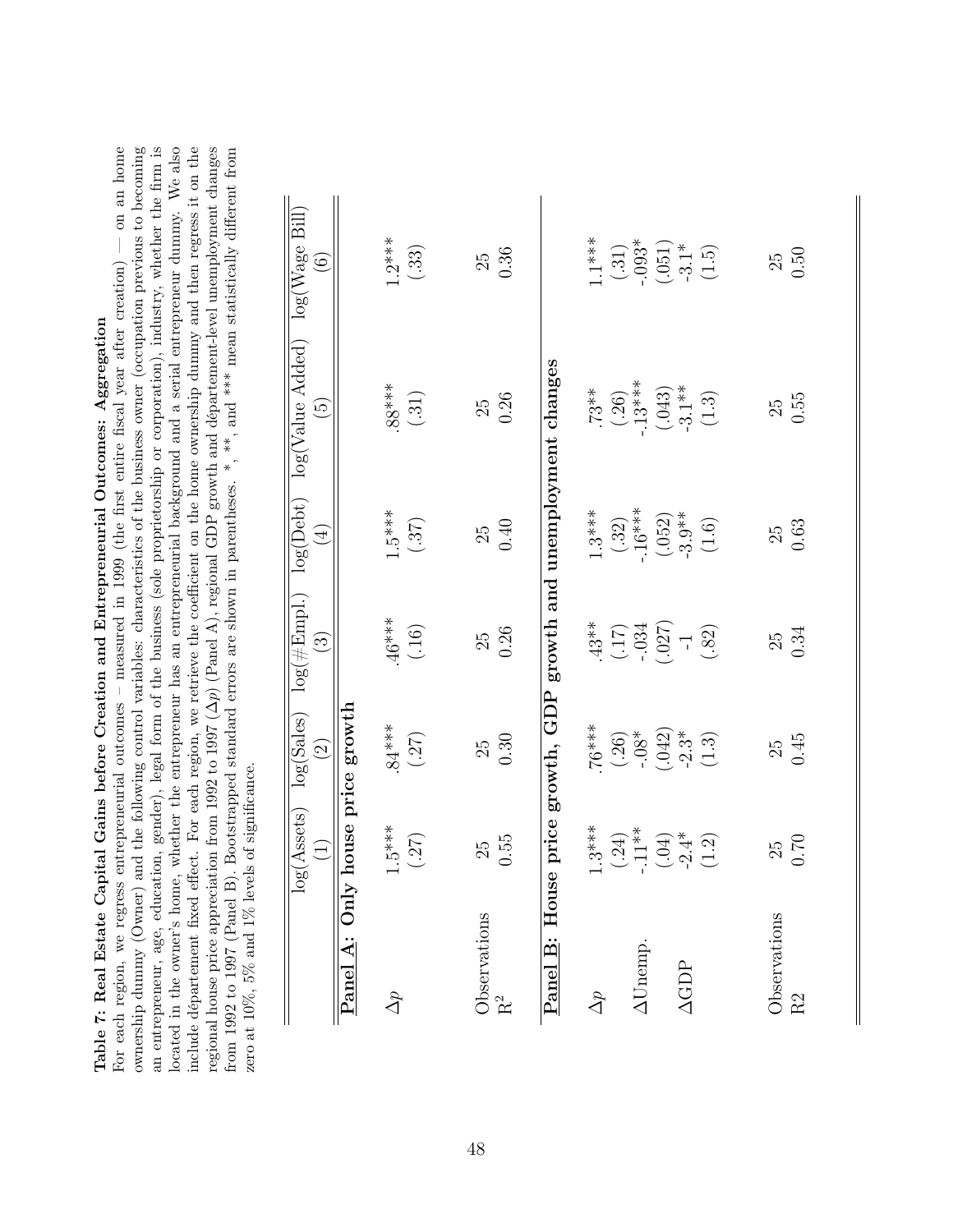| on the interaction of regional house price appreciation from 1992 to 1997 ( $\Delta p$ ) and a dummy for individual home ownership (Owner). We<br>has an entrepreneurial background, a serial entrepreneur dummy as well as all interactions of these controls with $\Delta p$ . We also control<br>well as region-by-industry fixed effects. The outcomes we consider are logarithm of 1 plus total assets (column $(1)$ ), sales (column $(2)$ ),<br>control for characteristics of the business owner (occupation previous to becoming an entrepreneur, age, education, gender), legal form<br>of the business (sole proprietorship or corporation), industry, whether the firm is located in the owner's home, whether the entrepreneur<br>The table reports the coefficient of regressions of entrepreneurial outcomes – measured in 1999 (the first entire fiscal year after creation) –<br>coefficient and is instead calculated using clustering at the region level $(k=25)$ using Cameron et al. $(2008)$ 's wild-cluster bootstrap.<br>, and *** mean statistically different from zero at $10\%$ , $5\%$ and $1\%$ levels of significance.<br>unemployment from $1992\stackrel{\scriptstyle\circ}{\phantom{}_{\sim}} 0.1997,$<br>number of employees (column (3))<br>are shown in parentheses and are<br>Table 8: Real Estate Capital<br>for the region-level GDP growth |                               |                                                                                            |                                                    |                                                                                    | , total debt (column (4)), value added (column ( $\sigma$ )), and $\sigma$ are also as in the table is for the Owner $\times \Delta$ p clustered at the region-by-ownership level. The p-value reported in the table is for the Owner $\times \Delta$ p c<br>from 1992 to 1997 interacted with the home ownership dummy and the département-level change in<br>also interacted with the home ownership dummy. The regressions include département fixed effects, as<br>Gains and Entrepreneurial Outcomes: Robustness to local GDP and unemployment |                                              |
|--------------------------------------------------------------------------------------------------------------------------------------------------------------------------------------------------------------------------------------------------------------------------------------------------------------------------------------------------------------------------------------------------------------------------------------------------------------------------------------------------------------------------------------------------------------------------------------------------------------------------------------------------------------------------------------------------------------------------------------------------------------------------------------------------------------------------------------------------------------------------------------------------------------------------------------------------------------------------------------------------------------------------------------------------------------------------------------------------------------------------------------------------------------------------------------------------------------------------------------------------------------------------------------------------------------------------------------------------------------------------------------|-------------------------------|--------------------------------------------------------------------------------------------|----------------------------------------------------|------------------------------------------------------------------------------------|-----------------------------------------------------------------------------------------------------------------------------------------------------------------------------------------------------------------------------------------------------------------------------------------------------------------------------------------------------------------------------------------------------------------------------------------------------------------------------------------------------------------------------------------------------|----------------------------------------------|
|                                                                                                                                                                                                                                                                                                                                                                                                                                                                                                                                                                                                                                                                                                                                                                                                                                                                                                                                                                                                                                                                                                                                                                                                                                                                                                                                                                                      | g(Assets)<br>$\bigoplus$<br>으 | log(Sales)<br>$\widehat{\Omega}$                                                           | $\log(\#\mathrm{Empl.})$<br>$\widehat{\mathbb{C}}$ | log(Debt)<br>$\bigoplus$                                                           | $log(V$ alue Added)<br>$\widetilde{\omega}$                                                                                                                                                                                                                                                                                                                                                                                                                                                                                                         | $\log(\text{Wage Bill})$<br>$\odot$          |
| Owner $\times$ $\Delta p$                                                                                                                                                                                                                                                                                                                                                                                                                                                                                                                                                                                                                                                                                                                                                                                                                                                                                                                                                                                                                                                                                                                                                                                                                                                                                                                                                            | $1***$                        | $76***$                                                                                    | $33***$                                            | $.89***$                                                                           | $.61***$                                                                                                                                                                                                                                                                                                                                                                                                                                                                                                                                            | $***87.$                                     |
| Owner                                                                                                                                                                                                                                                                                                                                                                                                                                                                                                                                                                                                                                                                                                                                                                                                                                                                                                                                                                                                                                                                                                                                                                                                                                                                                                                                                                                | $(.21)$<br>$.35***$           | $\begin{array}{c} (21) \\ (11) \\ (19) \\ (-1.2) \\ (-94) \\ (-945) \\ (-945) \end{array}$ | $(.11)$<br>$.028$<br>$(.074)$<br>$.83**$           | $\begin{array}{c} (3) \\ (-1) \\ (-1) \\ (-6) \\ (-6) \\ (-6) \\ (-6) \end{array}$ | $(.22)$<br>$.21$<br>$(.16)$<br>$.9**$<br>$1.9**$                                                                                                                                                                                                                                                                                                                                                                                                                                                                                                    | $(.23)$<br>$.19$<br>$(.15)$<br>$-2.6**$      |
|                                                                                                                                                                                                                                                                                                                                                                                                                                                                                                                                                                                                                                                                                                                                                                                                                                                                                                                                                                                                                                                                                                                                                                                                                                                                                                                                                                                      | $(.11)$<br>-1.3*              |                                                                                            |                                                    |                                                                                    |                                                                                                                                                                                                                                                                                                                                                                                                                                                                                                                                                     |                                              |
| Owner $\times$ $\Delta GDP$                                                                                                                                                                                                                                                                                                                                                                                                                                                                                                                                                                                                                                                                                                                                                                                                                                                                                                                                                                                                                                                                                                                                                                                                                                                                                                                                                          |                               |                                                                                            |                                                    |                                                                                    |                                                                                                                                                                                                                                                                                                                                                                                                                                                                                                                                                     |                                              |
| Owner $\times \Delta$ Unemp                                                                                                                                                                                                                                                                                                                                                                                                                                                                                                                                                                                                                                                                                                                                                                                                                                                                                                                                                                                                                                                                                                                                                                                                                                                                                                                                                          | $.062**$<br>$(.64)$           |                                                                                            | $-.014$<br>(.39)                                   |                                                                                    | .049<br>(.82)                                                                                                                                                                                                                                                                                                                                                                                                                                                                                                                                       | $(81)$<br>$-.03$                             |
|                                                                                                                                                                                                                                                                                                                                                                                                                                                                                                                                                                                                                                                                                                                                                                                                                                                                                                                                                                                                                                                                                                                                                                                                                                                                                                                                                                                      | (.026)                        | (.037)                                                                                     | (.016)                                             | (029)                                                                              | (.032)                                                                                                                                                                                                                                                                                                                                                                                                                                                                                                                                              | (.036)                                       |
| Controls                                                                                                                                                                                                                                                                                                                                                                                                                                                                                                                                                                                                                                                                                                                                                                                                                                                                                                                                                                                                                                                                                                                                                                                                                                                                                                                                                                             |                               | ${\rm Yes}$                                                                                |                                                    | Yes                                                                                | ${\rm Yes}$                                                                                                                                                                                                                                                                                                                                                                                                                                                                                                                                         | ${\rm Yes}$                                  |
| Controls $\times \Delta p$                                                                                                                                                                                                                                                                                                                                                                                                                                                                                                                                                                                                                                                                                                                                                                                                                                                                                                                                                                                                                                                                                                                                                                                                                                                                                                                                                           |                               | $\ensuremath{\mathrm{Yes}}$                                                                |                                                    |                                                                                    |                                                                                                                                                                                                                                                                                                                                                                                                                                                                                                                                                     |                                              |
| Département FE                                                                                                                                                                                                                                                                                                                                                                                                                                                                                                                                                                                                                                                                                                                                                                                                                                                                                                                                                                                                                                                                                                                                                                                                                                                                                                                                                                       | Yes<br>Yes<br>Yes<br>Yes      | $\ensuremath{\mathrm{Yes}}$                                                                | $\frac{Y}{Y}$ es<br>Yes                            | $\ensuremath{\mathrm{Yes}}\xspace$<br>Yes                                          | $\rm \frac{Yes}{Yes}$                                                                                                                                                                                                                                                                                                                                                                                                                                                                                                                               | $\frac{\text{Yes}}{\text{Yes}}$              |
| Region $\times$ Industry FE                                                                                                                                                                                                                                                                                                                                                                                                                                                                                                                                                                                                                                                                                                                                                                                                                                                                                                                                                                                                                                                                                                                                                                                                                                                                                                                                                          |                               | Yes                                                                                        | ${\rm Yes}$                                        | ${\rm Yes}$                                                                        | Yes                                                                                                                                                                                                                                                                                                                                                                                                                                                                                                                                                 |                                              |
| p-value (CGM)                                                                                                                                                                                                                                                                                                                                                                                                                                                                                                                                                                                                                                                                                                                                                                                                                                                                                                                                                                                                                                                                                                                                                                                                                                                                                                                                                                        | .032                          | .002                                                                                       | .064                                               | .066                                                                               | 012                                                                                                                                                                                                                                                                                                                                                                                                                                                                                                                                                 | .022                                         |
| Observations<br>Adj. $\mathbf{R}^2$                                                                                                                                                                                                                                                                                                                                                                                                                                                                                                                                                                                                                                                                                                                                                                                                                                                                                                                                                                                                                                                                                                                                                                                                                                                                                                                                                  | 9,163<br>0.28                 | 9,163<br>0.19                                                                              | 9,163<br>0.29                                      | 9,163<br>0.32                                                                      | 9,163<br>0.22                                                                                                                                                                                                                                                                                                                                                                                                                                                                                                                                       | $\begin{array}{c} 9,163 \\ 0.30 \end{array}$ |
|                                                                                                                                                                                                                                                                                                                                                                                                                                                                                                                                                                                                                                                                                                                                                                                                                                                                                                                                                                                                                                                                                                                                                                                                                                                                                                                                                                                      |                               |                                                                                            |                                                    |                                                                                    |                                                                                                                                                                                                                                                                                                                                                                                                                                                                                                                                                     |                                              |

<span id="page-49-0"></span>Table 8: Real Estate Capital Gains and Entrepreneurial Outcomes: Robustness to local GDP and unemployment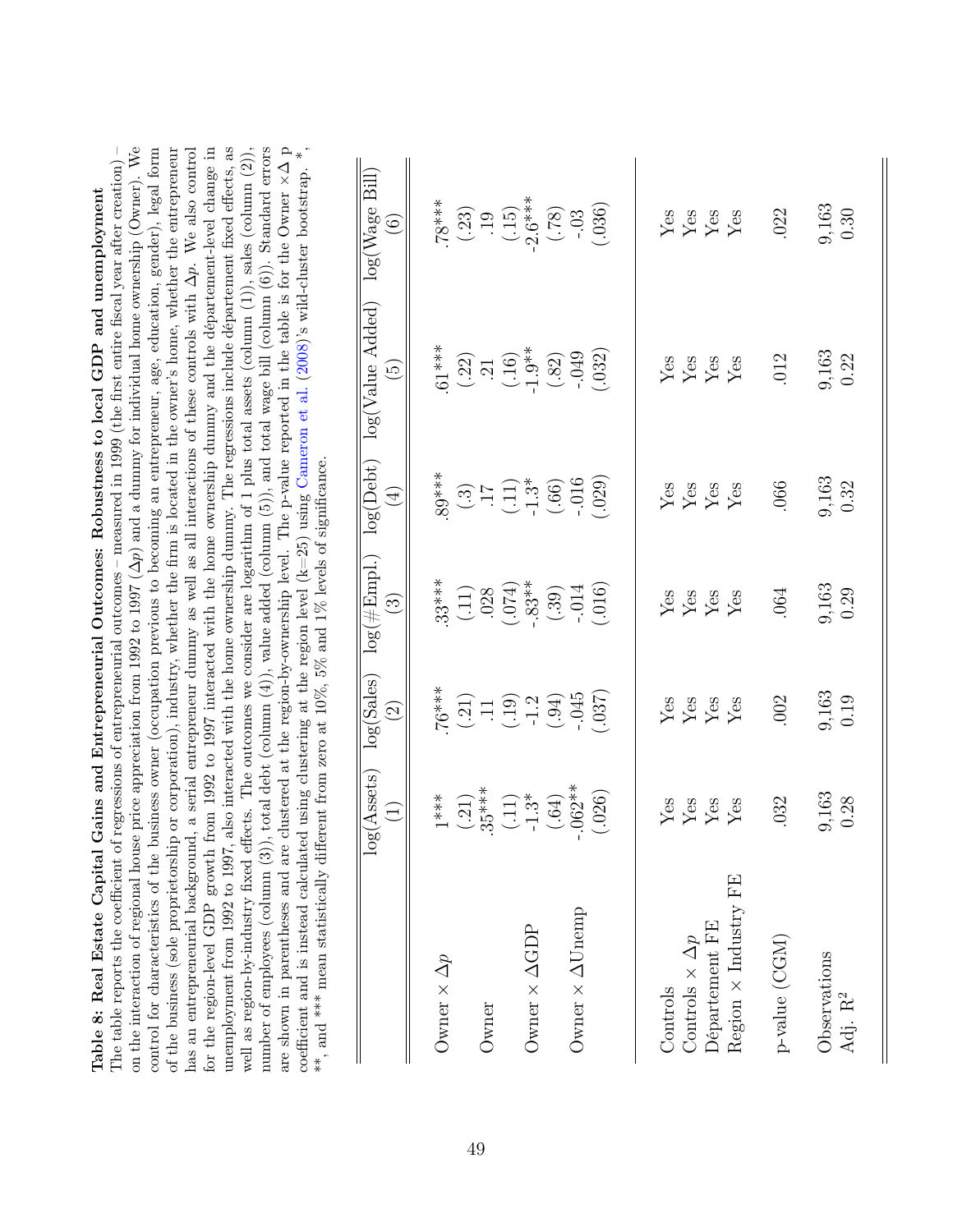| on the interaction of regional house price appreciation from 1992 to 1997 ( $\Delta p$ ) and a dummy for individual home ownership (Owner). We<br>control for characteristics of the business owner (occupation previous to becoming an entrepreneur, age, education, gender), legal form of<br>the business (sole proprietorship or corporation), industry, whether the firm is located in the owner's home, whether the entrepreneur has<br>total debt (column $(4)$ ), value added (column $(5)$ ), and total wage bill (column $(6)$ ). Standard errors are shown in parentheses and are<br>The table reports the coefficient of regressions of entrepreneurial outcomes – measured in 1999 (the first entire fiscal year after creation) –<br>clustered at the region-by-ownership level. The p-value reported in the table is for the Owner $\times\Delta$ p coefficient and is instead calculated<br>only firms started by entrepreneurs 40 and older. The regressions include departement fixed effects, as well as region-by-industry fixed<br>using clustering at the region level ( $k=25$ ) using Cameron et al. (2008)'s wild-cluster bootstrap. *, **, and *** mean statistically different<br>from zero at $10\%, 5\%$ and $1\%$ levels of significance.<br>an entrepreneurial background, a<br>effects. The outcomes we consider | g(A <sub>ssets</sub> )<br>$\bigoplus$<br>$\overline{\circ}$ | log(Sales)<br>$\widehat{S}$                             | $log($ $#$ Emp.)<br>$\odot$                          | log(Debt)<br>$\bigoplus$                       | serial entrepreneur dummy as well as all interactions of these controls with $\Delta p$ . The sample contains<br>are logarithm of 1 plus total assets (column $(1)$ ), sales (column $(2)$ ), number of employees (column $(3)$ ),<br>log(Value Added)<br>$\widetilde{\mathfrak{G}}$ | log(Wage Bill)<br>$\widehat{\odot}$          |
|--------------------------------------------------------------------------------------------------------------------------------------------------------------------------------------------------------------------------------------------------------------------------------------------------------------------------------------------------------------------------------------------------------------------------------------------------------------------------------------------------------------------------------------------------------------------------------------------------------------------------------------------------------------------------------------------------------------------------------------------------------------------------------------------------------------------------------------------------------------------------------------------------------------------------------------------------------------------------------------------------------------------------------------------------------------------------------------------------------------------------------------------------------------------------------------------------------------------------------------------------------------------------------------------------------------------------------------------------|-------------------------------------------------------------|---------------------------------------------------------|------------------------------------------------------|------------------------------------------------|--------------------------------------------------------------------------------------------------------------------------------------------------------------------------------------------------------------------------------------------------------------------------------------|----------------------------------------------|
|                                                                                                                                                                                                                                                                                                                                                                                                                                                                                                                                                                                                                                                                                                                                                                                                                                                                                                                                                                                                                                                                                                                                                                                                                                                                                                                                                  |                                                             |                                                         |                                                      |                                                |                                                                                                                                                                                                                                                                                      |                                              |
| Owner $\times \Delta p^{92-97}$                                                                                                                                                                                                                                                                                                                                                                                                                                                                                                                                                                                                                                                                                                                                                                                                                                                                                                                                                                                                                                                                                                                                                                                                                                                                                                                  | $1.2***$                                                    | $83***$                                                 | $33***$                                              | $.99***$                                       | $.59**$                                                                                                                                                                                                                                                                              | $.66**$                                      |
|                                                                                                                                                                                                                                                                                                                                                                                                                                                                                                                                                                                                                                                                                                                                                                                                                                                                                                                                                                                                                                                                                                                                                                                                                                                                                                                                                  |                                                             |                                                         |                                                      |                                                |                                                                                                                                                                                                                                                                                      |                                              |
| Owner $\times$ $\Delta p^{99-04}$                                                                                                                                                                                                                                                                                                                                                                                                                                                                                                                                                                                                                                                                                                                                                                                                                                                                                                                                                                                                                                                                                                                                                                                                                                                                                                                |                                                             |                                                         |                                                      |                                                |                                                                                                                                                                                                                                                                                      |                                              |
|                                                                                                                                                                                                                                                                                                                                                                                                                                                                                                                                                                                                                                                                                                                                                                                                                                                                                                                                                                                                                                                                                                                                                                                                                                                                                                                                                  | $(30)$<br>$(15)$<br>$(15)$<br>$(06)$                        | $+34.15$<br>$\begin{array}{c} .191 \\ .141 \end{array}$ | $(.12)$<br>$-.013$<br>$(.093)$<br>$-.1**$<br>$(.04)$ | $(0.19)$<br>$(0.19)$<br>$(-1.19)$<br>$(-1.19)$ | $(.22)$<br>$-.12$<br>$(.13)$<br>$-.09$ <sup>*</sup><br>$(.051)$                                                                                                                                                                                                                      | $(.3)$<br>$-.22$<br>$(.17)$<br>$(.13)$       |
| Owner                                                                                                                                                                                                                                                                                                                                                                                                                                                                                                                                                                                                                                                                                                                                                                                                                                                                                                                                                                                                                                                                                                                                                                                                                                                                                                                                            |                                                             |                                                         |                                                      |                                                |                                                                                                                                                                                                                                                                                      |                                              |
|                                                                                                                                                                                                                                                                                                                                                                                                                                                                                                                                                                                                                                                                                                                                                                                                                                                                                                                                                                                                                                                                                                                                                                                                                                                                                                                                                  |                                                             | (.054)                                                  |                                                      |                                                |                                                                                                                                                                                                                                                                                      |                                              |
| Controls                                                                                                                                                                                                                                                                                                                                                                                                                                                                                                                                                                                                                                                                                                                                                                                                                                                                                                                                                                                                                                                                                                                                                                                                                                                                                                                                         |                                                             |                                                         |                                                      |                                                |                                                                                                                                                                                                                                                                                      |                                              |
| Controls $\times \Delta p$                                                                                                                                                                                                                                                                                                                                                                                                                                                                                                                                                                                                                                                                                                                                                                                                                                                                                                                                                                                                                                                                                                                                                                                                                                                                                                                       |                                                             |                                                         |                                                      |                                                |                                                                                                                                                                                                                                                                                      |                                              |
| Département FE                                                                                                                                                                                                                                                                                                                                                                                                                                                                                                                                                                                                                                                                                                                                                                                                                                                                                                                                                                                                                                                                                                                                                                                                                                                                                                                                   | $\frac{Y}{X}$ es<br>$\frac{X}{X}$                           | Yes<br>Yes<br>Yes                                       | Yes<br>Yes<br>Yes                                    | $\frac{V}{Y}$ es<br>$\frac{V}{Y}$ es           | $\frac{V}{Y}$ es<br>$\frac{V}{Y}$ es                                                                                                                                                                                                                                                 | Yes<br>Yes<br>Yes                            |
| Region $\times$ Industry FE                                                                                                                                                                                                                                                                                                                                                                                                                                                                                                                                                                                                                                                                                                                                                                                                                                                                                                                                                                                                                                                                                                                                                                                                                                                                                                                      |                                                             | Yes                                                     | Yes                                                  |                                                |                                                                                                                                                                                                                                                                                      |                                              |
| p-value (CGM)                                                                                                                                                                                                                                                                                                                                                                                                                                                                                                                                                                                                                                                                                                                                                                                                                                                                                                                                                                                                                                                                                                                                                                                                                                                                                                                                    | .008                                                        | .002                                                    | $\overline{10}$                                      | .058                                           | 65                                                                                                                                                                                                                                                                                   | $\overline{11}$ .                            |
| Observations<br>Adj. $\mathbf{R}^2$                                                                                                                                                                                                                                                                                                                                                                                                                                                                                                                                                                                                                                                                                                                                                                                                                                                                                                                                                                                                                                                                                                                                                                                                                                                                                                              | 9,163<br>0.28                                               | $\begin{array}{c} 9,163 \\ 0.19 \end{array}$            | 9,163<br>0.29                                        | $\frac{9,163}{0.32}$                           | $\frac{9,163}{0.21}$                                                                                                                                                                                                                                                                 | $\begin{array}{c} 9,163 \\ 0.30 \end{array}$ |
|                                                                                                                                                                                                                                                                                                                                                                                                                                                                                                                                                                                                                                                                                                                                                                                                                                                                                                                                                                                                                                                                                                                                                                                                                                                                                                                                                  |                                                             |                                                         |                                                      |                                                |                                                                                                                                                                                                                                                                                      |                                              |

Table 9: Real Estate Capital Gains and Entrepreneurial Outcomes: Controlling for future house price growth.

Table 9: Real Estate Capital Gains and Entrepreneurial Outcomes: Controlling for future house price growth.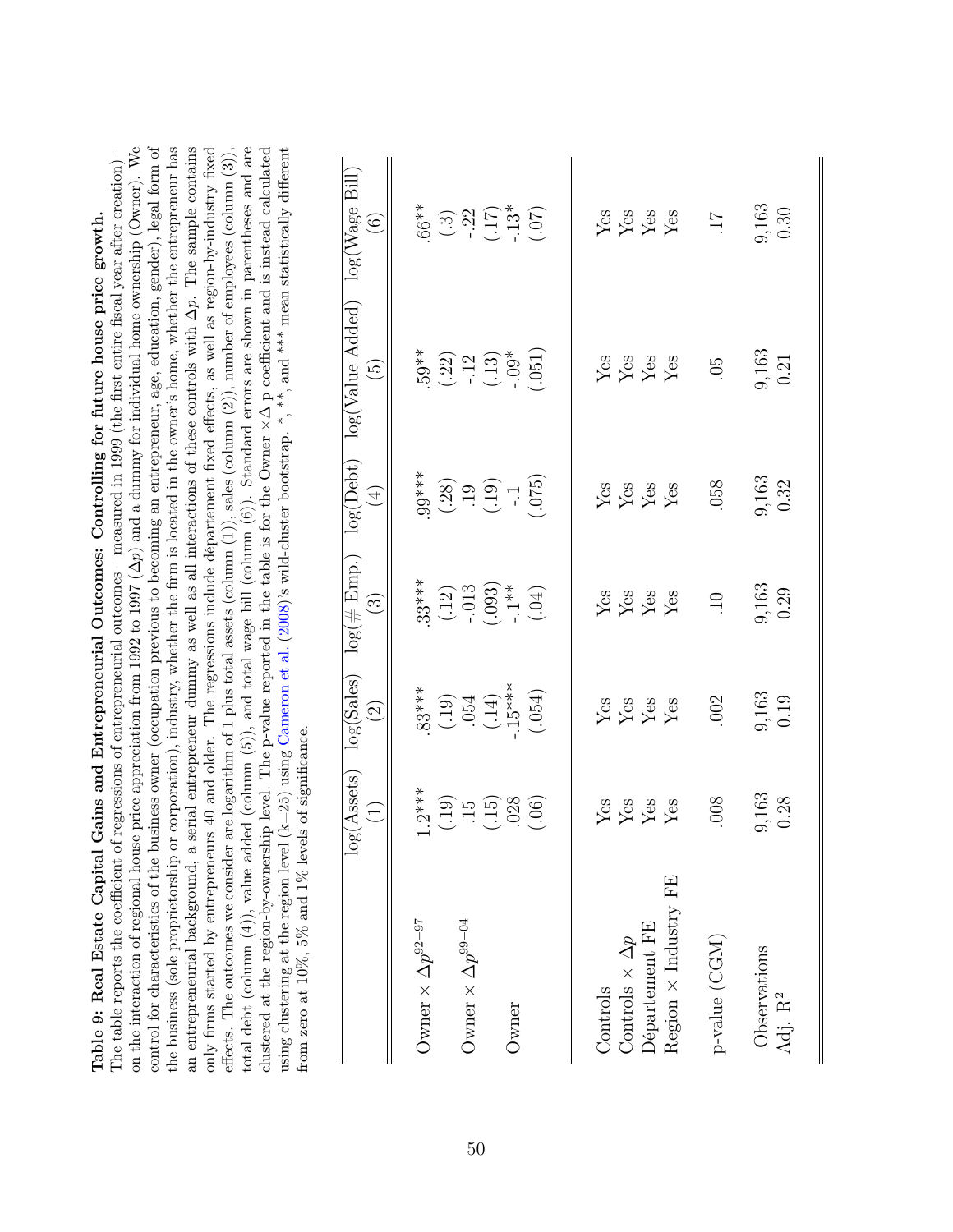<span id="page-51-0"></span>

|                                                                                         | log(Assets)<br>$\widehat{\Xi}$         | log(Sales)<br>$\widehat{\odot}$            | $\log(\#\text{Emp.})$<br>$\widehat{\mathbb{C}}$ | $log(Debt)$<br>$\bigoplus$                  | log(Value Added)<br>$\widetilde{\Xi}$           | log(Wage Bill)<br>$\widehat{\odot}$                 |
|-----------------------------------------------------------------------------------------|----------------------------------------|--------------------------------------------|-------------------------------------------------|---------------------------------------------|-------------------------------------------------|-----------------------------------------------------|
| Owner $\times \Delta p$<br>Owner                                                        | $(.26)$<br>083**<br>$1.1***$<br>(.033) | $(.23)$<br>$.13***$<br>$(.03)$<br>$.83***$ | $35***$<br>(.13)<br>.11***<br>.1017)            | $^{34***}$<br>$(.3)$<br>$-.031$<br>$(.031)$ | $(0.24)$<br>$(0.14**)$<br>$(0.028)$<br>$.66***$ | $75**$<br>(.3)<br>$.21**$<br>(.034)                 |
| $Region \times Industry FF$<br>Département FE<br>Controls $\times \Delta p$<br>Controls | <b>Yes<br/>Yes</b><br>Yes              | Yes<br>Yes<br>Yes                          | Yes<br>Yes<br>Yes<br>Yes                        | $\frac{Y}{X}$ es<br>$\frac{Y}{X}$ es        | Yes<br>Yes<br>Yes                               | $\frac{Yes}{Yes}$                                   |
| p-value (CGM)<br>Observations<br>Adj. $\mathbf{R}^2$                                    | 8,484<br>0.29<br>$90$ .                | 8,484<br>0.20<br>014                       | $\frac{8,484}{0.30}$<br>092                     | 8,484<br>0.32<br>.086                       | 8,484<br>0.23<br>054                            | $\begin{array}{c} 8,484 \\ 0.31 \end{array}$<br>058 |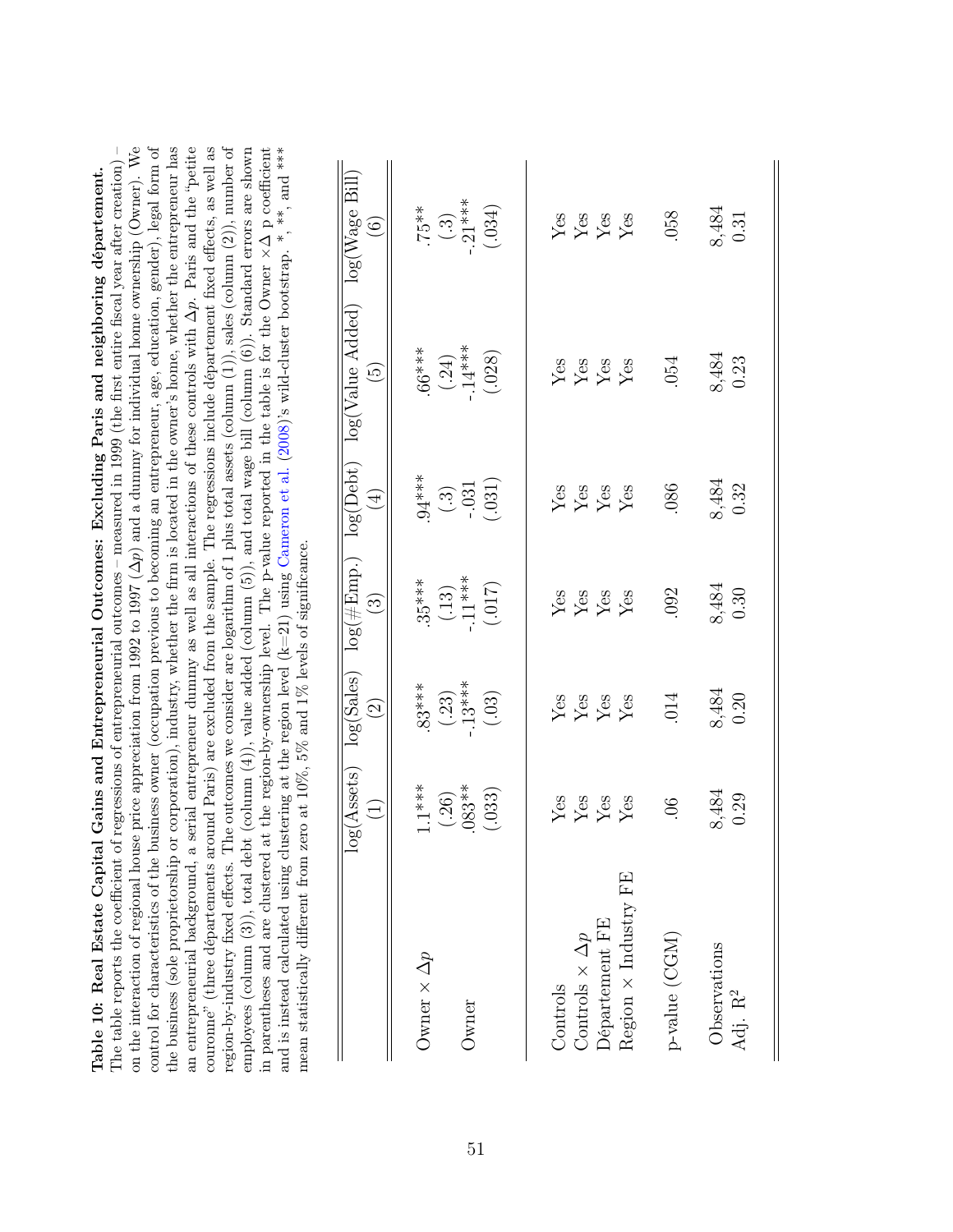### <span id="page-52-0"></span>Table 11: Real Estate Capital Gains before Creation and long-run Outcomes

The table reports the coefficient of regressions of entrepreneurial outcomes – measured in year  $t \in [2000, 2005]$ on the interaction of regional house price appreciation from 1992 to 1997 ( $\Delta p$ ) and a dummy for individual home ownership (Owner). We control for characteristics of the business owner (occupation previous to becoming an entrepreneur, age, education, gender), legal form of the business (sole proprietorship or corporation), industry, whether the firm is located in the owner's home, whether the entrepreneur has an entrepreneurial background, a serial entrepreneur dummy as well as all interactions of these controls with  $\Delta p$ . The regressions also include département fixed effects, as well as region-by-industry fixed effects. The outcomes we consider are logarithm of 1 plus total assets (column (1)), sales (column (2)), number of employees (column (3)), total debt (column (4)), value added (column (5)), and total wage bill (column (6)). To control for endogenous attrition, we assign a 0 value to the dependent variable for firms that exit the sample. Standard errors are shown in parentheses and are clustered at the region-by-ownership level. \*, \*\*, and \*\*\* mean statistically different from zero at  $10\%$ , 5% and 1% levels of significance.

|                         | log(A <sub>s</sub> ) | log(Sales)        | $log(\text{\# Emp.})$ | log(Debt)         | log(Val. Add.) | log(Wage)        |
|-------------------------|----------------------|-------------------|-----------------------|-------------------|----------------|------------------|
|                         | (1)                  | $\left( 2\right)$ | (3)                   | $\left( 4\right)$ | (5)            | (6)              |
| Panel A: 2000           |                      |                   |                       |                   |                |                  |
| Owner $\times \Delta p$ | $.93**$              | $.82^{\ast}$      | $.27**$               | .62               | $.73*$         | $.85^{\ast\ast}$ |
|                         | (.35)                | (.45)             | (.11)                 | (.37)             | (.38)          | (.32)            |
| Panel B: 2001           |                      |                   |                       |                   |                |                  |
| Owner $\times \Delta p$ | $1***$               | $.99^{\ast}$      | $.31***$              | $.88**$           | $.84*$         | $1***$           |
|                         | (.41)                | (.5)              | (.11)                 | (.36)             | (.45)          | (.34)            |
| Panel C: 2002           |                      |                   |                       |                   |                |                  |
| Owner $\times \Delta p$ | .39                  | .22               | .17                   | .28               | .13            | .57              |
|                         | (.49)                | (.55)             | (.13)                 | (.42)             | (.52)          | (.36)            |
| Panel D: 2003           |                      |                   |                       |                   |                |                  |
| Owner $\times \Delta p$ | $.74*$               | $.66\,$           | $\cdot$ 1             | $.69*$            | .64            | $.66*$           |
|                         | (.42)                | (.51)             | (.1)                  | (.37)             | (.47)          | (.33)            |
| Panel D: 2004           |                      |                   |                       |                   |                |                  |
| Owner $\times \Delta p$ | $1.1***$             | $1.1*$            | $.2*$                 | $.81**$           | $.85*$         | $.99***$         |
|                         | (.43)                | (.55)             | (.11)                 | (.33)             | (.45)          | (.35)            |
| Panel D: 2005           |                      |                   |                       |                   |                |                  |
| Owner $\times \Delta p$ | $1***$               | $.95***$          | $.26**$               | $.75***$          | $.75***$       | $.83***$         |
|                         | (.41)                | (.43)             | (.12)                 | (.32)             | (.35)          | (.29)            |
| Observations            | 9,163                | 9,163             | 9,163                 | 9,163             | 9,163          | 9,163            |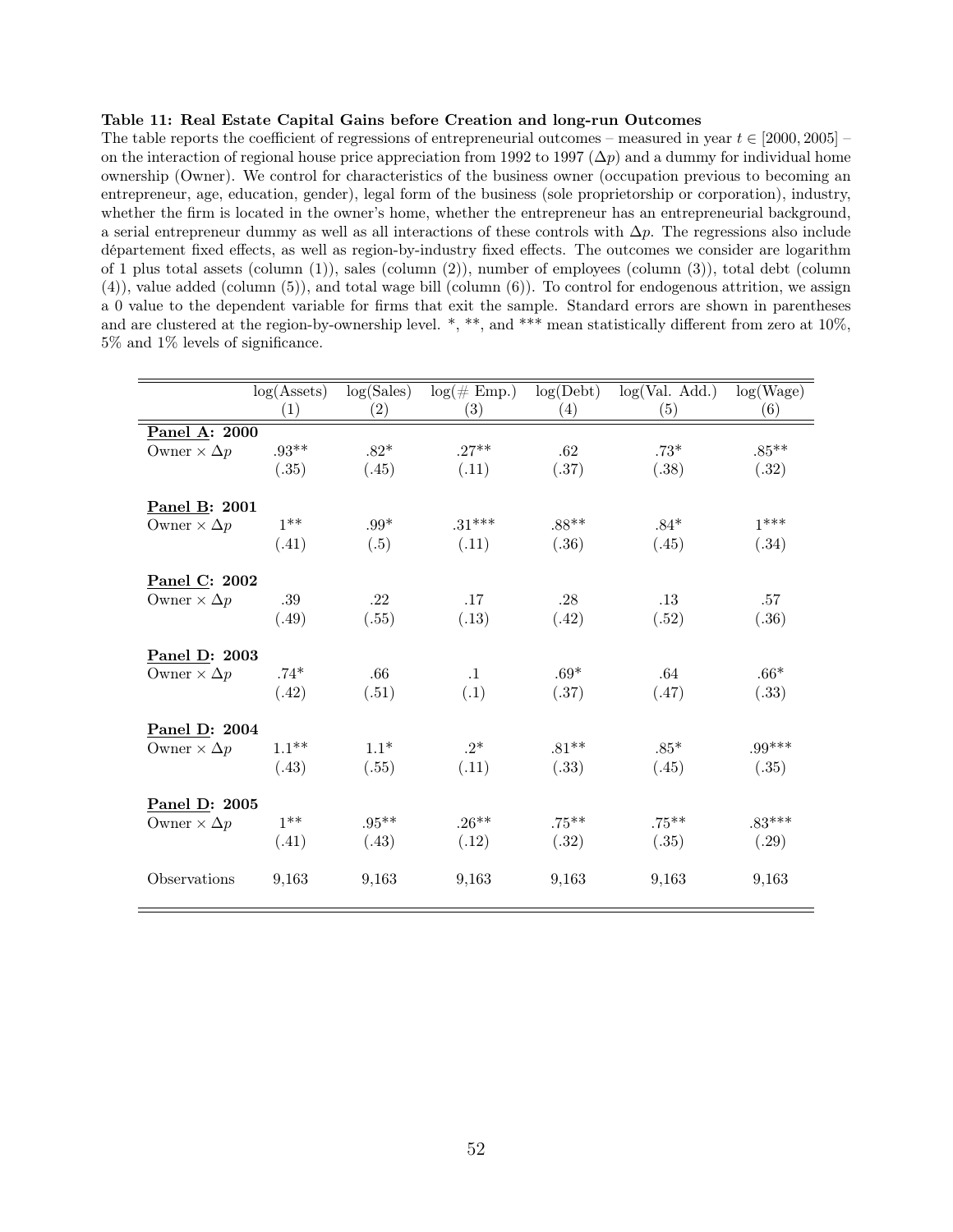<span id="page-53-0"></span>Table 12: Real Estate Capital Gains before Creation and long-run Outcomes: Aggregation For each region, we regress entrepreneurial outcomes – measured in year  $t \in [2000, 2005]$  and assigned a value of 0 if the firm has exited the sample – on an home ownership dummy (Owner) and the following control variables: characteristics of the business owner (occupation previous to becoming an entrepreneur, age, education, gender), legal form of the business (sole proprietorship or corporation), industry, whether the firm is located in the owner's home, whether the entrepreneur has an entrepreneurial background and a serial entrepreneur dummy. We also include département fixed effect. For each region and each year, we retrieve the coefficient on the home ownership dummy and then regress it on the regional house price appreciation from 1992 to 1997 ( $\Delta p$ ). Bootstrapped tandard errors are shown in parentheses. \*, \*\*, and \*\*\* mean statistically different from zero at 10%, 5% and 1% levels of significance.

|               | log(A <sub>s</sub> )<br>(1) | $\log(Sales)$<br>(2) | log(Debt)<br>(3) | $log(\#Empl.)$<br>(4) | log(Val. Add.)<br>(5) | log(Wage)<br>(6) |
|---------------|-----------------------------|----------------------|------------------|-----------------------|-----------------------|------------------|
| Panel A: 2000 |                             |                      |                  |                       |                       |                  |
| Price change  | $1.2**$                     | $.94\,$              | $.45***$         | $1.2**$               | $.9\,$                | $1.4***$         |
|               | (.52)                       | (.59)                | (.2)             | (.55)                 | (.58)                 | (.46)            |
|               |                             |                      |                  |                       |                       |                  |
| Panel B: 2001 |                             |                      |                  |                       |                       |                  |
| Price change  | $2^{**}$                    | $2*$                 | $.81**$          | $1.8**$               | $1.9*$                | $2**$            |
|               | (.87)                       | (1)                  | (.37)            | (.77)                 | (1)                   | (.79)            |
|               |                             |                      |                  |                       |                       |                  |
| Panel C: 2002 |                             |                      |                  |                       |                       |                  |
| Price change  | .51                         | .63                  | $\cdot 3$        | .58                   | .51                   | 1.1              |
|               | (.84)                       | (1)                  | (.38)            | (.83)                 | (1)                   | (.72)            |
|               |                             |                      |                  |                       |                       |                  |
|               |                             |                      |                  |                       |                       |                  |
| Panel D: 2003 |                             |                      |                  |                       |                       |                  |
| Price change  | 1.5                         | $1.5\,$              | .46              | $1.5*$                | 1.4                   | $1.4*$           |
|               | (.86)                       | (.95)                | (.34)            | (.83)                 | (.93)                 | (.7)             |
|               |                             |                      |                  |                       |                       |                  |
| Panel D: 2004 |                             |                      |                  |                       |                       |                  |
| Price change  | $2**$                       | $2.1***$             | $.66*$           | $1.8**$               | $1.8*$                | $1.9**$          |
|               | (.83)                       | (.94)                | (.36)            | (.75)                 | (.89)                 | (.72)            |
|               |                             |                      |                  |                       |                       |                  |
| Panel D: 2005 |                             |                      |                  |                       |                       |                  |
| Price change  | $1.8**$                     | $1.9**$              | $.68**$          | $1.7***$              | $1.6***$              | $1.6***$         |
|               | (.71)                       | (.81)                | (.33)            | (.72)                 | (.73)                 | (.61)            |
|               |                             |                      |                  |                       |                       |                  |
| Observations  | 25                          | 25                   | 25               | 25                    | 25                    | 25               |
|               |                             |                      |                  |                       |                       |                  |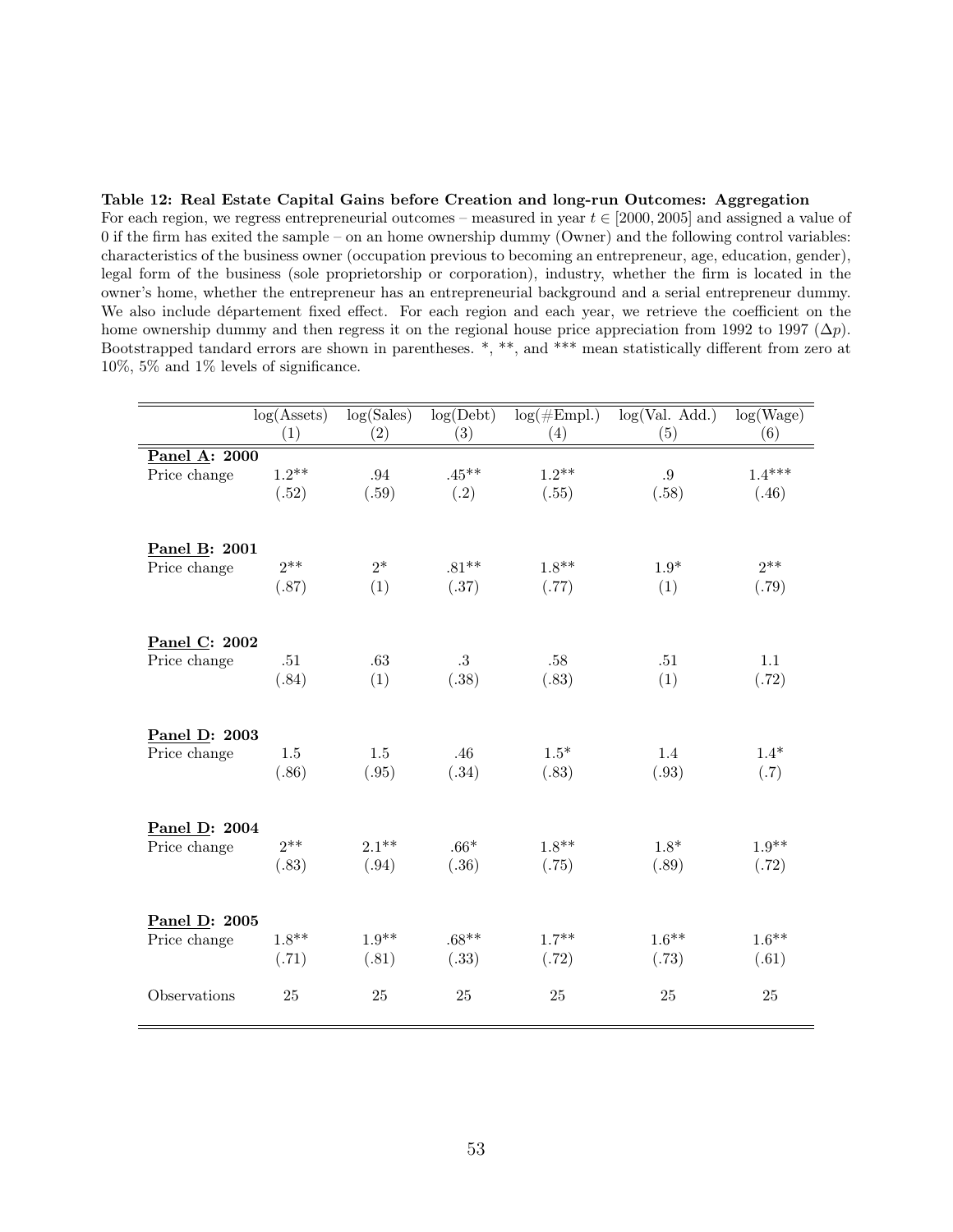### <span id="page-54-0"></span>Table 13: Real Estate Capital Gains before Creation and long-run Outcomes: Robustness

The table reports the coefficient of regressions of entrepreneurial outcomes – measured in year  $t \in [2000, 2005]$ on the interaction of regional house price appreciation from 1992 to 1997 ( $\Delta p$ ) and a dummy for individual home ownership (Owner). We control for characteristics of the business owner (occupation previous to becoming an entrepreneur, age, education, gender), legal form of the business (sole proprietorship or corporation), industry, whether the firm is located in the owner's home, whether the entrepreneur has an entrepreneurial background, a serial entrepreneur dummy as well as all interactions of these controls with  $\Delta p$ . The regressions also include département fixed effects, as well as region-by-industry fixed effects. The outcomes we consider are logarithm of 1 plus total assets (column (1)), sales (column (2)), number of employees (column (3)), total debt (column (4)), value added (column (5)), and total wage bill (column (6)). Standard errors are shown in parentheses and are clustered at the region-by-ownership level. \*, \*\*, and \*\*\* mean statistically different from zero at 10%, 5% and 1% levels of significance.

|                                                             |          |                                 | Log(A <sub>s</sub> ) |             |        |        |
|-------------------------------------------------------------|----------|---------------------------------|----------------------|-------------|--------|--------|
|                                                             | 2000     | 2001                            | 2002                 | 2003        | 2004   | 2005   |
| <b>Panel A:</b> Controlling for realized house price growth |          |                                 |                      |             |        |        |
|                                                             |          |                                 |                      |             |        |        |
| Owner $\times \Delta p^{92-97}$                             | $.93**$  | $1.1***$                        | .34                  | .66         | $1***$ | $.82*$ |
|                                                             |          | $(.36)$ $(.44)$ $(.42)$ $(.41)$ |                      |             | (.38)  | (.46)  |
| Owner $\times \Delta p^{99-t}$                              | $-.0012$ | .47                             | $-.41$               | $-.24$      | $-.28$ | $-.34$ |
|                                                             | (.89)    | (.96)                           | (.59)                | (.51)       | (.34)  | (.27)  |
|                                                             |          |                                 |                      |             |        |        |
| Observations                                                | 9,163    | 9,163                           |                      | 9,163 9,163 | 9,163  | 9,163  |
|                                                             |          |                                 |                      |             |        |        |

### Panel B: Conditional on survival

| Owner $\times \Delta p$ |  |  | $.5^{***}$ $.59^{***}$ $.42$ $.54^{*}$ $.65^{***}$ $.59^{*}$<br>$(.21)$ $(.18)$ $(.26)$ $(.27)$ $(.19)$ | (.3) |
|-------------------------|--|--|---------------------------------------------------------------------------------------------------------|------|
| Observations            |  |  | 8,476 7,142 6,895 6,328 6,104 5,603                                                                     |      |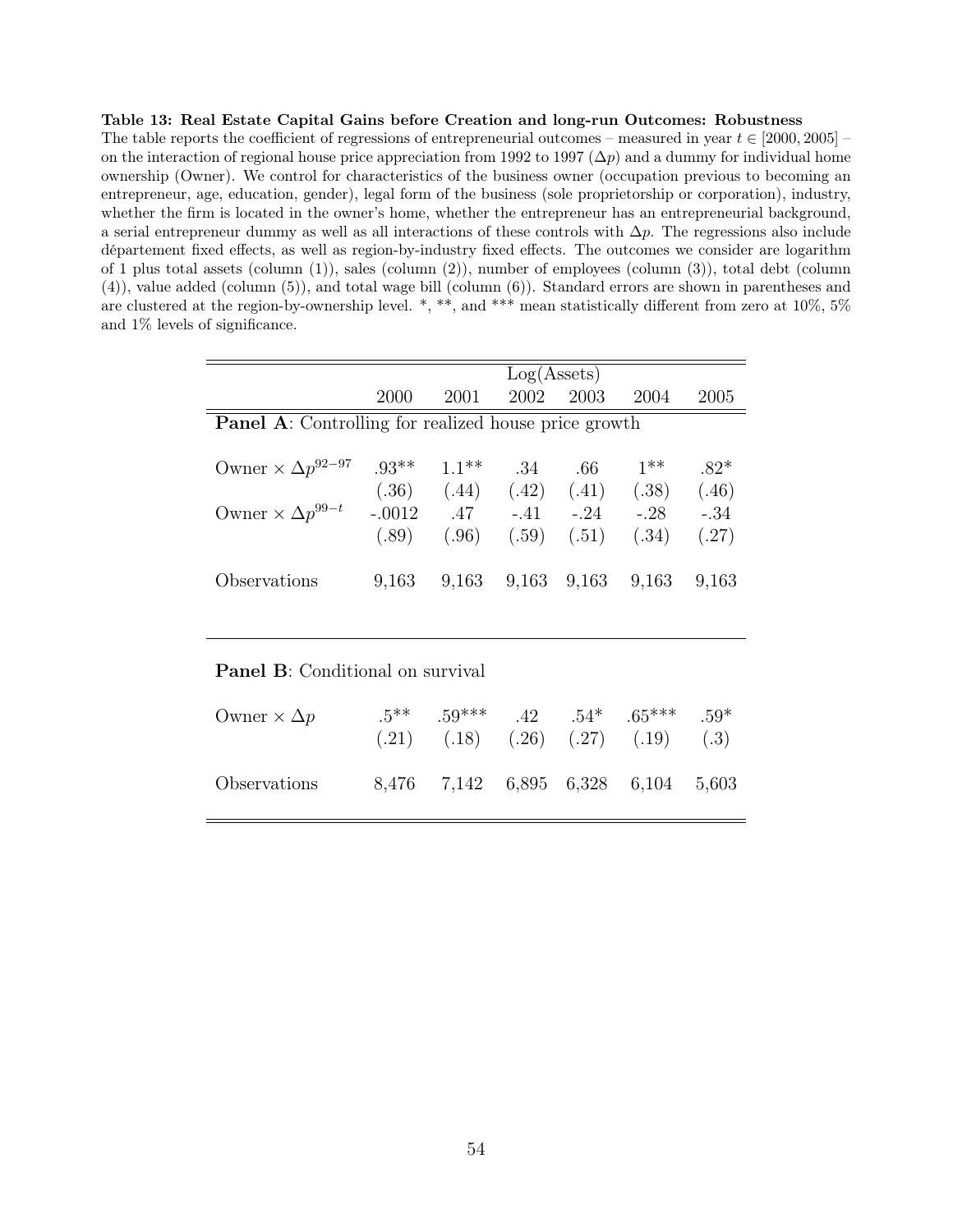<span id="page-55-0"></span>

|                              | fh(1)<br>$\left( \begin{matrix} 1 \ 1 \end{matrix} \right)$ | $\mathrm{fh}(2)$<br>$\widehat{\mathfrak{O}}$ | $\mathrm{fh}(3)$<br>$\odot$ | $\mathrm{fh}(4)$<br>$\bigoplus$ | $\mathrm{fh}(5)$<br>$\widetilde{\mathfrak{G}}$ | $\mathrm{fh}(6)$<br>$\widehat{\odot}$ | $\mathbb{P}[year(failure)$<br>E | 2005<br>$\circled{s}$       |
|------------------------------|-------------------------------------------------------------|----------------------------------------------|-----------------------------|---------------------------------|------------------------------------------------|---------------------------------------|---------------------------------|-----------------------------|
| Owner $\times \Delta p$      | -.097                                                       | .0088                                        | .054                        | $-0.019$                        | $-.13**$                                       | $-.032$                               | $-13$                           | $\ddot{5}$                  |
|                              | (.09)                                                       | $-059***$<br>(.052)                          | $-022**$<br>(.089)          | $.022***$<br>(.068)             | $.021***$<br>(057)                             | $(.062)$<br>$-.018*$                  | $-0.07***$<br>(.11)             | (.086)                      |
| Owner                        | $-0076$<br>(.009)                                           | (.0075)                                      | (.0085)                     | (0.0074)                        | (.0066)                                        | (.0092)                               | (.013)                          | $-031$                      |
| Owner $\times$ $\Delta GDP$  |                                                             |                                              |                             |                                 |                                                |                                       |                                 | $(.058)$<br>-.15            |
| Owner $\times \Delta$ Unemp  |                                                             |                                              |                             |                                 |                                                |                                       |                                 | $-.029***$<br>(.36)         |
|                              |                                                             |                                              |                             |                                 |                                                |                                       |                                 | $(.01)$                     |
| Controls                     | Yes                                                         | Yes                                          | Yes                         | Ýes                             | $Y$ es                                         | Yes                                   | Ýes                             | Yes                         |
| Controls $\times \Delta p$   | ${\rm Yes}$                                                 |                                              | $\ensuremath{\mathrm{Yes}}$ | $\ensuremath{\mathrm{Yes}}$     | $\rm \frac{Y_{CS}}{Y_{CS}}$                    | $\rm Yes$                             | $\ensuremath{\mathrm{Yes}}$     | ${\rm Yes}$                 |
| Département FE               | ${\rm Yes}$                                                 | $\rm \frac{Yes}{Yes}$                        | $\mathbf{Y}\mathbf{es}$     | $Y$ es                          |                                                | $\mathbf{Y}\mathbf{es}$               | $\ensuremath{\mathrm{Yes}}$     | $\ensuremath{\mathrm{Yes}}$ |
| Region $\times$ Industry FE  | Yes                                                         | Yes                                          | Yes                         | Yes                             | Yes                                            | Yes                                   | Yes                             | Yes                         |
| $p\negthinspace$ value (CGM) | 238                                                         | $\ddot{4}$                                   | 25                          | 39                              | $\circ$                                        | ς.                                    | $\ddot{21}$                     | $\overline{12}$             |
| Observations                 | 9,163                                                       | 8,292                                        | 7,071                       | 6,627                           | 6,122                                          | 5,724                                 | 9,163                           | 9,163                       |
| Adj. $\mathbf{R}^2$          | 0.02                                                        | 0.03                                         | $0.02\,$                    | $0.01\,$                        | $-0.00$                                        | 0.01                                  | 0.06                            | 0.06                        |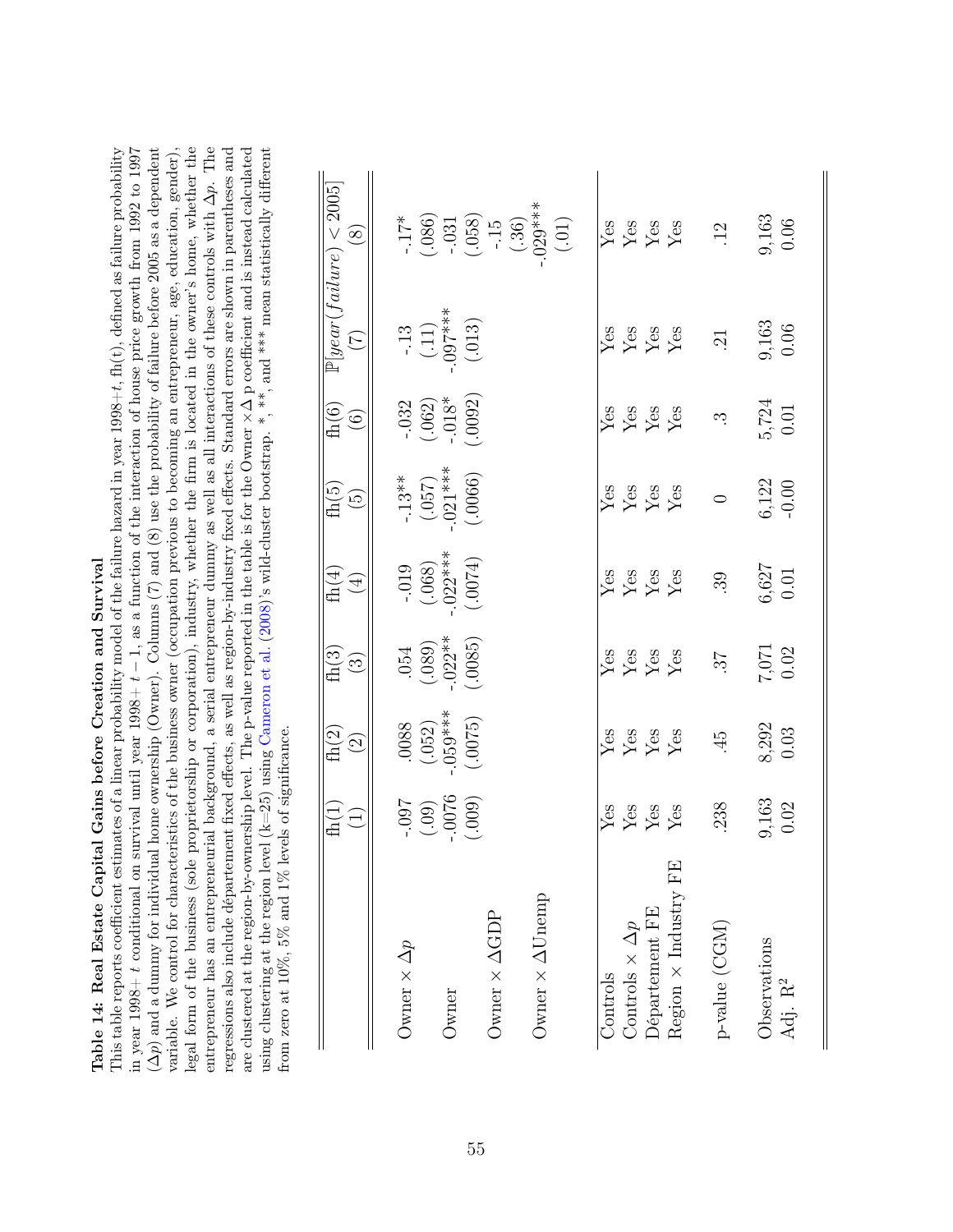<span id="page-56-0"></span>Table 15: Real Estate Capital Gains before Creation and Probability to Start a Business The table reports the estimates of a linear probability model regressing the decision to start-up a company on the interaction of local house price appreciation in the five years prior to the decision  $(\Delta p)$  and a dummy for individual home ownership (Owner). All regressions include département fixed effects, as well as region-by-year fixed effects. Column (1) has no additional control. Column (2) adds controls for education (four dummies), as well as their interaction with  $\Delta p$ . Column (3) adds controls and interaction terms for previous year salary (or UI benefit if eligible) and previous year employment status. Column (4) adds controls and interaction terms for age. Column (5) adds controls and interaction terms for gender and nationality. Column (6) adds controls and interaction terms for current industry. Column (7) adds controls and interaction terms for the respondent's father's job description. Column (8) additionally controls for change in unemployment rate in the département from year t-6 to year t-1, as well as its interaction with the ownership dummy. Standard errors are shown in parentheses and are clustered at the region-by-ownership level. The p-value (CGM) reported in the table is for the Owner  $\times\Delta$  p coefficient and is instead calculated using clustering at the region level  $(k=25)$  using [Cameron et al.](#page-32-8)  $(2008)$ 's wild-cluster bootstrap. The T-test p-value corresponds to the T-test for the average coefficient of region-by-region estimation of the model ([\(Muller and Ibragimov,](#page-34-6) [2010\)](#page-34-6)). \*, \*\*, and \*\*\* mean statistically different from zero at 10%, 5% and 1% levels of significance.

|                                                 |                                            |                                        |                                                |                                                | Entrepreneurship Dummy                        |                                               |                                                |                                                 |
|-------------------------------------------------|--------------------------------------------|----------------------------------------|------------------------------------------------|------------------------------------------------|-----------------------------------------------|-----------------------------------------------|------------------------------------------------|-------------------------------------------------|
|                                                 | $\left( 1\right)$                          | $\left( 2\right)$                      | $\left( 3\right)$                              | $\left( 4\right)$                              | (5)                                           | (6)                                           | (7)                                            | (8)                                             |
| Owner $\times \Delta p$<br>Owner                | $.014***$<br>(.0022)<br>.00091<br>(.00078) | $.014***$<br>(.0023)<br>.0003<br>00075 | $.014***$<br>(.0023)<br>$.0053***$<br>(.00085) | $.011***$<br>(.0027)<br>$.0054***$<br>(.00091) | $.011***$<br>0.0026<br>$.0036***$<br>(.00086) | $.01***$<br>(.0025)<br>$.0025***$<br>(.00085) | $.0099***$<br>(.0026)<br>$.0022**$<br>(.00088) | $.0094***$<br>(.0026)<br>$.0025***$<br>(.00092) |
| Owner $\times$ $\Delta$ unemp<br>$\Delta$ Unemp |                                            |                                        |                                                |                                                |                                               |                                               |                                                | $-.0006**$<br>(.00029)<br>.0015<br>(.0014)      |

| Controls                   | None   | Educ.  | Wage & | Age    | Gender &  | fathers'   | Industry | All    |
|----------------------------|--------|--------|--------|--------|-----------|------------|----------|--------|
| Controls $\times \Delta p$ |        |        | Emp.   |        | national. | job descr. |          |        |
|                            |        |        |        |        |           |            |          |        |
| Département FE             | Yes    | Yes    | Yes    | Yes    | Yes       | Yes        | Yes      | Yes    |
| $Region \times Year FE$    | Yes    | Yes    | Yes    | Yes    | Yes       | Yes        | Yes      | Yes    |
|                            |        |        |        |        |           |            |          |        |
| $p$ -value $(CGM)$         | .006   | .018   | .018   | .016   | .026      | .036       | .042     | .042   |
|                            |        |        |        |        |           |            |          |        |
| T-test p-value             | .0025  | .0064  | .0061  | .014   | .023      | .013       | .029     | .0052  |
|                            |        |        |        |        |           |            |          |        |
|                            |        |        |        |        |           |            |          |        |
| <i><b>Observations</b></i> | 73,390 | 73,390 | 73,390 | 73,390 | 73,390    | 73,390     | 73,390   | 73,390 |
| Adj. $\mathbb{R}^2$        | 0.00   | 0.00   | 0.05   | 0.05   | 0.05      | 0.07       | 0.07     | 0.07   |
|                            |        |        |        |        |           |            |          |        |
|                            |        |        |        |        |           |            |          |        |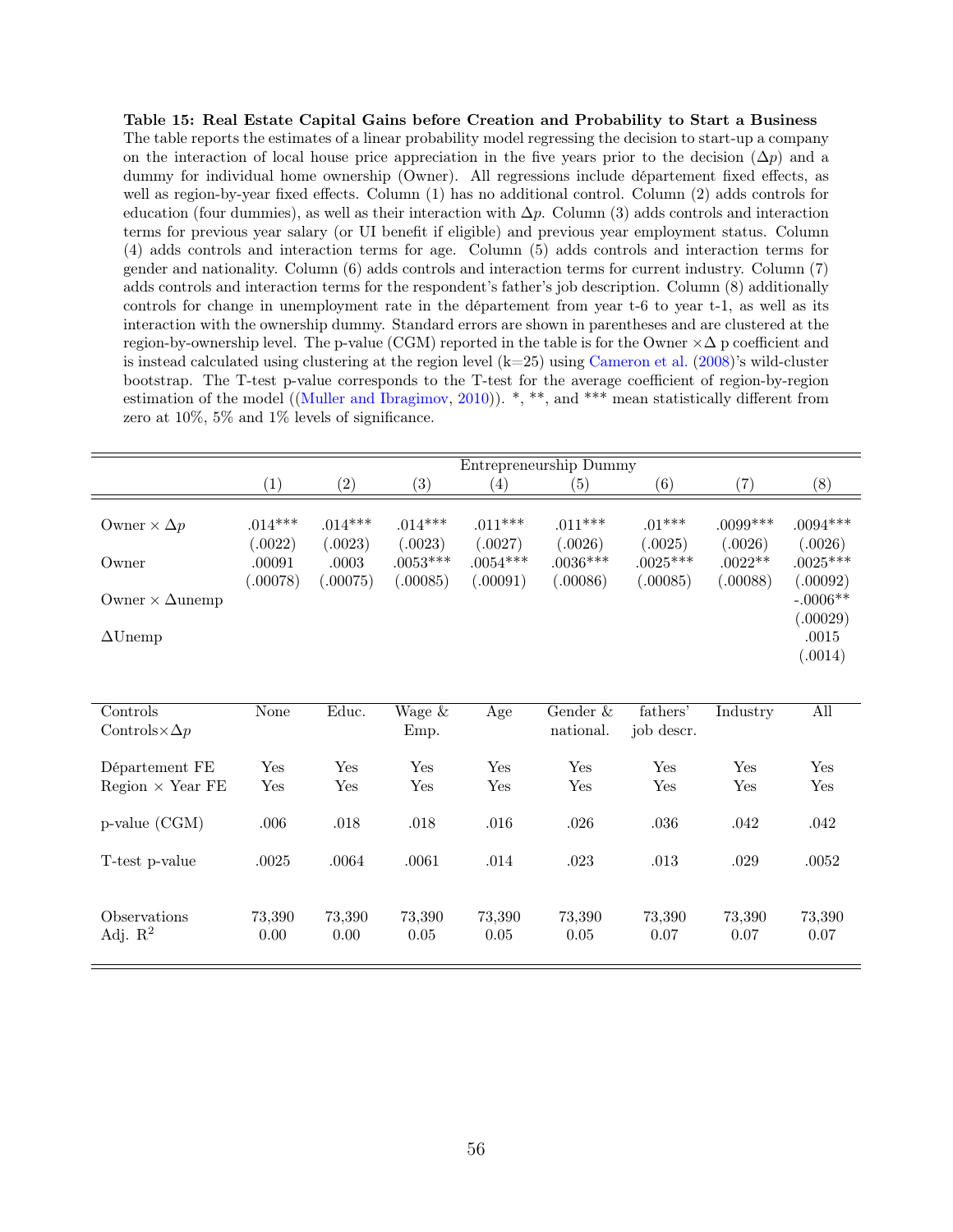### <span id="page-57-0"></span>Table 16: House Price Appreciation before Creation and Entry into Entrepreneurship

The table reports the estimates of regressions of the decision to start up a company on the local house price appreciation in the five years prior to the decision  $(\Delta p)$ . All regressions are linear probability models and include département fixed effects and year fixed effects. Column (1) has no additional control. Column (2) adds controls for education (four dummies). Column (3) adds controls for previous year salary (or UI benefit if eligible) and previous year employment status. Column (4) controls for age. Column (5) controls for gender and nationality. Column (6) controls for current industry. Column (7) adds controls and interaction terms for the respondent's father's job description. Column (8) additionally controls for change in unemployment rate in the département from year t-6 to year t-1. Standard errors are shown in parentheses and are clustered at the region-by-ownership level. \*, \*\*, and \*\*\* mean statistically different from zero at 10%, 5% and 1% levels of significance.

|                           |          |            |            |            | Entrepreneurship Dummy  |                           |                        |                        |
|---------------------------|----------|------------|------------|------------|-------------------------|---------------------------|------------------------|------------------------|
|                           | (1)      | (2)        | (3)        | (4)        | (5)                     | (6)                       | (7)                    | (8)                    |
|                           |          |            |            |            |                         |                           |                        |                        |
| $\Delta_p$                | $-.005*$ | $-.0047$   | $-.0033$   | $-.0034$   | $-.0035$                | $-.0029$                  | $-.0027$               | $-.0027$               |
|                           | (.003)   | (.003)     | (.0026)    | (.0026)    | (.0026)                 | (.003)                    | (.0031)                | (.003)                 |
| College                   |          | $.014***$  | $.024***$  | $.024***$  | $.024***$               | $.026***$                 | $.021***$              | $.021***$              |
|                           |          | (.0023)    | (.0026)    | (.0026)    | (.0026)                 | (.0025)                   | (.0025)                | (.0025)                |
| Some College              |          | $.0049**$  | $.011***$  | $.012***$  | $.013***$               | $.014***$                 | $.011***$              | $.011***$              |
|                           |          | (.002)     | (.002)     | (.002)     | (.002)                  | (.0021)                   | (.002)                 | (.002)                 |
| <b>High School</b>        |          | $.0053***$ | $.011***$  | $.011***$  | $.012***$               | $.013***$                 | $.011***$              | $.011***$              |
|                           |          | (.0014)    | (.0015)    | (.0016)    | (.0016)                 | (.0016)                   | (.0016)                | (.0016)                |
| <b>Technical Training</b> |          | .00082     | $.0035***$ | $.0041***$ | $.0034***$              | $.0035***$                | $.0032***$             | $.0032***$             |
|                           |          | (.00088)   | (.00083)   | (.00086)   | (.00086)                | (.00085)                  | (.00085)               | (.00085)               |
| $Log(wage)$ or $log(UI)$  |          |            | $-.016***$ | $-.016***$ | $-.017***$              | $-.016***$                | $-.016***$             | $-.016***$             |
|                           |          |            | (.0013)    | (.0013)    | (.0013)                 | (.0013)                   | (.0013)                | (.0013)                |
| Unemployed                |          |            | $-.039***$ | $-.039***$ | $-.038***$              | $-.012^{\ast}$            | $-.012*$               | $-.012*$               |
|                           |          |            | (.0055)    | (.0055)    | (.0055)                 | (.0063)                   | (.0063)                | (.0063)                |
| Age                       |          |            |            | $.0002***$ | $.00022***$             | $.0003***$                | $.00029***$            | $.00029***$            |
|                           |          |            |            | (.000055)  | (.000055)<br>$-.017***$ | (.000058)<br>$-.015***$   | (.00006)<br>$-.016***$ | (.00006)<br>$-.016***$ |
| Sex                       |          |            |            |            |                         |                           |                        |                        |
|                           |          |            |            |            | (.0012)<br>$-.00099$    | (.0011)<br>$-.0026$       | (.0011)<br>$-.0022$    | (.0011)<br>$-.0022$    |
| Foreign                   |          |            |            |            | (.0023)                 | (.0024)                   | (.0025)                | (.0025)                |
|                           |          |            |            |            |                         |                           |                        |                        |
| Département FE            | Yes      | Yes        | Yes        | Yes        | Yes                     | $\overline{\mathrm{Yes}}$ | Yes                    | Yes                    |
| Year FE                   | Yes      | Yes        | Yes        | Yes        | Yes                     | Yes                       | Yes                    | Yes                    |
| Controls                  | None     | Educ.      | Wage &     | Age        | Gender $\&$             | fathers'                  | Industry               | All                    |
|                           |          |            | Emp.       |            | national.               | job descr.                |                        |                        |
|                           |          |            |            |            |                         |                           |                        |                        |
| Observations              | 73,390   | 73,390     | 73,390     | 73,390     | 73,390                  | 73,390                    | 73,390                 | 73,390                 |
| Adj. $R^2$                | 0.00     | 0.00       | 0.05       | $0.05\,$   | 0.05                    | $0.06\,$                  | 0.07                   | 0.07                   |
|                           |          |            |            |            |                         |                           |                        |                        |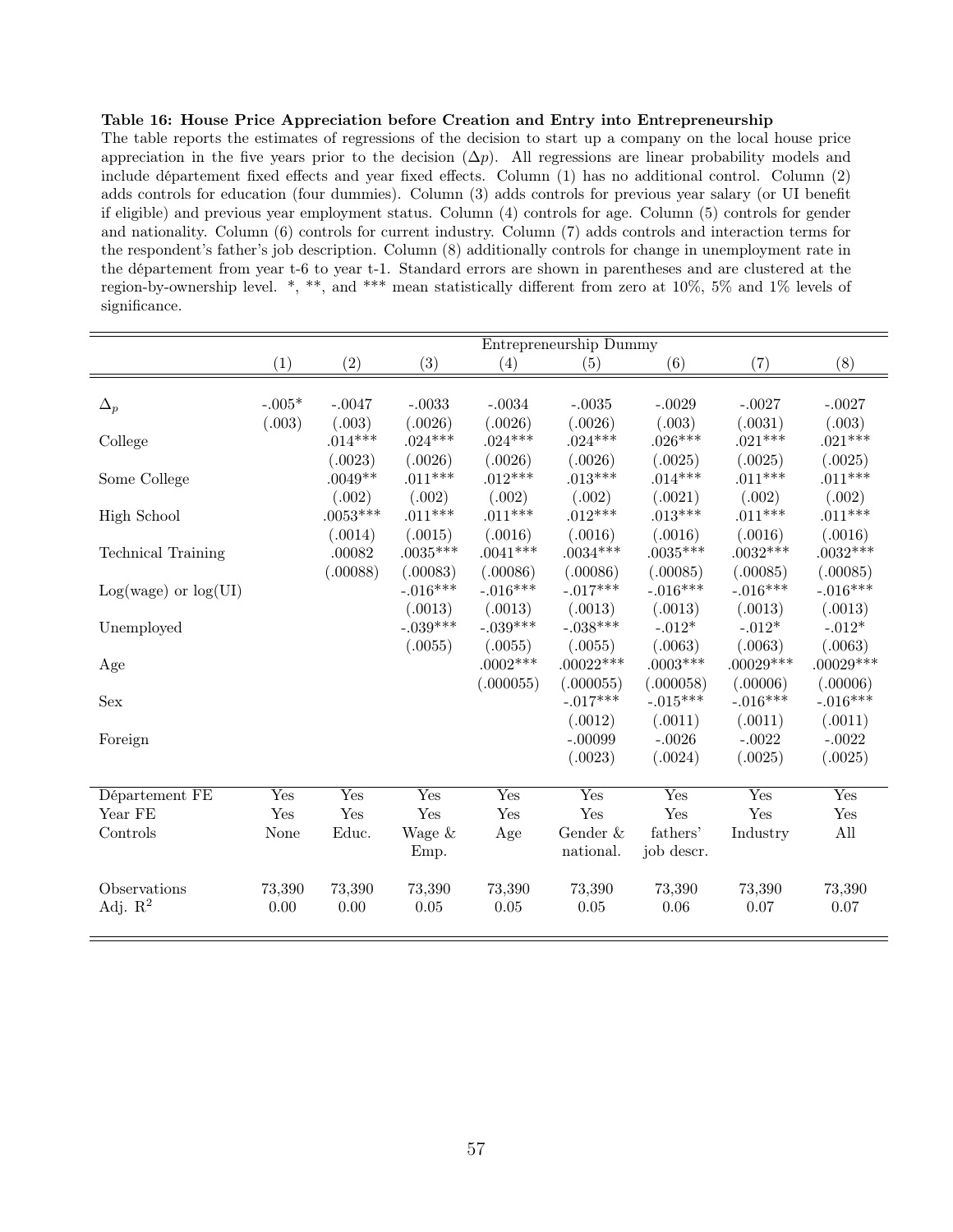<span id="page-58-0"></span>Table 17: Real Estate Capital Gains before Creation and Entrepreneurial Outcomes: Unemployment Table 17: Real Estate Capital Gains before Creation and Entrepreneurial Outcomes: Unemployment

Split<br>The table reports the coefficient of regressions of entrepreneurial outcomes – measured in 1999 (the first entire fiscal year after creation) – on the interaction of regional house price appreciation from 1992 to 1997 ( $\Delta p$ ) and a dummy for individual home ownership (Owner). We control for characteristics of the business owner (occupation previous to a serial entrepreneur dummy as well as all interactions of these controls with  $\Delta p$ . The regressions also include département fixed effects, as well as region-by-industry fixed effects. The outcomes we consider are logarithm of one parentheses and are clustered at the region-by-ownership level. The p-value reported in the table is for the Owner The table reports the coefficient of regressions of entrepreneurial outcomes – measured in 1999 (the first entire fiscal  $p)$  and a dummy for individual home ownership (Owner). We control for characteristics of the business owner (occupation previous to oecoming an entrepreneur, age, education, gender), legal form of the business (sole proprietorship or corporation), industry, whether the firm is located in the owner's home, whether the entrepreneur has an entrepreneurial background,  $p$ . The regressions also include département fixed effects, as well as region-by-industry fixed effects. The outcomes we consider are logarithm of one plus total assets (column  $(1)$  and  $(2)$ ), sales (column  $(3)$  and  $(4)$ ) and total debt (column  $(5)$  and  $(6)$ ). Column  $(1)$ , 3) and (5) estimate the model on the sample of entrepreneurs who were previously unemployed. Column  $(2)$ ,  $(4)$  and (3) and (5) estimate the model on the sample of entrepreneurs who were previously unemployed. Column (2), (4) and (6) estimate the model on the sample of entrepreneurs who were previously employed. Standard errors are shown in (6) estimate the model on the sample of entrepreneurs who were previously employed. Standard errors are shown in parentheses and are clustered at the region-by-ownership level. The p-value reported in the table is for the Owner wild-cluster bootstrap. \*, \*\*, and \*\*\* mean statistically different from zero at  $10\%$ ,  $5\%$  and  $1\%$  levels of significance. becoming an entrepreneur, age, education, gender), legal form of the business (sole proprietorship or corporation), industry, whether the firm is located in the owner's home, whether the entrepreneur has an entrepreneurial background, plus total assets (column (1) and (2)), sales (column (3) and (4)) and total debt (column (5) and (6)). Column (1),  $\Delta$  p coefficient and is instead calculated using clustering at the region level  $(k=25)$  using [Cameron](#page-32-8) et al.  $(2008)$ 's<br>id about the set of the set of the set of the region level  $(k=25)$  using Cameron et al.  $(2008)$ 's wild-cluster bootstrap. \*, \*\*, and \*\*\* mean statistically different from zero at 10%, 5% and 1% levels of significance. year after creation) – on the interaction of regional house price appreciation from 1992 to 1997 ( $\angle$ a serial entrepreneur dummy as well as all interactions of these controls with ×∆

|                                                                                           | $log(A{\text{ssets}})$<br>Jnemp.<br>$\left( 1\right)$ | Emp.<br>$\widehat{c}$                 | $\log(\mathrm{Sales})$<br>Jnemp.<br>$\binom{3}{2}$ | Emp.<br>$\bigoplus$                               | log(Debt)<br>Jnemp.<br>$\left(5\right)$             | Emp.<br>$\widehat{\odot}$                                                         |
|-------------------------------------------------------------------------------------------|-------------------------------------------------------|---------------------------------------|----------------------------------------------------|---------------------------------------------------|-----------------------------------------------------|-----------------------------------------------------------------------------------|
| Owner $\times$ $\Delta p$<br>Jwner                                                        | $1.6***$<br>(.43)<br>(.957)<br>(.045)                 | $\frac{(63)}{(4)}$<br>13***<br>(.048) | $1.1***$<br>(.28)<br>.16***<br>.16***              | $68$ $*$<br>(.34)<br>(.392 <sup>*</sup><br>(.053) | $1.5***$<br>$(.4)$<br>$(.4)$<br>$(.4)$<br>$(-0.48)$ | $(45)$<br>$(45)$<br>$(022)$                                                       |
| Region $\times$ Industry FE<br>Département FE<br>Controls $\times$ $\Delta p$<br>Controls | <b>Yes</b><br>Yes<br>Yes                              | $\frac{Y}{X}$ es<br>$\frac{X}{X}$ es  | Yes<br>Yes<br>Yes                                  | <b>Yes</b><br>Yes<br>Yes                          | Yes<br>Yes<br>Yes                                   | $\frac{Y}{X}$<br>$\frac{X}{X}$<br>$\frac{X}{X}$<br>$\frac{X}{X}$<br>$\frac{X}{X}$ |
| p-value (CGM)<br><b>Observations</b><br>Adj. $\mathbf{R}^2$                               | $4,272$<br>0.23<br>05                                 | 4,891<br>0.26<br>$\ddot{1}3$          | $4,272$<br>0.21<br>$\odot$                         | $4,891$<br>0.15<br>$\ddot{\phantom{0}}$           | 4,272<br>0.29<br>06                                 | 4,891<br>0.28<br>25                                                               |
|                                                                                           |                                                       |                                       |                                                    |                                                   |                                                     |                                                                                   |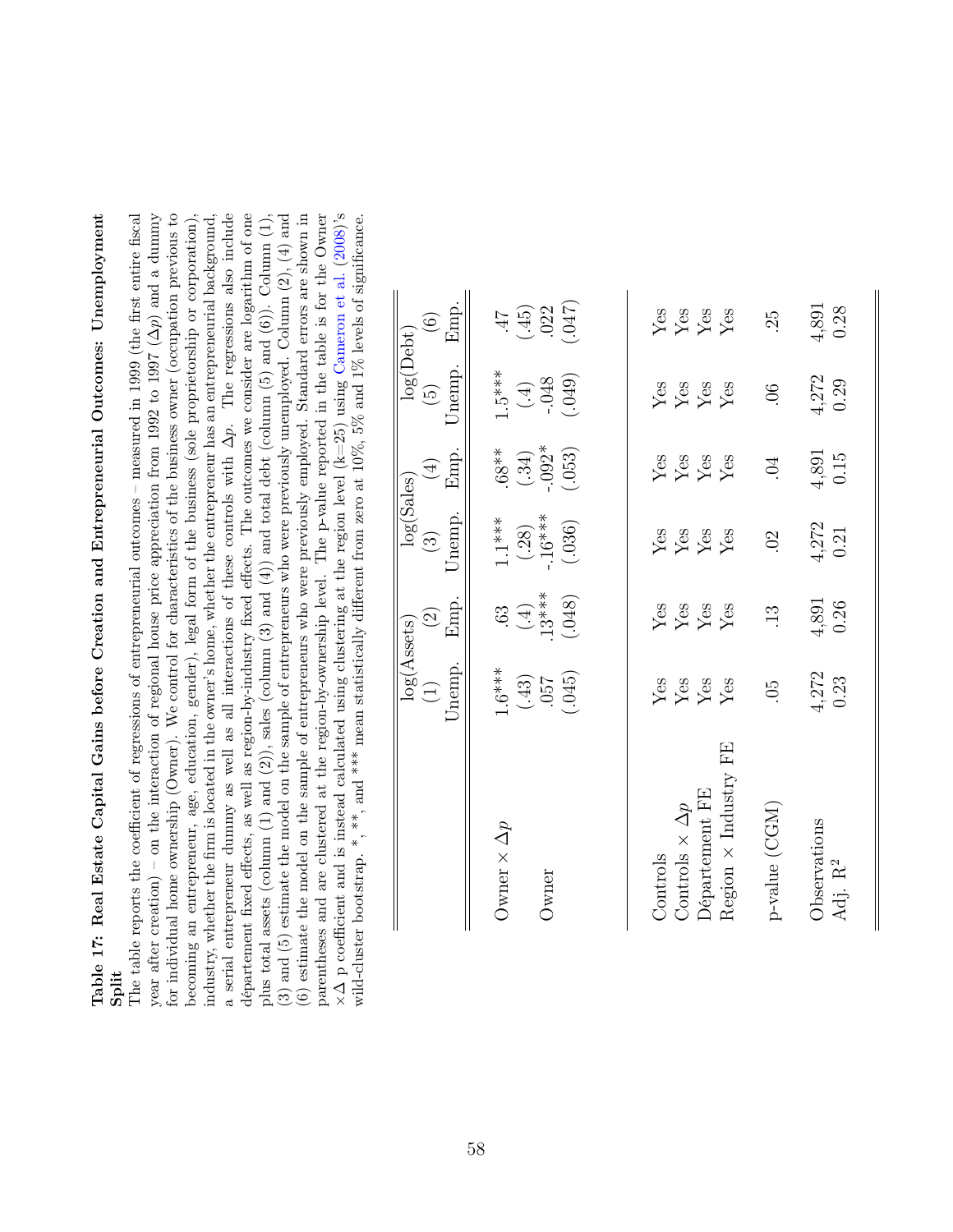| are clustered at the region-by-ownership level. The p-value (CGM) reported in the table is for the Owner $\times\Delta$ p coefficient and is<br>$(2)$ , (4) and (6)) are run on the sample of individuals whose past-year income is below the median (resp. above the median). All $(2)$ , (4) and (6)) are run on the sample of individuals whose past-year income is below th<br>instead calculated using clustering at the region level (k=25) using Cameron et al. (2008)'s wild-cluster bootstrap. *, **, and ***<br>regressions include département fixed effects, as well as region-by-year fixed effects. Standard errors are shown in parentheses and<br>mean statistically different from zero at $10\%$ , $5\%$ and $1\%$ levels of significance. | above median<br>Income<br>$\odot$<br>below median<br>Income<br>$\widetilde{G}$<br>above median<br>Entrepreneurship Dummy<br>Income<br>$\bigoplus$<br>below median<br>Income<br>$\widehat{\mathbb{C}}$ | (.00043)<br>.00038<br>$-00053$<br>(.0024)<br>(.0011)<br>$.0042*$<br>(.0016)<br>.0013<br>$.023***$<br>(.00049)<br>$-00044$<br>(.0064)<br>.00029<br>(.0024)<br>(.0013)<br>.0016<br>*4b00.<br>$(.0025)$<br>-.0007<br>(.001)<br>$.023***$<br>$(.0063)$<br>.0014<br>(.0013) | <b>All</b><br>Yes<br>$\overline{AB}$<br>$\frac{\text{AII}}{\text{Yes}}$<br>Yes<br>All<br><b>All</b><br>Yes<br>Yes<br>$\overline{AB}$<br><b>All</b><br>Yes<br>Yes<br>$\overline{AB}$ | 36,407<br>0.02<br>178<br>36,983<br>0.05<br>.012<br>36,407<br>0.02<br>172<br>36,983<br>$0.05$<br>016 |
|--------------------------------------------------------------------------------------------------------------------------------------------------------------------------------------------------------------------------------------------------------------------------------------------------------------------------------------------------------------------------------------------------------------------------------------------------------------------------------------------------------------------------------------------------------------------------------------------------------------------------------------------------------------------------------------------------------------------------------------------------------------|-------------------------------------------------------------------------------------------------------------------------------------------------------------------------------------------------------|------------------------------------------------------------------------------------------------------------------------------------------------------------------------------------------------------------------------------------------------------------------------|-------------------------------------------------------------------------------------------------------------------------------------------------------------------------------------|-----------------------------------------------------------------------------------------------------|
|                                                                                                                                                                                                                                                                                                                                                                                                                                                                                                                                                                                                                                                                                                                                                              |                                                                                                                                                                                                       |                                                                                                                                                                                                                                                                        |                                                                                                                                                                                     |                                                                                                     |
|                                                                                                                                                                                                                                                                                                                                                                                                                                                                                                                                                                                                                                                                                                                                                              | above median<br>Income<br>$\widehat{\mathcal{O}}$                                                                                                                                                     | (.00095)<br>$0069**$<br>(.0028)<br>.0001                                                                                                                                                                                                                               | None<br>Noe<br>$\operatorname{Yes}$<br>Yes                                                                                                                                          | 36,407<br>0.00<br>.084                                                                              |
|                                                                                                                                                                                                                                                                                                                                                                                                                                                                                                                                                                                                                                                                                                                                                              | below median<br>Income<br>$\Xi$                                                                                                                                                                       | $***$<br>$.038***$<br>(.0059)<br>(.0013)<br>.0041                                                                                                                                                                                                                      | None<br>$\rm None$<br>Ö٤<br>Q<br>$Y_e$<br>$\mathsf{Y}^{\mathsf{e}}$                                                                                                                 | 36,983<br>$0.01\,$<br>.004                                                                          |
|                                                                                                                                                                                                                                                                                                                                                                                                                                                                                                                                                                                                                                                                                                                                                              |                                                                                                                                                                                                       | Owner $\times$ $\Delta$ unemp<br>Owner $\times$ $\Delta p$<br>$\Delta$ Unemp<br>Owner                                                                                                                                                                                  | Region $\times$ Year FE<br>Département FE<br>Controls $\times \Delta p$<br>Controls                                                                                                 | p-value (CGM)<br>Observations<br>Adj. R <sup>2</sup>                                                |

<span id="page-59-0"></span>The table reports the estimates of a linear probability model regressing the decision to start-up a company on the interaction of local house price appreciation in the five years prior to the decision  $(\Delta p)$  and a dummy for individual home ownership (Owner). Column  $(1)$  and  $(2)$  have no additional control. Column  $(3)$  and  $(4)$  adds controls for education (four dummies), previous year employment status, age, gender, nationality, father's job description and current industry, as well as their interactions with house price growth in the region from year t-6 to year t-1. Column (5) and (6) additionally controls for change in unemployment rate in The table reports the estimates of a linear probability model regressing the decision to start-up a company on the interaction of p) and a dummy for individual home ownership (Owner). Column (1) and (2) have no additional control. Column (3) and (4) adds controls for education (four dummies), previous year employment status, age, gender, nationality, father's job description and current industry, as well as their interactions with house price growth in the region from year t-6 to year t-1. Column (5) and (6) additionally controls for change in unemployment rate in the departement from year t-6 to year t-1, and its interaction with the home ownership dummy. Column  $(1)$ ,  $(3)$  and  $(5)$  (resp. the département from year t-6 to year t-1, and its interaction with the home ownership dummy. Column (1), (3) and (5) (resp. Table 18: Real Estate Capital Gains before Creation and Probability to Start a Business: Income Split Table 18: Real Estate Capital Gains before Creation and Probability to Start a Business: Income Split local house price appreciation in the five years prior to the decision (